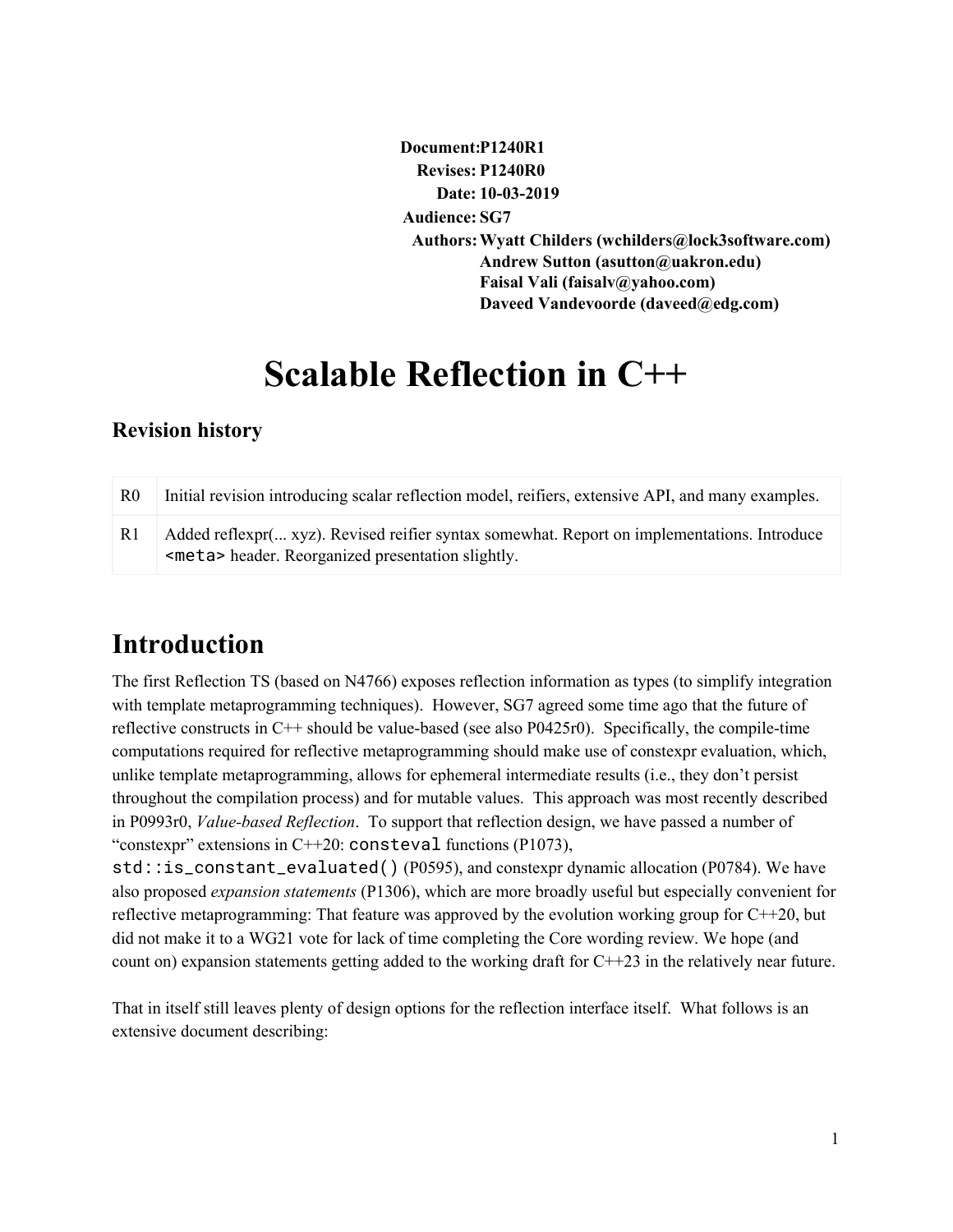- The representation and properties of "reflections" (with argumentation for our specific design and considerations of alternatives).
- Mechanisms for *reification*: Turning reflections into ordinary C++ source constructs (again, with design discussions).
- A brief discussion about templates and their instances.
- Principles to translate existing standard template metaprogramming facilities to the reflection domain.
- Principles to translate the Reflection TS facilities to the value-based reflection domain.
- Some examples to argue that proposals to add additional template metaprogramming facilities are unneeded because the underlying functionality is better handled in the reflection domain.
- An appendix listing the meta-functions being worked on one ongoing implementation.

# **A simple example**

The following function uses static reflection facilities presented in this paper to compute the string representation of an enumerator value.

```
#include <meta>
```

```
template<Enum T>
std::string to_string(T value) { // Could also be marked constexpr
  for constexpr (auto e : std::meta::members_of(reflexpr(T)) {
    if (exprid(e) == value) {
      return std::meta::name_of(e);
    }
  }
  return "<unnamed>";
}
```
In broad strokes, the function does the following:

- 1. Gets the sequence enumerators from the enumeration type T,
- 2. Iterates over those enumerators, searching for the first that matches value,
- 3. Returns the name of that iterator.

Each of these operations relies on a feature included in this proposal. In particular, getting the sequence of iterators requires that we first get a queryable representation of the enumeration type T. This is done using the reflexpr operator; it returns a *reflection*: a handle to an internal representation of type T maintained by the compiler. The members\_of function (declared in a newly proposed standard header <meta>) returns a compile-time std::vector containing reflections of each enumerator in the enum.

To iterate over the vector we use an *expansion-statement*, spelled for constexpr. This isn't true "iteration", however. The body of the statement is repeated for each element of the vector so that the loop variable (e above) is initialized to  $\star$  (vec.begin() + 0),  $\star$  (vec.begin() + 1), ...,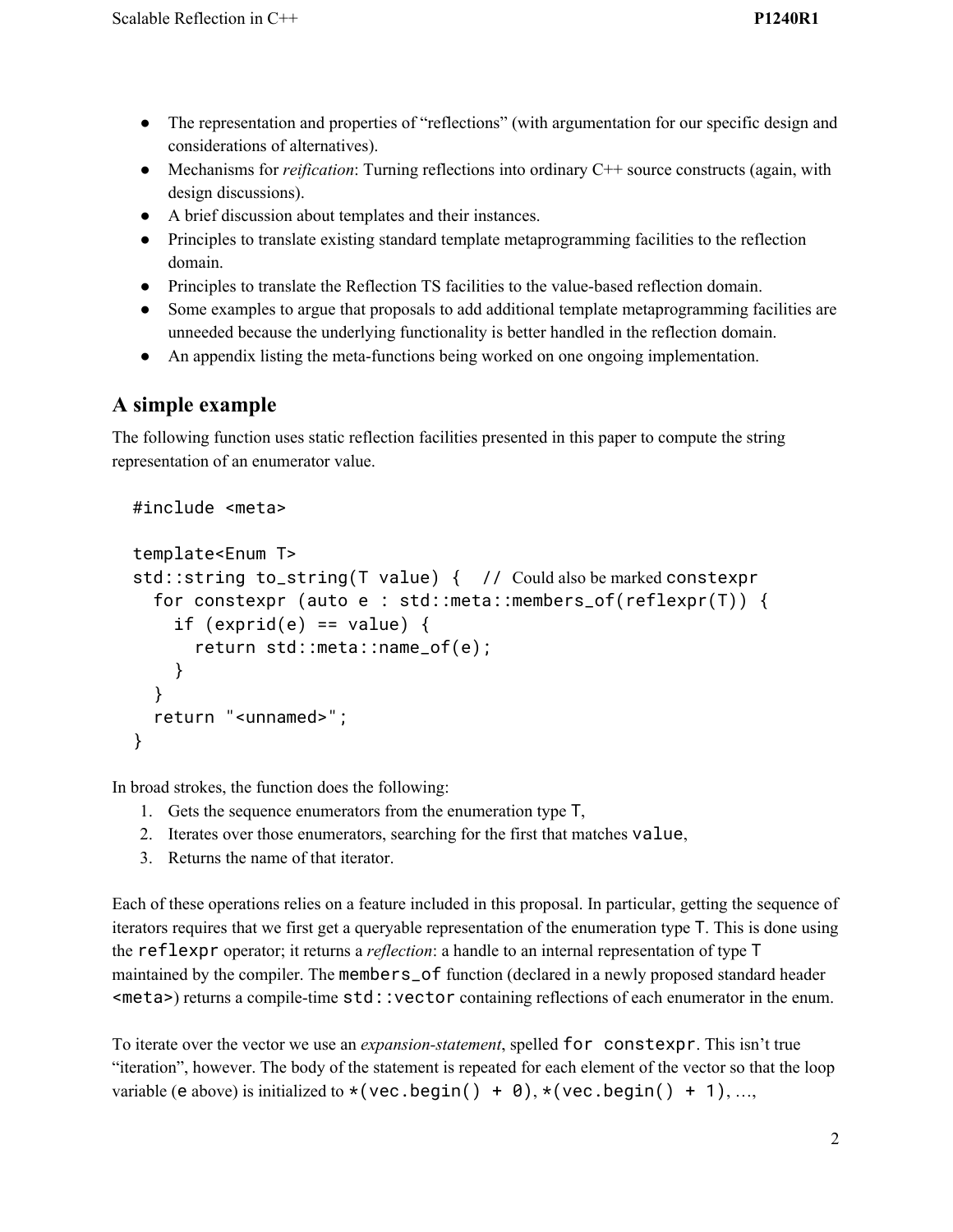$*(vec.begin() + n - 1)$  in each successive repetition. The loop variable is also implicitly declared constexpr within each repeated body. In other words, each repetition is equivalent to:

```
{
 constexpr std::meta::info e = *(vec.begin() + I);if (exprid(e) == value)return std::meta::name_of(e);
}
```
where  $\mathbf I$  represents the  $i^{th}$  repetition of the loop's body.

Within the expansion body, the exprid construct recovers the value of a reflected entity. We call this recovery process *reification* and the operators — like exprid — that enable it *reifiers*. This can be compared with the parameter value to determine if they are the same. Finally, the name\_of function returns a compile-time string containing the identifier of the matched enumerator. If none of the enumerators matched (possible, e.g., when bit-ORing together enumerator values), we return a string "<unnamed>" (which won't collide with a valid identifier).

This is called *static reflection* because all of the operations used to query types and enumerators are computed at compile time (i.e., statically). There is no additional runtime meta-information that must be generated with such facilities, which reinforces the zero-overhead principle that is so fundamental to C++. There is no runtime representation of the enumeration type and its enumerators. Only information that is ODR-used is present in the final program.

### **Implementation status**

Two implementations of this proposal are under way.

The first and most mature/complete is a fork of Clang by Lock3 Software (by, among others, Andrew and Wyatt, authors of this paper). It includes a large portion of the capabilities presented here, albeit not always with the exact syntax or interfaces proposed.

The second is based on the EDG front end (by Faisal and Daveed) and is in very early stages, which just a few cases of the reflexpr operator, a few reifiers, and a few meta-library interfaces implemented.

# **Reflections**

# **The reflexpr operator**

The first Reflection TS introduced the reflexpr operator to obtain reflection values encoded as types. Ironically, the spelling is more appropriate for the value-based reflection since the corresponding operation is indeed an "expression" (i.e., a construct that produces a value; in the TS it produces a type). In any case, all discussions so far have agreed that reusing that token spelling (which took quite some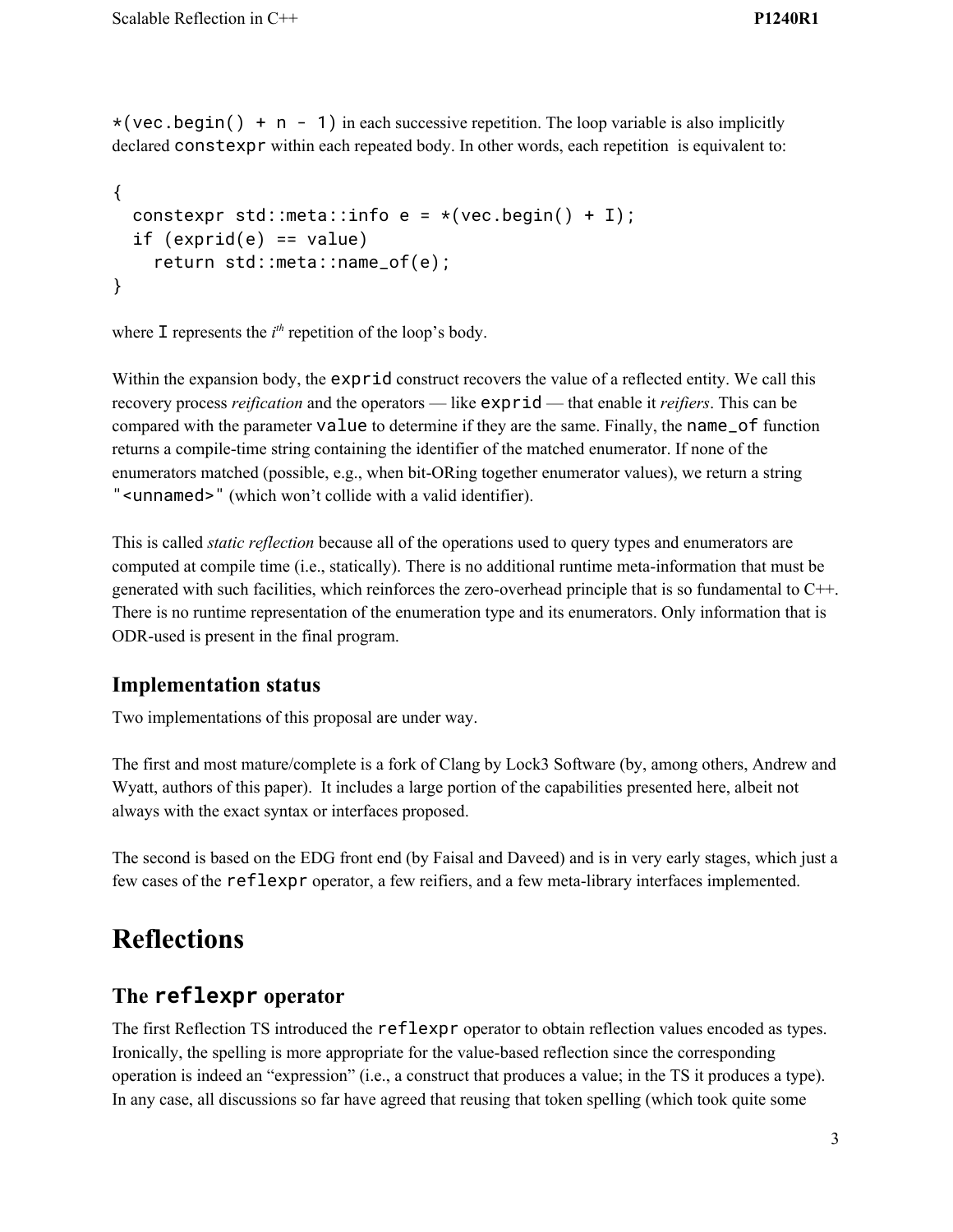bikeshedding effort during the first design round) is desirable. In other words, value-based reflection will allow us to write:

```
constexpr std::meta::info reflection = reflexpr(name_or_expr);
```
The value of reflection (i.e. the result of a call to reflexpr) is a compile-time value that *designates* some view of the program by the implementation (specifically, the compiler front end). I.e., it can be thought of as a handle to an internal structure of the compiler. In the rest of this proposal we refer to the result of reflexpr as a *reflection* or a *reflection value*.

Note that reflexpr is the "gateway" into the reflected world, but it is not the only source of *reflections* (or *reflection values*): We will further introduce a variety of functions that derive reflections from other reflections (e.g., we'll present a function that returns reflections for the members of a class given a reflection for that class). Whatever the source of a reflection, we say that it *designates* language concepts such as entities or value categories. As will be shown later, a reflection can *designate* multiple notions. For example,  $reflexpr(f(x))$  designates the called function f (if indeed that is what is called) and the type and value category of the call result.

The operand of reflexpr must be one of the following:

- a *type-id*, including possibly a *simple-type-specifier* that designates a *template-name*
- a possibly qualified *namespace-name*
- $\bullet$  the scope-qualifier token "::" (designating the global namespace)
- $\bullet$  an *expression*<sup>1</sup>

In the case where the name\_or\_expr is an expression, it is unevaluated but *potentially constant evaluated*. That implies that given "struct S { int x; };", the expression "reflexpr(S::x)" is permissible in this context. We will elaborate the available reflected semantics later in this paper. Note also that since reflexpr(*name\_or\_expr*) is an expression,

reflexpr(reflexpr(*name\_or\_expr*)) is valid (generally producing a distinct reflection).

In this paper we call *declared entity* any of the following: a namespace (but not a namespace alias), a function or member function (that includes implicit special members, but not inherited constructors), a function or template parameter, a variable, a type (but not a type alias), a data member, a base class, a capture, or a template (including an alias template, but not a deduction guide template). Note that this is slightly different from the standard term *entity* (which, e.g., includes "values" but not "captures"<sup>2</sup>). We call *alias* a namespace alias or a type alias.

<sup>&</sup>lt;sup>1</sup> Including, potentially, a comma expression.

<sup>&</sup>lt;sup>2</sup> This paper does not currently deal with structured bindings because their exact nature in the standard is still somewhat in flux at the time of this writing. Once they're clarified, we intend to revisit their status as a "declared entity".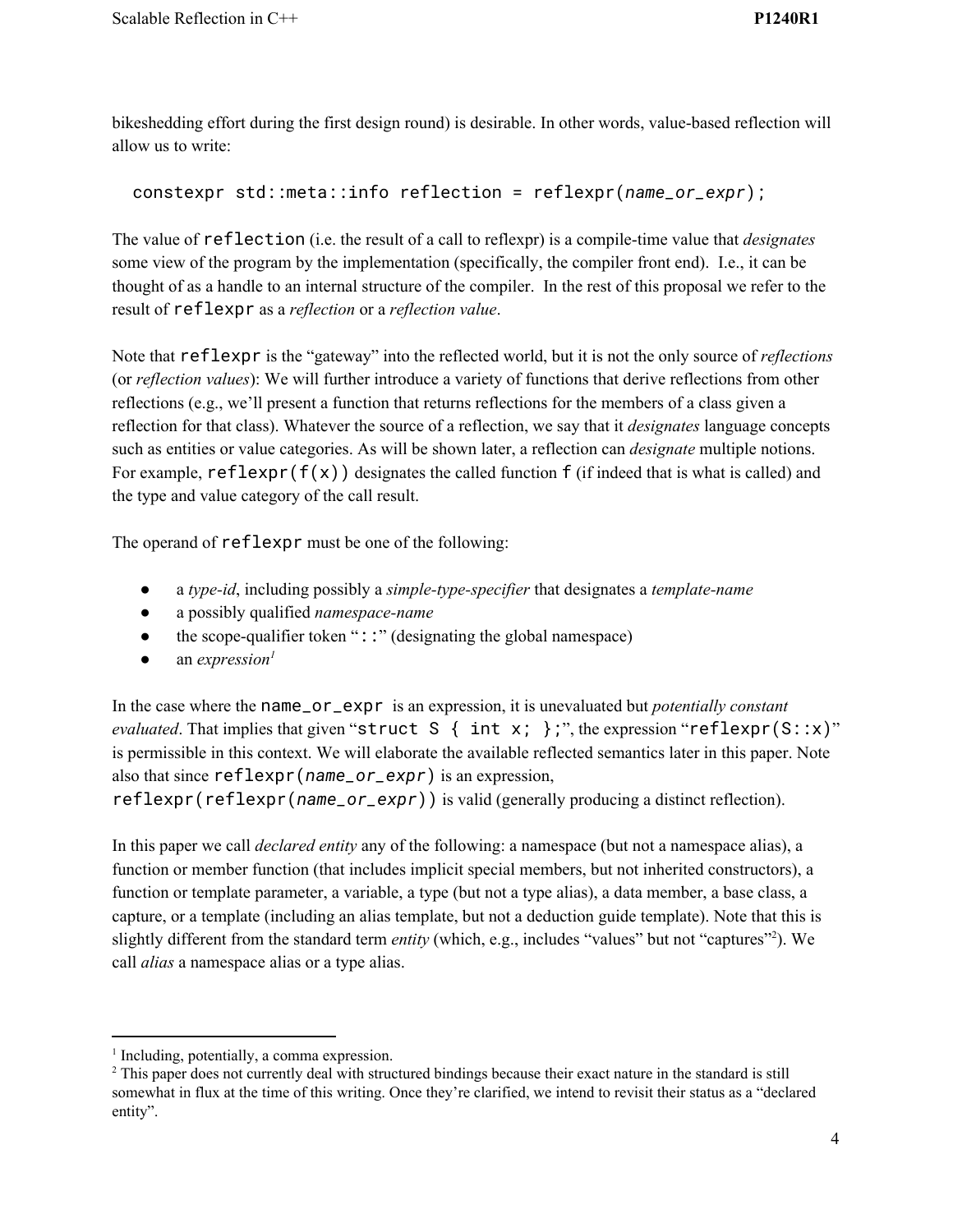# **Reflection type**

What should the type of a reflection be? We propose it to be a new scalar type<sup>3</sup>, distinct from all other scalar types, that supports — aside from reading, assigning, and copying — only the scalar operations of equality/in-equality and contextual conversion to bool. In addition we propose specific *reifiers* (that transform a reflection value into a type or a name, see below) and library functions that can operate on constexpr reflections and constexpr sequences of reflections and generate new reflection-values as needed. All other operations on reflection values are then composed from these aforementioned operations. We present our rationale below for this design choice.

It is tempting to organize reflection values as class type values using a hierarchy of class types that try to model the language constructs. For example, one could imagine a base class Reflection, from which we might derive a class ReflectedDeclaration, itself the base class of ReflectedFunction and ReflectedVariable.

We do not believe this is the best approach, however, for at least the following reasons:

- Although the relationship between major language concepts is relatively stable, we do occasionally make fundamental changes to our vocabulary (e.g., during the C++11 cycle we changed the definition of "variable"). Such a vocabulary change is more disruptive to a class hierarchy design than it is to certain other kinds of interfaces (we are thinking of function-based interfaces here).
- Class hierarchy values aren't friendly to value-based programming because of slicing; instead, it works better with "reference" programming, which is particularly expensive for constexpr evaluation.
- Class types are not easily used as nontype template arguments, particularly when we want to restrict effects to compile time (the recently added support for nontype template arguments (P0732R2) causes run-time variables to be synthesized, but doing so would be meaningless for compile-time reflection values). As it turns out, instantiating templates over reflection values is an important idiom when it comes to reification.
- Implementations of constexpr evaluation usually handle non-pointer scalar values significantly more efficiently than class values.

Regarding this last point, the following compile-time test:

```
constexpr int f() {
  int i = 0;
  for (int k = 0; k<10000; ++k) {
    i += k;
  }
  return i/10000;
}
```
<sup>&</sup>lt;sup>3</sup> We could define it with using  $info = \text{decltype}(\text{reflexpr}(\text{void}))$ .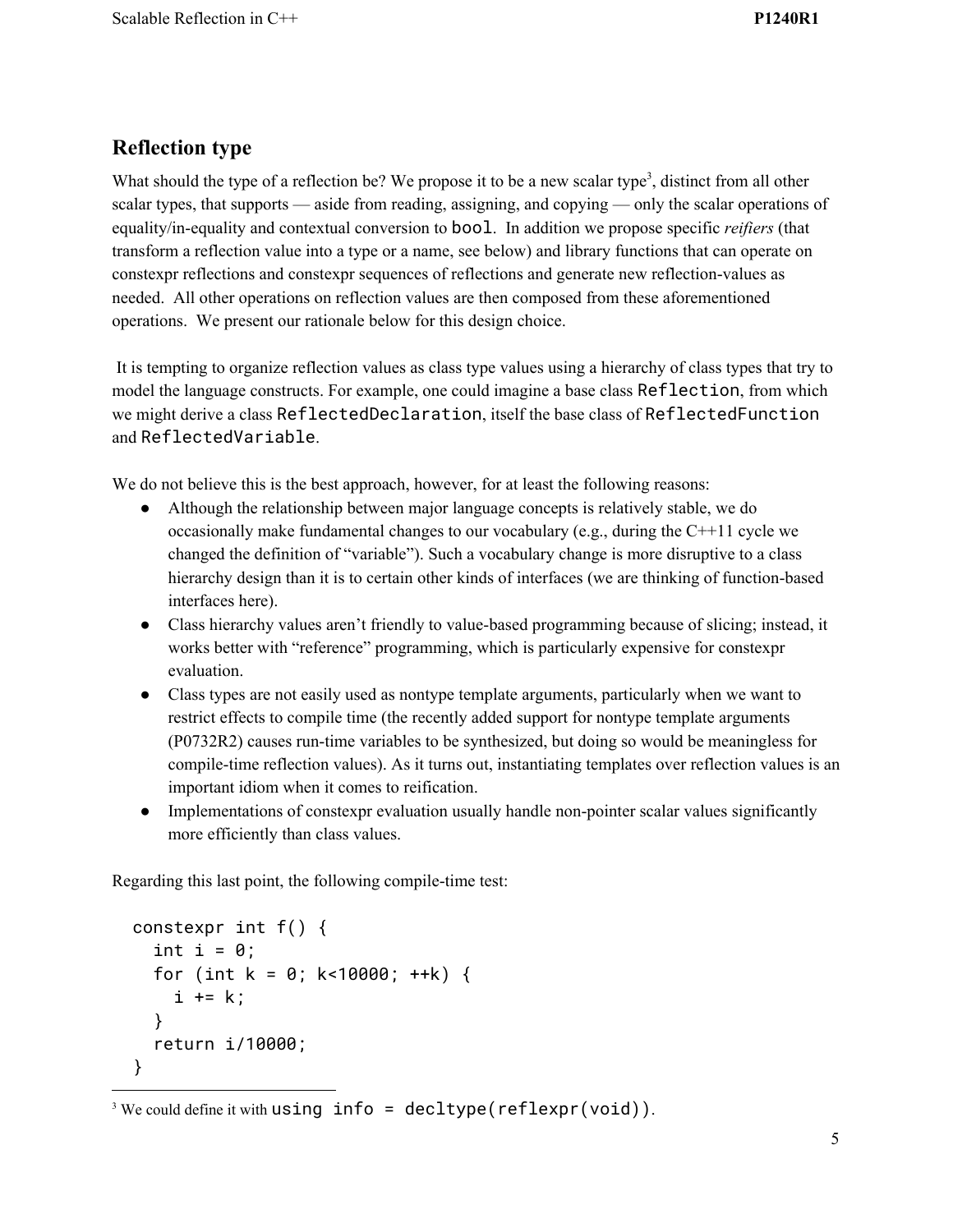```
template<int N> struct S {
  static constexpr int sm = S<N-1>::sm+f();
};
template<> struct S<0> {
  static constexpr int sm = 0;
};
constexpr int r = S < 200 :: sm;
```
compiles in about 0.6 seconds on a compact laptop (2016 MacBook m7), but wrapping the integers as follows:

```
struct Int \{ int v; \};
constexpr int f() {
  Int i = \{0\};
  for (Int k = \{0\}; k.v<10000; ++k.v) {
    i.v += k.v;}
  return i.v/10000;
}
template<int N> struct S {
  static constexpr int sm = S<N-1>::sm+f();
};
template<> struct S<0> {
  static constexpr int sm = 0;
};
constexpr int r = S < 200 :: sm;
```
doubles the compile time to 1.2 seconds. Adding a derived-class layer would further increase the time. Another increase would result from attempting to access the classes through references (as would be tempting with a class hierarchy) because address computations require some work to guard against undefined behavior.

Because of these various considerations, we therefore propose that the type of a reflection is an unspecified scalar type, distinct from all other scalar types, whose definition is:

```
namespace std::meta {
  using info = decltype(reflexpr(void));
}
```
Namespace std:: meta is an associated namespace of std:: meta:: info for the purposes of argument-dependent lookup (ADL): That makes the use of various other facilities in that namespace considerably more convenient. (In this sense,  $std:$ : meta::info is similar to an enumeration type.)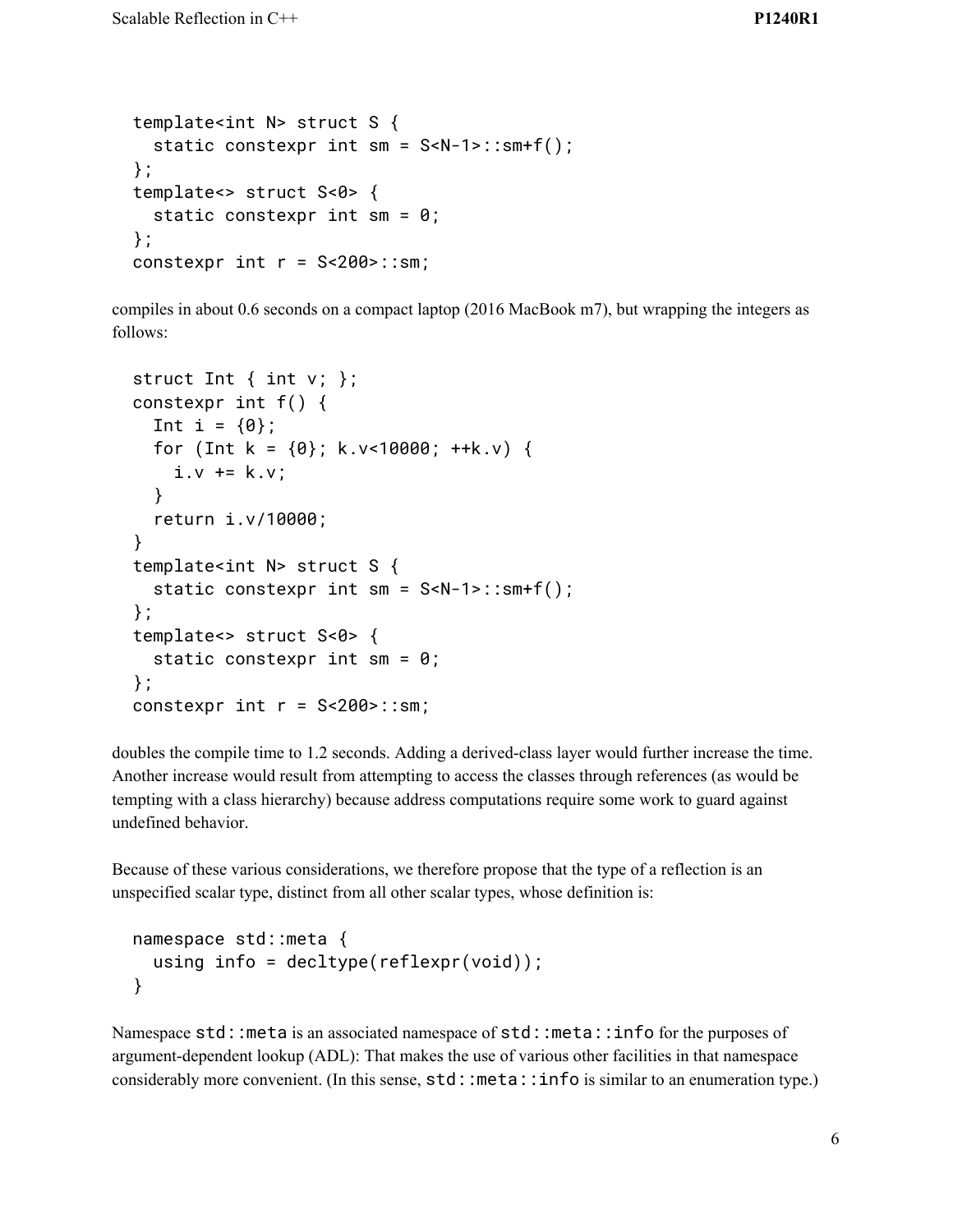By requiring the type to be scalar, we avoid implementation overheads associated with the compile-time evaluation of class objects, indirection, and inheritance. By making the type unspecified but distinct, we avoid accidental conversions to other scalar types, and we gain the ability to define core language rules that deal specifically with these values. Moreover, no special header is required before using the reflexpr operator.

### **Reflection categories**

As noted earlier, reflection values behave as handles to internal structures of the compiler. To reason about the kind of semantic information one can obtain through these reflection values, we categorize the values into four groups:

- Declared-entity reflections
- Alias reflections
- Expression reflections
- Invalid reflections

Note, declared-entity-reflections *only* designate the declared-entity; alias-reflections always designate a declared-entity in addition to providing the name of the alias; and, expression-reflections might or might not designate a declared-entity (e.g., an *id-expression* might designate a variable), but always designate properties of the expression. *Invalid reflections* will be discussed in more detail later, but they represent various kinds of failures when creating reflection using means other than the reflexpr operator.

For the most part, reflections of *names* designate the declared entity those names denote: variables, functions, types, namespaces, templates, etc. For example:

```
reflexpr(const int) // designates the type const int
reflexpr(std) // designates the namespace std
reflexpr(std::pair) // designates the template pair
int* f(int);
reflexpr(decltype(f(3))) // designates the type int*
reflexpr(std::pair<int, int>) // designates the specialization
```
Reflections of *expressions* designate a limited set of characteristics of those expressions, including at least their type and value category. For example:

reflexpr(1) // designates at least the property "prvalue of type int".

(Further on we will present functions to examine and/or reify the designated notions.)

If an expression also names a declared entity (via a possibly-parenthesized *expression-id*), then it also designates that entity. For example:

int x;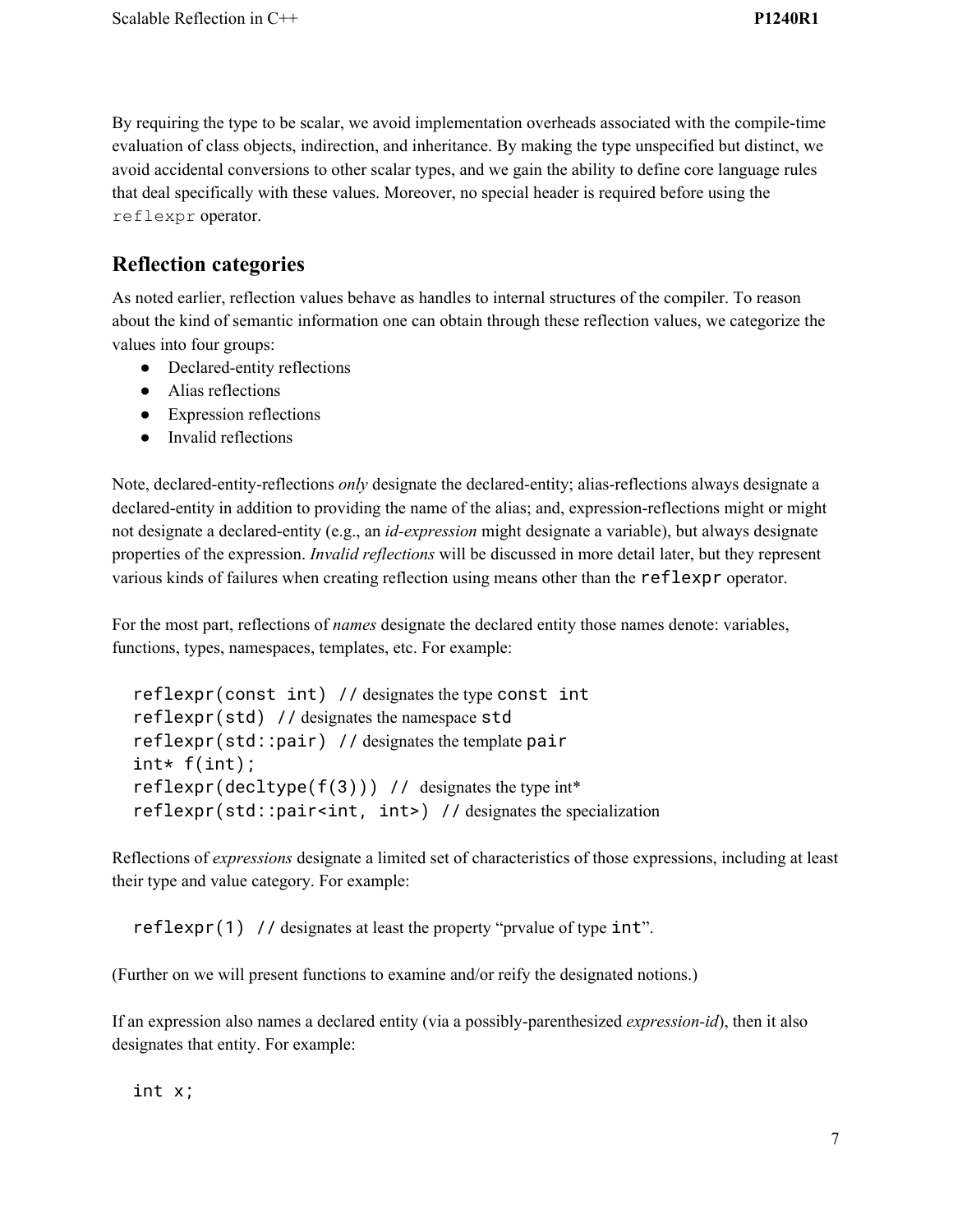|  | reflexpr( $(x)$ ) // designates the declared-entity 'x' (variable) as well as its value category |  |
|--|--------------------------------------------------------------------------------------------------|--|
|  | $reflexpr(x+1)$ // does not designate a declared-entity but does at least designate the property |  |
|  | // "prvalue of type int".                                                                        |  |

reflexpr(std::cout) // designates the object named by std::cout as well as the // type and value category (lvalue) of the expression.

If an expression is a *constant expression* it also designates that constant value:

 $reflexpr(0)$  // designates the value zero and the property "prvalue of type int" reflexpr(nullptr) // designates the null pointer value and the property "prvalue // of type decltype(nullptr) reflexpr(std::errc::bad\_message) // designates the enumerator, its constant value, // and the property "prvalue of type // std::errc"

If an expression represents a call at its top level, it also designates the function being called:

reflexpr(printf("Hello, ")) // designates printf and the property "prvalue // of type int" reflexpr(std::cout << "World!") // designates the applicable operator<< // and "lvalue of type std::ostream" constexpr int  $f(int p) \{ return p; \}$ ; reflexpr( $f(42)$ ) // designates f, the value 42, and "prvalue of type int" reflexpr(f(42)+1) // designates the value 43 and "prvalue of type  $int$ "; // does not designate f because the call is not "top level"

Now consider:

constexpr int const  $i = 42$ ; constexpr auto  $r = reflexpr(i);$ 

As mentioned before, reflections can be categorized into four groups: declared-entity, alias, expression, or invalid. In this example, the reflection value  $\mathsf r$  is an "expression reflection" and thus designates both the *expression* **i** (i.e. you can obtain information about properties of the expression such as its lvalueness) and the *variable* **i**. However, sometimes it is useful to obtain a reflection that designates only the entity (and not the expression). For example, we might want to query the type of the *variable* i (int const) instead of the *expression* **i** (**int**). It also can be useful when comparing if two reflections refer to the same entity, as we will show later. We therefore provide the special function

```
namespace std::meta {
  consteval auto entity(info reflection)->info {...};
}
```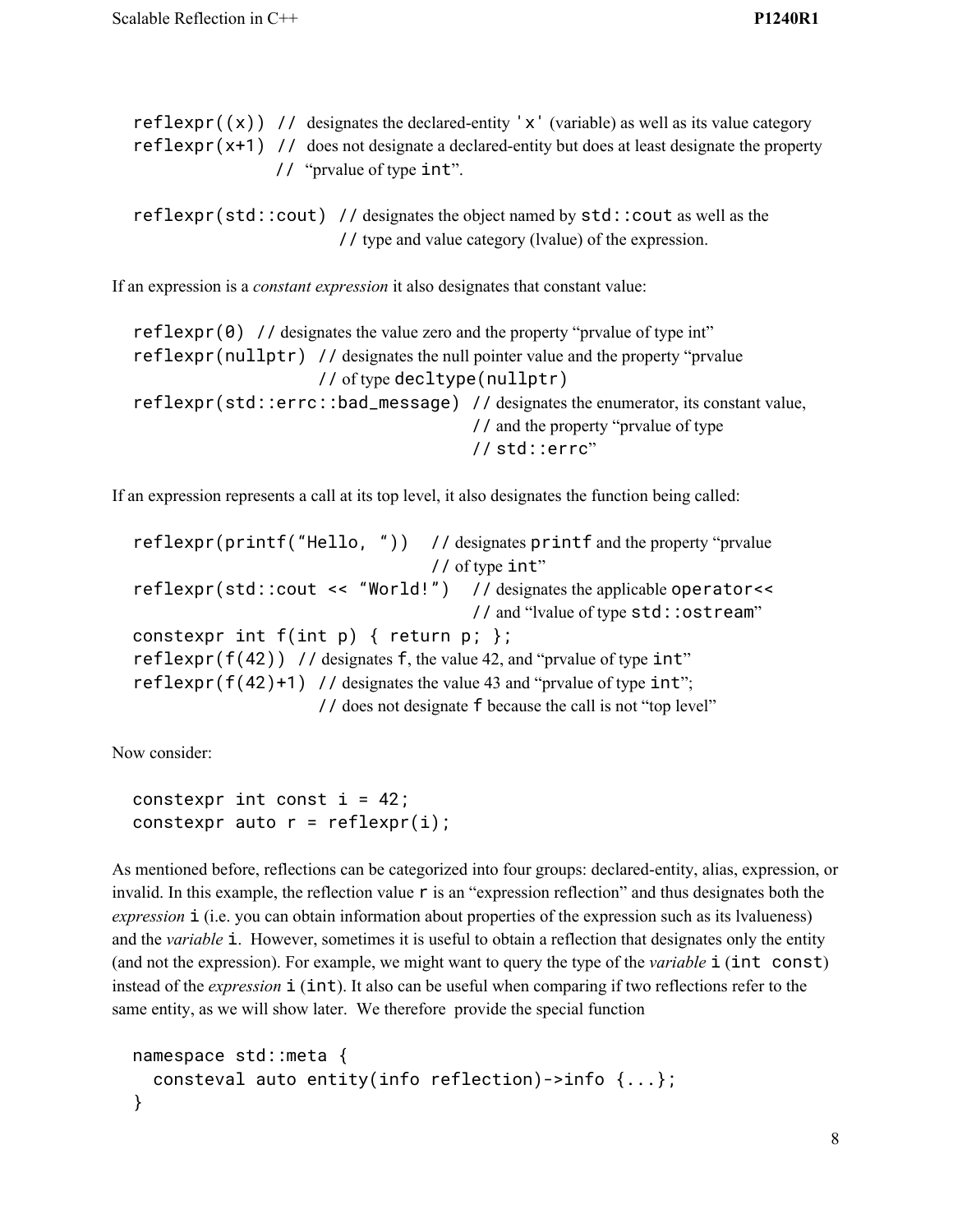applied to r produces a reflection designating just the *variable* (i.e., a "declared-entity reflection").

More generally,  $std:$ : meta::entity extracts the declared-entity from its argument by returning:

- its argument if its argument is a declared-entity reflection or an invalid reflection,
- $\bullet$  a declared-entity reflection designating an entity  $E if$  the argument is an alias or expression reflection that also designates E, or
- an invalid reflection in all other cases (e.g.,  $entity(reflexpr(42))$ ) is an invalid reflection).

When the reflexpr operand is the name of an *alias* (type or namespace) the reflection designates the aliased entity indirectly (i.e., properties of the alias can be queried directly). For example:

```
using T\theta = \text{int};
using T1 = const T0;
constexpr meta::info ref = reflexpr(T1);
```
Here, ref designates both T1 (directly) and the type const int (indirectly). This allows users to work both with the alias and its meaning.

In a more abstract sense, reflections designate semantic notions (names, types, value categories, etc.) rather than syntax (tokens that comprise an expression and the relation of those tokens to others). This principle helps guide decisions about the design of language and library support for reflection.

The queryable properties of these reflections are determined by the kind of "thing" they reflect. Details are provided below.

### **Reflecting ranges and packs**

It turns out to be useful to be able to lift a *range* of constant values into a range of reflections for expressions denoting constant values. We therefore propose a variation of the reflexpr operator that does exactly that. E.g.:

```
constexpr std::vector<int> v{1, 2, 3};
constexpr std::vector<std::meta::info>
                           rv = reflexpr(... v);
```
Such a lifted vector can then be reified into a template argument context:

```
std::integer_sequence<int, valueof(... rv)> is123;
  // same as std::integer_sequence<int, 1, 2, 3>
```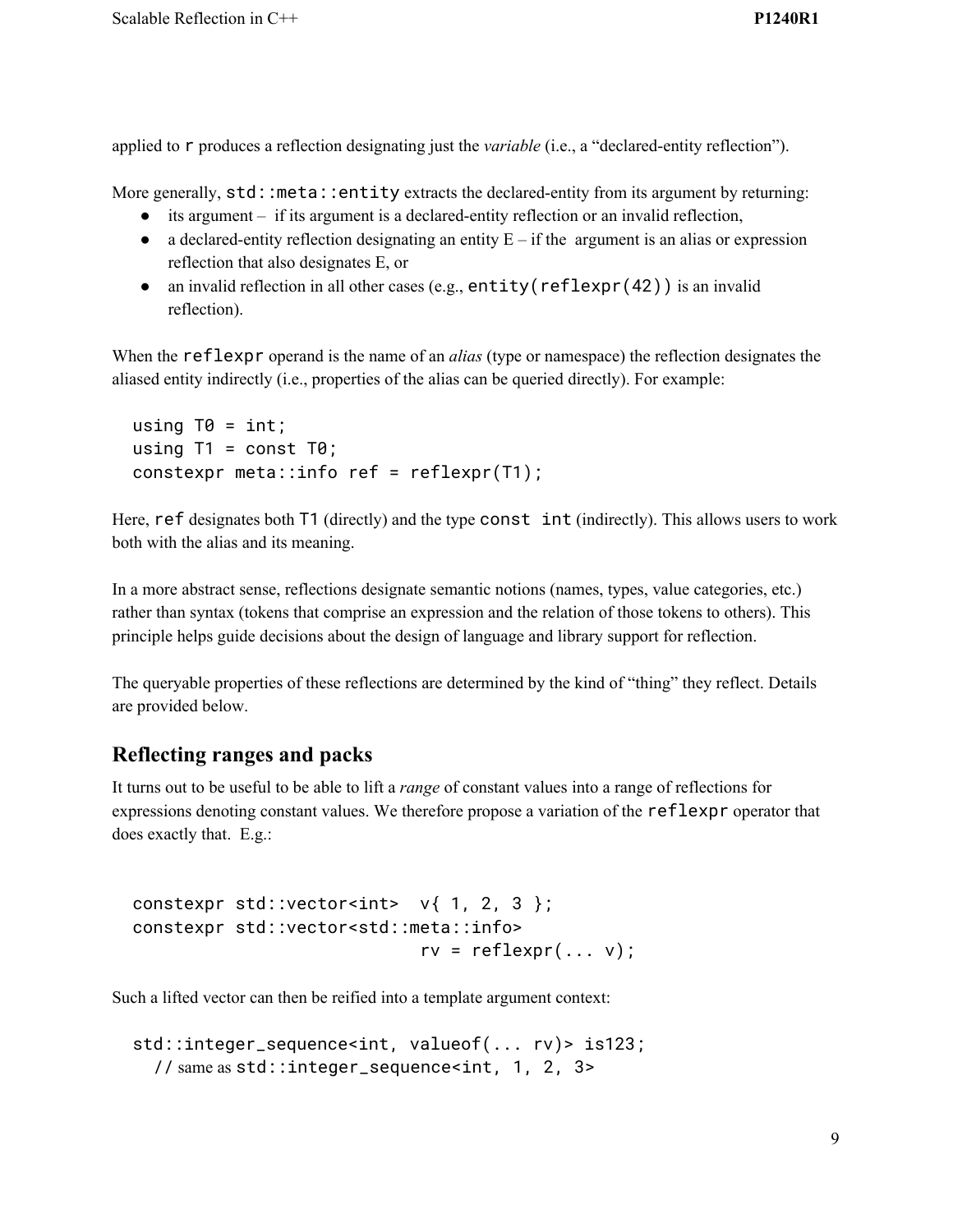(Reification, including the valueof(... *range*) refier, is described later on.)

This feature uses the same mechanism as *expansion statements* (see P1306). Consequently, this version of the reflexpr operator works not only with range values, but also with values that can be deconstructed using structured bindings. For example:

```
constexpr struct S { int i = 2; float f = 1.0; } s;
constexpr std::vector<std::meta::info> = reflexpr(... s);
  // similar to "... = { reflexpr(s.i), reflexpr(s.f) };"
```
# **Equality and equivalence**

Reflections can be compared using == and != operators. If two reflections designate declared entities or aliases of such entities but do not designate expression properties of an expression that is not an *expression-id*, the reflections compare equal if the entities are identical (i.e., the comparison "looks through" aliases). Any reflection also (obviously) compares equal to itself and to copies of itself. Otherwise, if two reflection both do not designate declared entities or they designate expression properties of an expression that is not an *expression-id*, their equality is unspecified. Otherwise, they compare unequal. For example:

```
typedef int I1;
typedef int I2;
static_assert(reflexpr(I1) == reflexpr(I2));float f = 3.0;
static_assert(reflexpr(f) == reflexpr(f);
static\_assert(reflexpr(f) == reflexpr(::f);void g(int);
constexpr auto r = reflexpr(g(1)), s = r;
static_assert(r == s); // Obviously.
static_assert(reflexpr(g(1)) == reflexpr(g(1)); // May fail because g(1)// is an expression that is
                                                   // not an expression-id.
```
In the last case, users can more precisely specify whether they intend to compare entities or computed values (if possible) using the refiers (e.g., typename, exprid) or library facilities like std::meta::entity described above. For example:

```
void f(); // #1
int f(int); // #2
constexpr auto r = std::meta::entity(reflexpr(f(42)));
                                               // Reflection for function #2.
```
10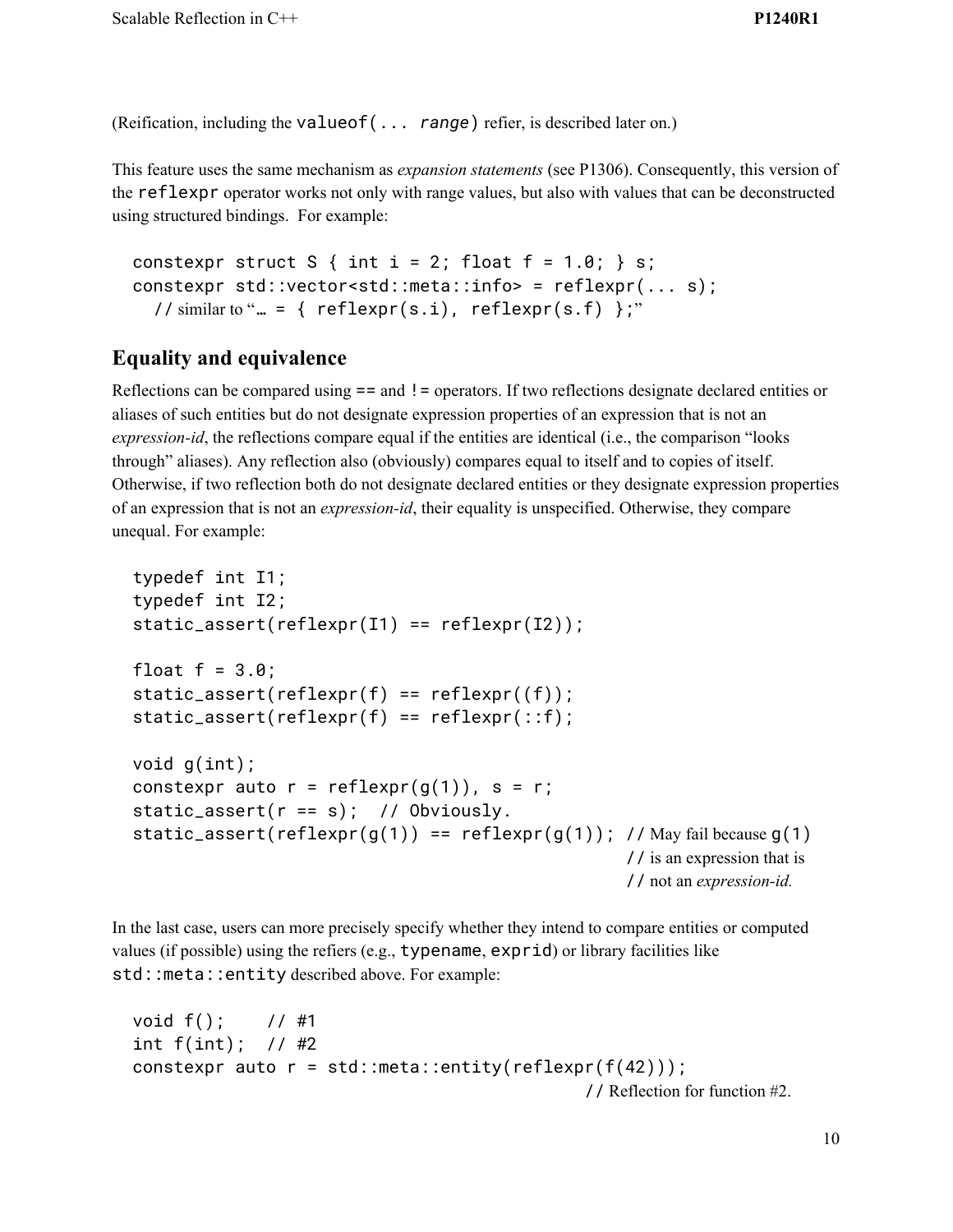```
static_assert(r = reflexpr(f(42)); // May or may not fail
static_assert(r == entity(reflexpr(f(0)))); // Always succeeds
```
Also note that:

```
static\_assert(reflexpr(I1) == reflexpr(int));
```
The same principle applies to namespace aliases:

```
namespace N {};
namespace N1 = N;
namespace N2 = N;
static_assert(reflexpr(N1) == reflexpr(N2));
static_assert(reflexpr(N1) == reflexpr(N));
```
For reflections obtained from operands that involve template parameters, the result depends on the template arguments used for substitution.

```
template<typename T, typename U> struct Fun {
  static\_assert(reflexpr(T) == reflexpr(U));};
Fun<int, int> whee1; // Ok
Fun<int, char> whee2; // error: static assertion failed
```
We already mentioned that it is unspecified whether reflections obtained from expressions that do not designate a declared entity compare equal. That also applies to expressions that just consist of a literal. For example:

```
static_assert(reflexpr(1) == reflexpr(1); // May or may not fail.
```
Note that the properties associated with a declared entity may change over various contexts, but that does not change the reflection. For example: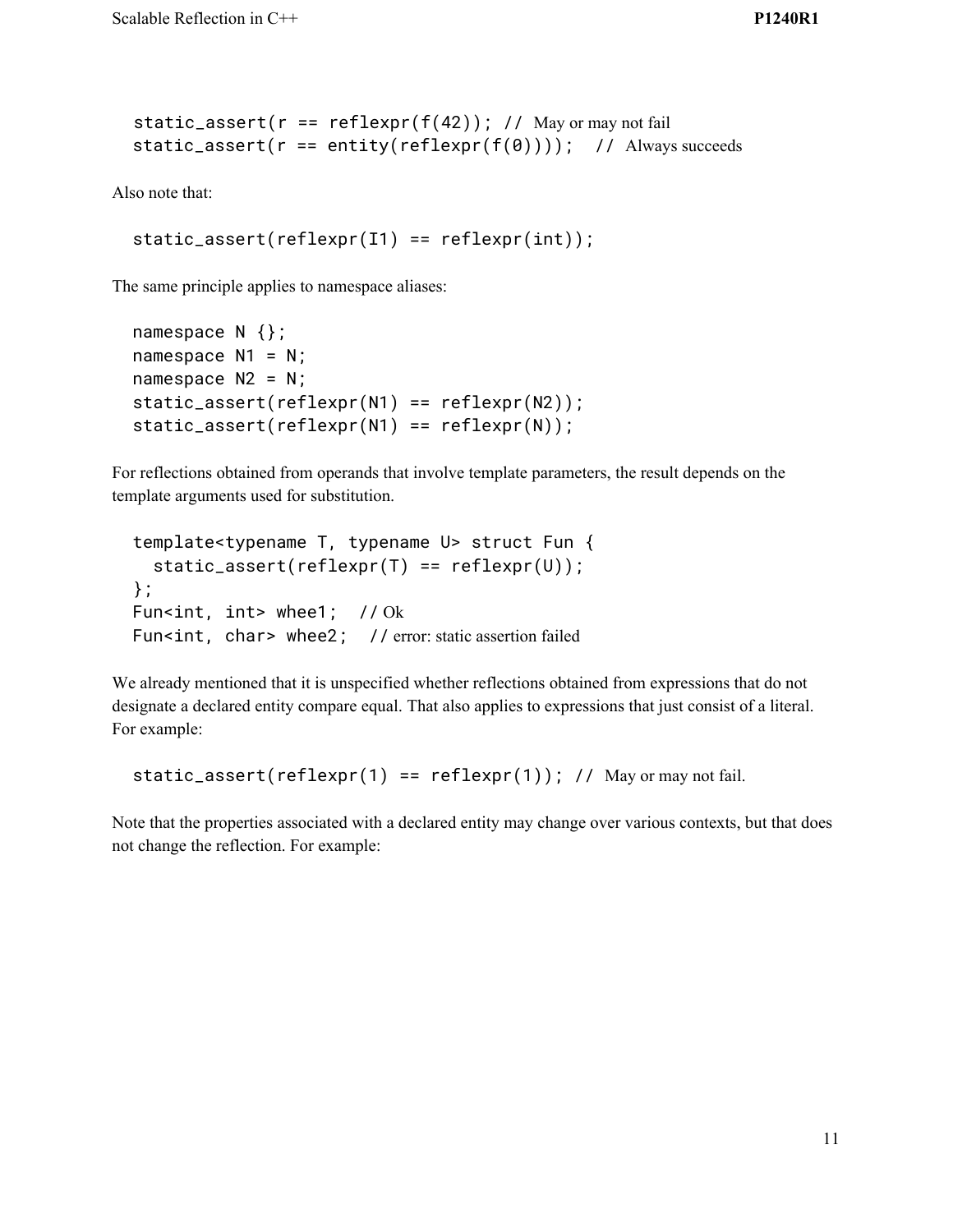```
struct S;
constexpr auto r1 = reflexpr(S);
struct S \};
constexpr auto r2 = reflexpr(S);
static_assert(r1 == r2);
```
However, queries against the reflection value (e.g., to obtain a list of class members) may change as a consequence of the changes in the underlying entity.

An additional comparison function is proposed:

```
namespace std::meta {
  consteval auto same_reflections(info, info)->bool { ... };
}
```
If either x or y designate an alias (type or namespace)  $same_reflections(x, y)$  returns true if x and y designate the same alias and false otherwise. Otherwise (i.e., if neither x nor y designate an alias), same\_reflections(x, y) returns  $x == y$ . In other words, same\_reflections(x, y) is like the equality operator except that it doesn't "look through" aliases. For example:

```
using std::meta::same_reflections;
static_assert(!same_reflections(reflexpr(N1), reflexpr(N2)));
static_assert(!same_reflections(reflexpr(reflexpr(N1)),
                                reflexpr(reflexpr(N1))));
static_assert(!same_reflections(reflexpr(reflexpr(N1)),
                                reflexpr(reflexpr(N2))));
```
To compare the values of reflected objects, references, functions, or types, the reflection can first be reified using one of the operators described below.

# **A Note About Linkage**

Although in most respects we propose that  $std:$ : meta:: info is an ordinary scalar type, we also give it one "magical" property with respect to linkage.

Before explaining this property, consider again what a reflection value represents in practice: It is a handle to internal structures the compiler builds up for the current translation unit. So for code like:

```
struct S \{\};
consteval auto f() {
  return reflexpr(S);
}
```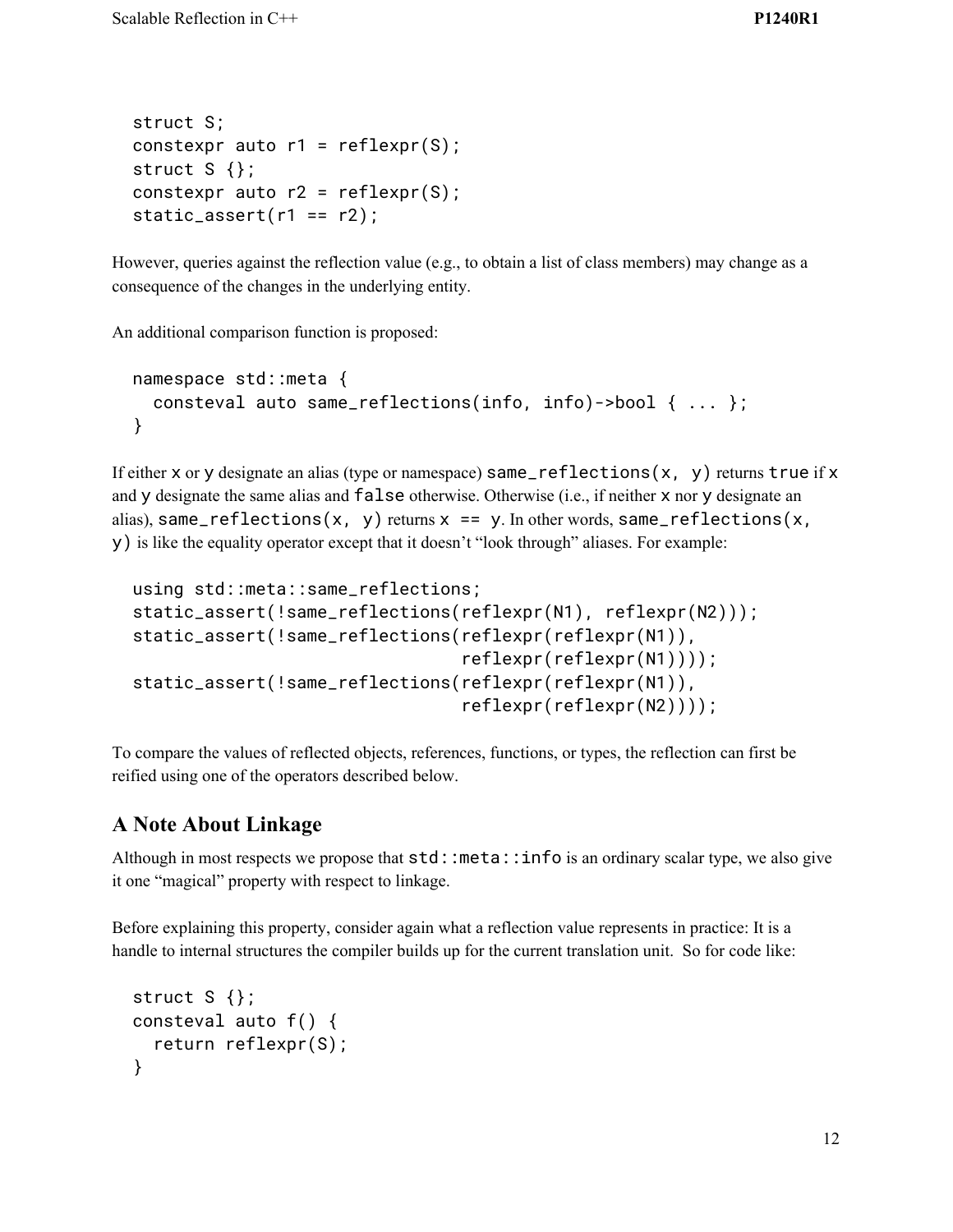the compiler will construct an internal representation for struct S and when it encounters "reflexpr(S)" it will update a two-way map between the internal representation of S and a small structure underlying the std::meta::info value returned by reflexpr(S).

Now consider:

```
// Header t.hpp:
struct S {};
template<std::meta::info reflection> struct X {};
// File t1.cpp:
#include "t.hpp"
enum E {};
consteval auto d() {
  return reflexpr(E);
}
X <reflexpr(S)> g() {
  return X<reflexpr(S)>{};
}
// File t2.cpp:
#include "t.hpp"
extern X<reflexpr(S)> g();
int main() {
  g();
}
```
The files t1.cpp and t2.cpp are compiled separately. The contexts in which the " $reflexpr(S)$ " construct is encountered are therefore different and it is not practical to ensure that the *underlying* values ("bits") of the std::meta::info results are identical. However, it is *very* desirable that the types X<reflect(S)> are the same types in both translation units and that the above example *not* produce an ODR violation.

We therefore specify "by fiat" that:

- reinterpret\_cast to or from std::meta::info is ill-formed
- accessing the byte representation of  $std:$ : meta: info lvalues produces unspecified (possibly inconsistent) values
- std::meta::info values A1 and A2 produce equivalent template arguments if std::meta::same\_reflections(A1, A2) produces true.

Thus the following variation of the previous example is also valid:

// File t1.cpp: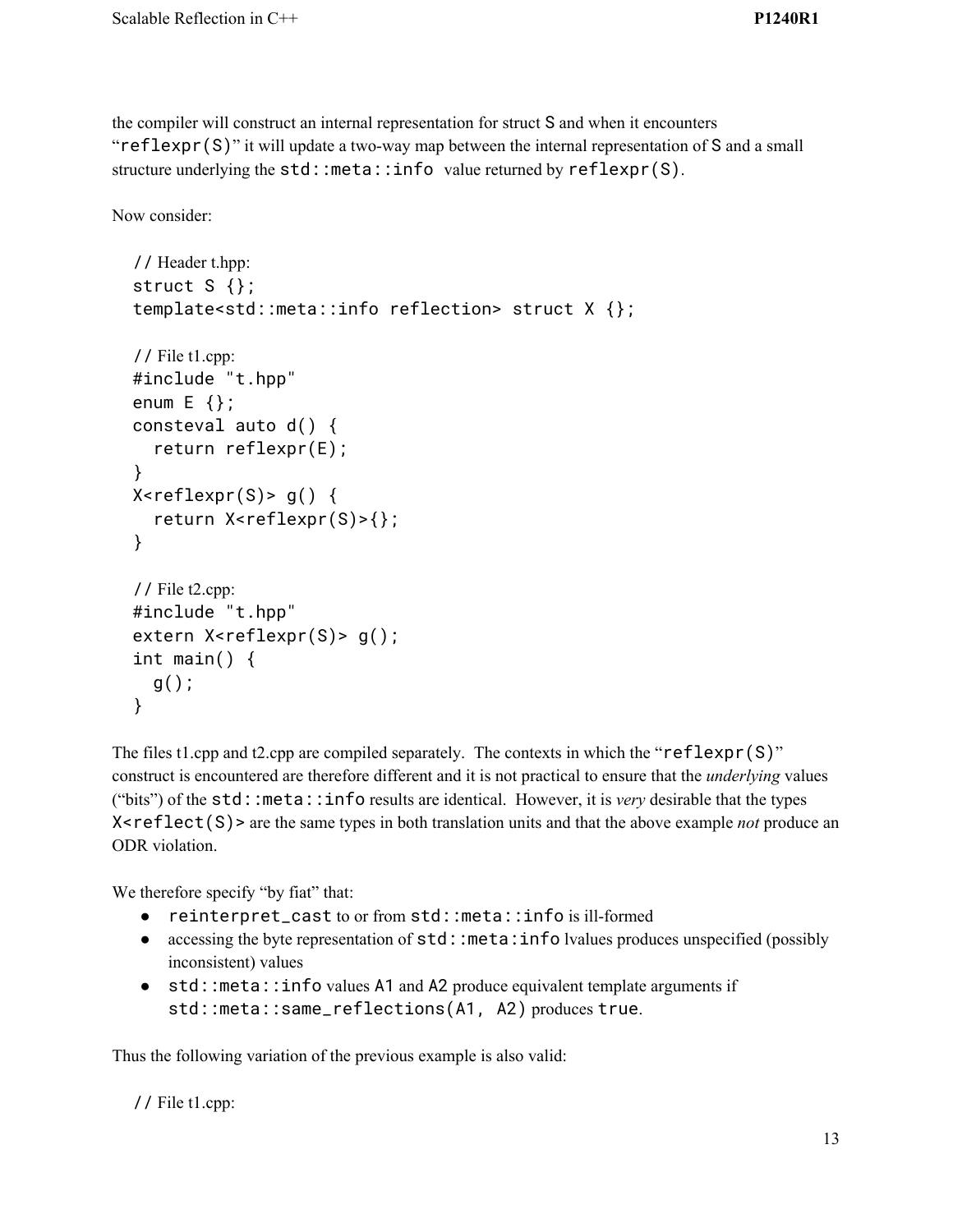```
enum E {};
consteval auto d() {
  return reflexpr(reflexpr(E));
}
X \leq r \in \text{lexpr}(reflexpr(S)) > q()return X<reflexpr(reflexpr(S))>{};
}
// File t2.cpp:
extern X<reflexpr(reflexpr(S))> g();
int main() {
  g();
}
```
(In practice, this means that reflection values are mangled symbolically, according to what the reflection value actually designates.)

## **Invalid reflections**

In what follows we are going to propose a large collection of standard reflection operations, some of which generate new reflection values. Sometimes, the application of some of these operations will be meaningless. E.g., consider:

```
namespace std::meta {
  consteval auto add_const(info)->info {...};
}
```
which is meant to take a reflection of a type and add a type qualifier on top. However, what happens with something like:

```
constexpr auto r = add\_const(reflexpr(std));
```
which suggests the meaningless operation of adding a const qualifier to namespace std? Our answer is that an implementation will not immediately trigger an error in that case, but instead create a reflection value that represents an error. Any attempt to reify such a reflection is ill-formed (but subject to SFINAE).

It is useful for user code to also be able to produce invalid reflections. To that end, we propose the following function:

```
namespace std::meta {
```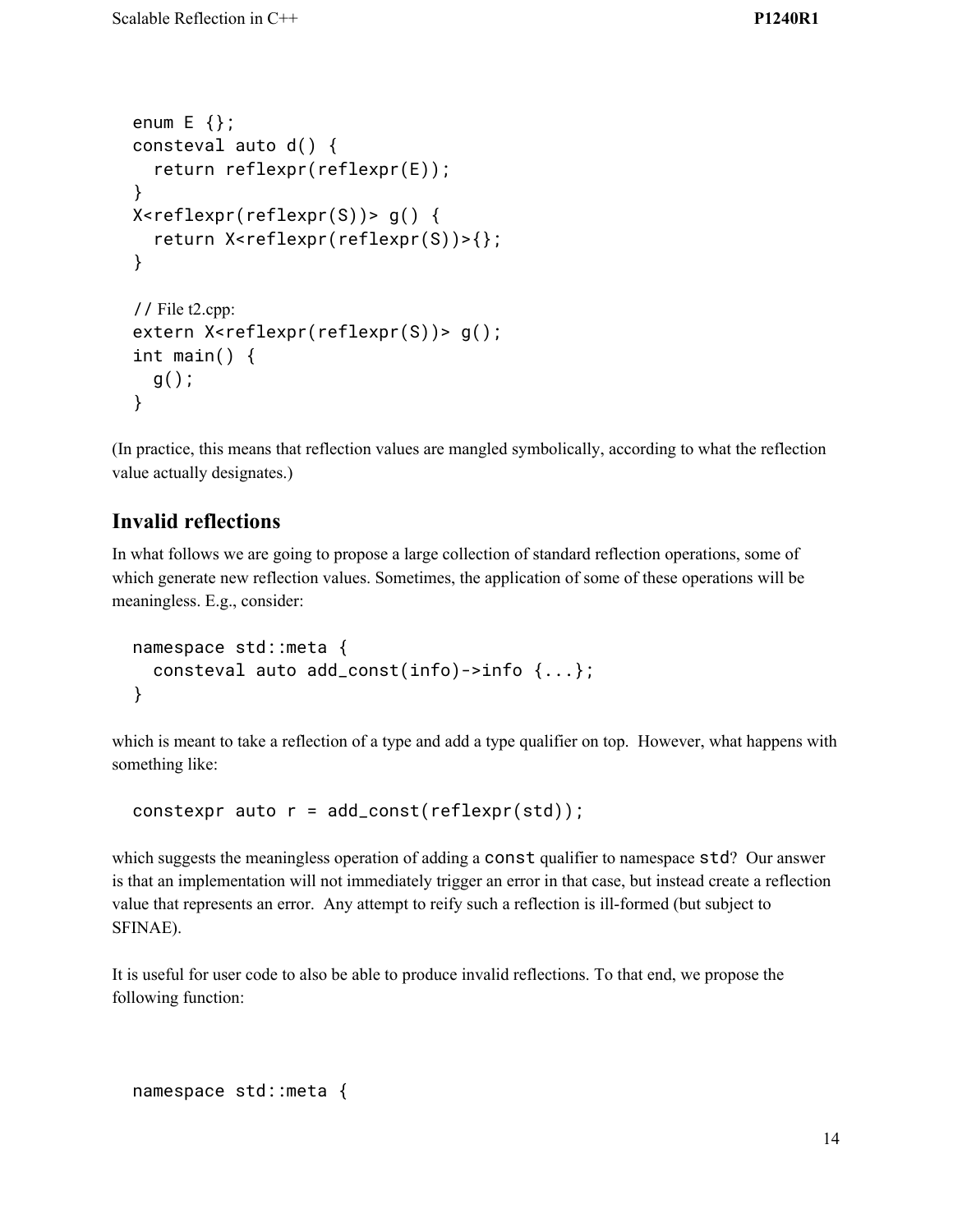```
consteval
    auto invalid_reflection(std::string_view message,
                              std::string_view src_file_name =
                                          current_source_file_name(),
                              unsigned line = current_source_line(),
                              unsigned column =
                                              current_source_column())
         \rightarrowinfo \{ \ldots \};
}
```
which constructs a reflection that triggers a diagnostic if reified outside a SFINAE context (ideally, with the given message and source position information).

Note that the functions

```
namespace std::meta {
  consteval auto current_source_file_name()->std::string {...};
  consteval auto current_source_line()->unsigned {...};
  consteval auto current_source_column()->unsigned {...};
}
```
produce source location for the first call in the chain of immediate function calls leading up to a call to these functions. (We do not rely on the previously-proposed std::source\_location feature because is it does not use immediate functions for the needed functionality.)

Invalid reflections can also be used to generate compiler diagnostics during constexpr evaluation using the diagnose\_error function. This can be a valuable debugging aid for authors of metaprogramming libraries, and when used effectively, should improve the usability of those libraries.

```
namespace std::meta {
  consteval void diagnose_error(info invalid_refl) {...};
}
```
This function causes the compiler to emit an error diagnostic (formally: it makes the program ill-formed if it is invoked outside a deduction/SFINAE context), hopefully with the message and location provided by the argument.

Finally, we propose a predicate:

```
namespace std::meta {
  consteval auto is_invalid(info)->bool {...};
}
```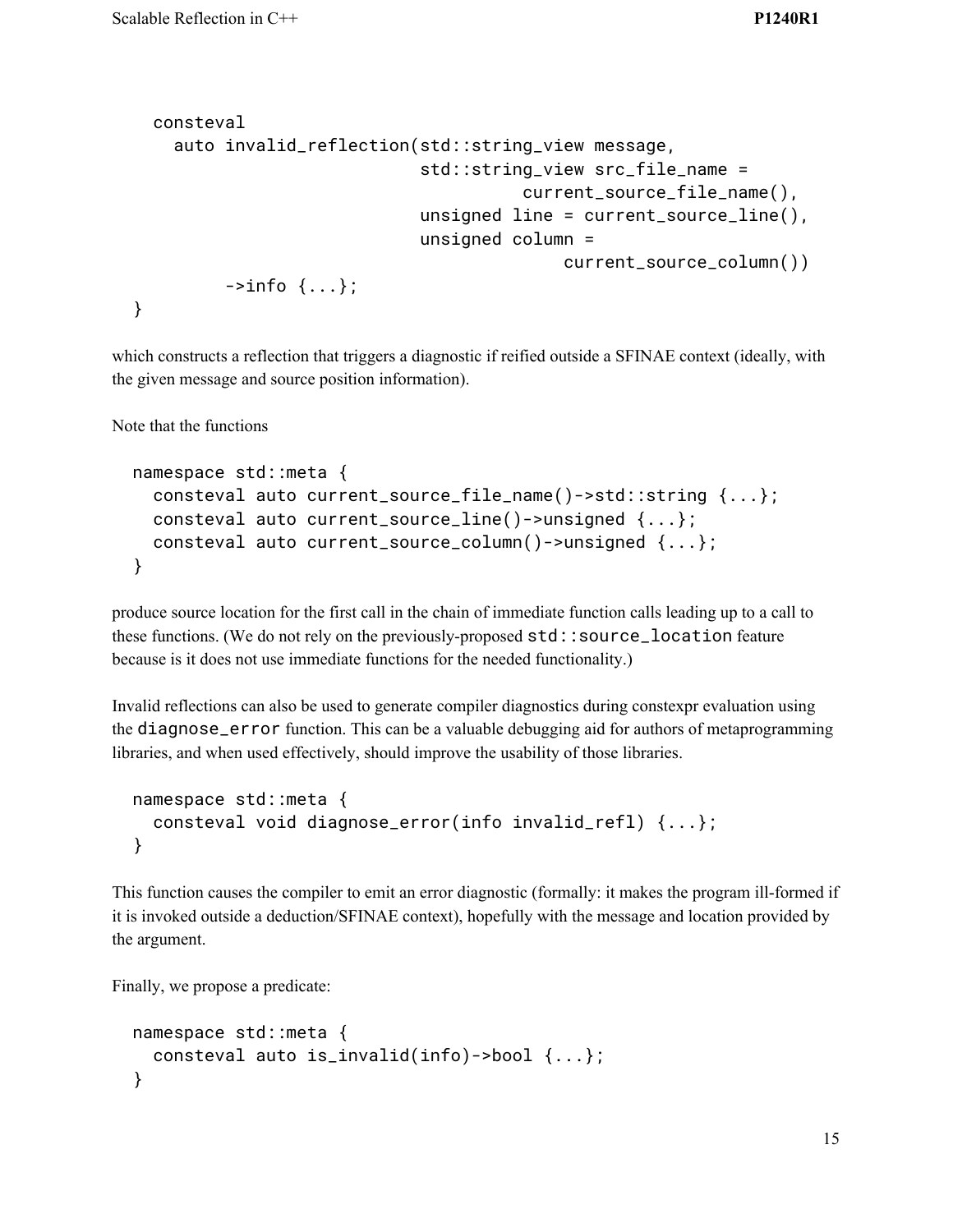that can be used to test for, and, e.g., filter out invalid reflective operations. We also provide a convenience overload of this function:

```
namespace std::meta {
  consteval auto is_invalid(std::vector<info>)->bool {...};
}
```
which returns **true** if any element of the given vector is an invalid reflection. This is particularly useful because some important reflection facilities return vectors of reflection values that callers are likely to want to check for invalid entries.

## **Initialization of reflections**

Objects of reflection type are zero-initialized to the invalid reflection.

## **Conversions on reflections**

A prvalue of reflection type can be contextually converted to a prvalue of type bool. An invalid reflection converts to false; all other reflections convert to true.

# **Hashing reflections**

We propose that the std::hash template be specialized for std::meta::info. We also propose that the resulting hash value be consistent across translation units.

# **Reification**

In the context of this paper, "reification" (from the Latin "res", meaning "thing") refers to the process of turning a "reflection value" back into a "program source thing". We propose a few primitive *reifiers* to map reflection values back to source code constructs (the operand "*reflection*" below always stands for a constant expression of type  $std::meta::info):$ 

- typename(*reflection*) A *simple-type-specifier* corresponding to the type designated by "*reflection*". Ill-formed if "*reflection*" doesn't designate a type or type alias.
- namespace(*reflection*) A *namespace-name* corresponding to the namespace designated by "*reflection*". Ill-formed if "reflection" doesn't designate a namespace.
- template(*reflection*) A *template-name* corresponding to the template designated by "*reflection*". Ill-formed if "*reflection*" doesn't designate a template.
- valueof(*reflection*) If "*reflection*" designates a *constant expression*, this is an expression producing the same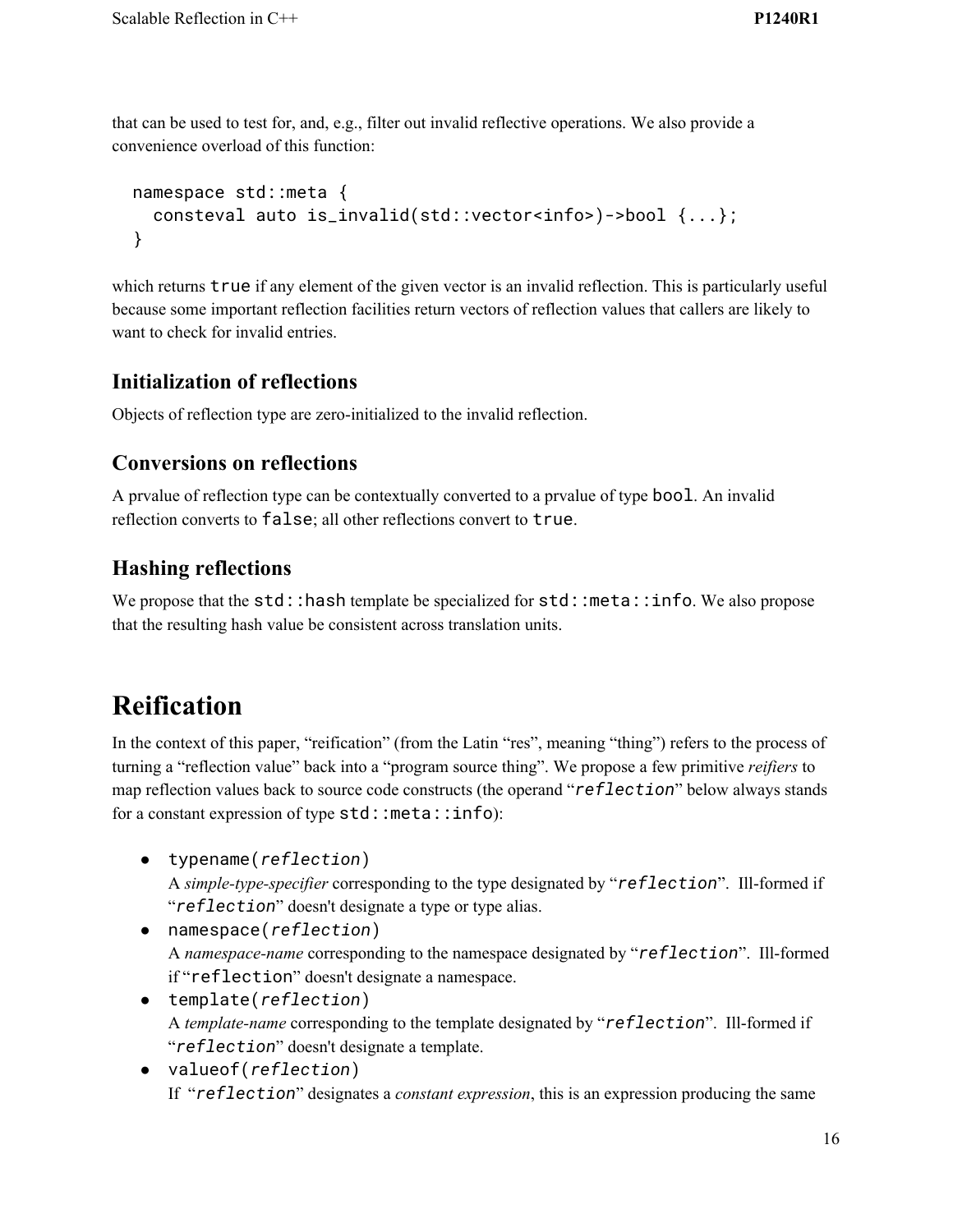value (including value category). Otherwise, ill-formed.

- exprid(*reflection*) If "*reflection*" designates a function, parameter or variable, data member, or an enumerator, this is equivalent to an *id-expression* referring to the designated entity (without lookup, access control, or overload resolution: the entity is already identified). Otherwise, this is ill-formed.
- [: *reflection* :] If "*reflection*" designates an alias, a named declared entity, this is an *identifier* referring to that alias or entity. Otherwise, ill-formed.
- [< *reflection* >] Valid only as a template argument. Same as "typename(*reflection*)" if that is well-formed. Otherwise, same as "template(*reflection*)" if that is well-formed. Otherwise, same as "valueof(*reflection*)" if that is well-formed. Otherwise, same as "exprid(*reflection*)".

(All the "ill-formed" cases above are subject to SFINAE if they result from substitution during deduction.)

Note that it is not practical to just have one reifier (say, "unreflexpr") because a C++ parser must be able to classify the construct (type name, template name, etc.) a priori. E.g., consider:

```
template<std::meta::info refl> void f() {
 unreflexpr(refl) *p; // (1)
}
```
If unreflexpr could produce a type or an expression, a compiler couldn't decide whether (1) is the declaration of a pointer or a multiplication.

Technically, we could merge valueof and idexpr into a single reifier, and an earlier version of our proposal did so (using  $unreflexpr$ ). However, a reflection like "reflexpr(f(42))" can designate both a constant value and a declared-entity (the called function): With that design unreflexpr reified the constant value and a special function (std::meta::entity, presented later) was used to strip the constant value and leave only the declared entity. In the end, however, we found this error-prone and too opaque: The ability to express the intent unambiguously is worth the extra keyword.

For the bracketed reifiers, the delimiters each consist of two tokens. In other words, "[:" is not a single token (and thus "[ : *reflection* : ]" is a valid alternative formatting). Otherwise, ambiguities would ensue with, e.g., the global scope qualifier ("::"). Other options were considered. In particular, parentheses-based alternatives were first considered (e.g., "(. *reflection* .)" to produce identifiers). However, parentheses are useful to disambiguate expression constructs and we didn't want to obstruct that design space in the future. For example, suppose we introduced "(:" and ":)" as delimiters, then that would harm the future possibility of a prefix unary operator that starts with a colon, since parenthesizing an expression that starts with that character would create the "(:" delimiter instead.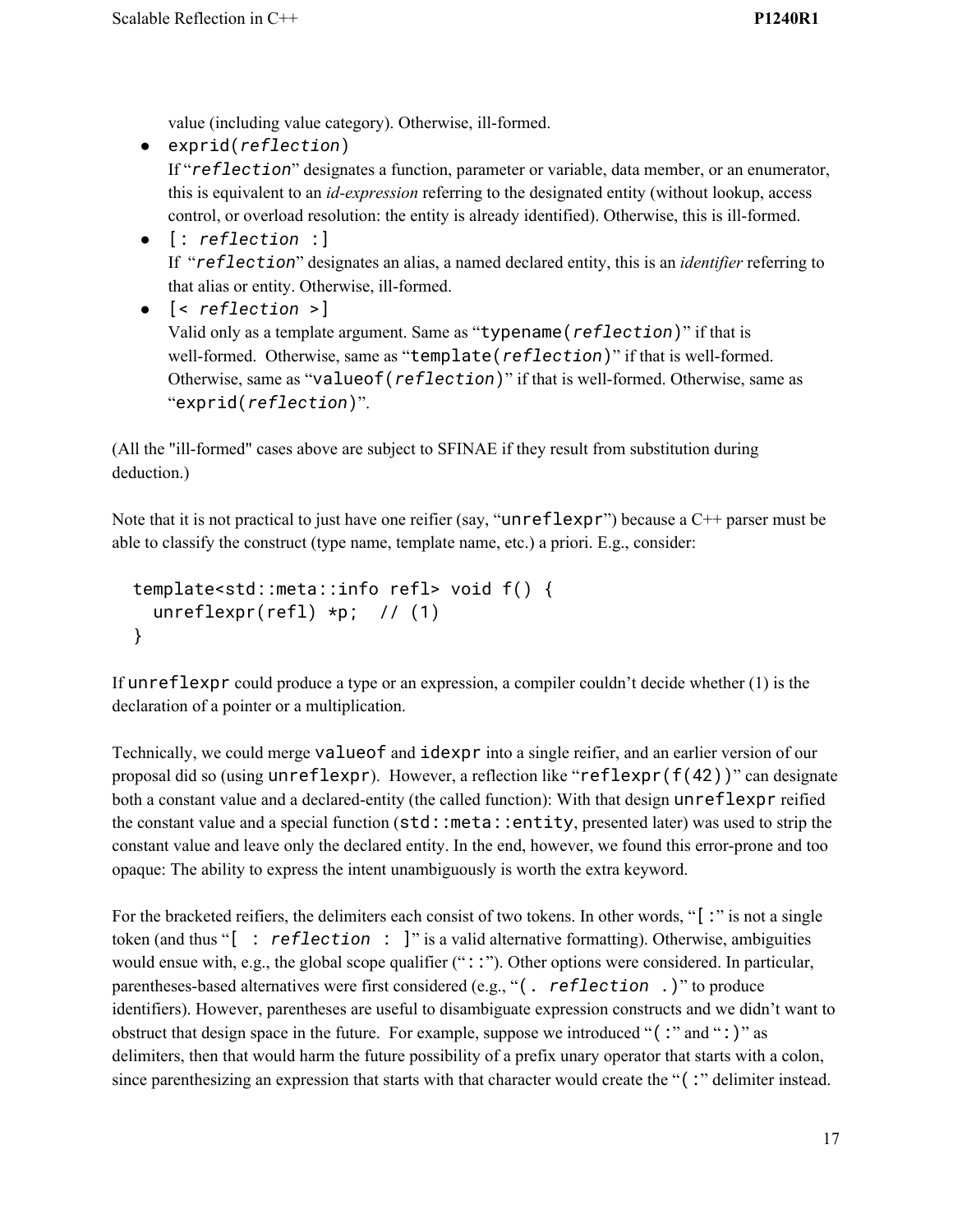Here are some examples illustrating various uses of these reifiers:

```
typename(reflexpr(int)) i = valueof(reflexpr(42));
      // Same as "int i = 42;".
constexpr int J = 42;
idexpr(reflexpr(i)) = valueof(reflexpr(J));// Same as "i = 42;".
idexpr(reflexpr(i)) = idexpr(reflexpr(J));// Same as "i = J;" (which is indistinguishable from the former line).
idexpr(reflexpr(i)) = idexpr(reflexpr(i));// Same as "i = i;".
idexpr(reflexpr(i)) = valueof(reflexpr([]{\text{ return }J; })(),// Same as "i = 42;".
idexpr(reflexpr(i)) = valueof(reflexpr([[iint i; return J; )|));// Error: The lambda call is not a constant expression.
idexpr(reflexpr(i)) = idexpr(reflexpr([]{int i, return J; })// Error: The idexpr on the right reifies as the member function call operator,
    // which cannot be assigned to an int variable!
namespace N { int f; }
void [: reflexpr(N::f) :](int);
     // Same as "void f(int);".
struct S {
  consteval auto ri() { return reflexpr(S::i); };
private:
  int i:3; // Bit field.
} s;
int i1 = s.idexpr(s, ri()); // Okay: Refers to S: i without needing name
                               // lookup at this point.
int i2 = s. [:s.ri():]; // Error: Same as "s.i", which is an access violation.
```
Furthermore, we propose sequence-generating variations of most of the reifiers above. Let *reflection\_range* be a *constant range* such that

for (std::meta::info r : *reflection\_range*) ...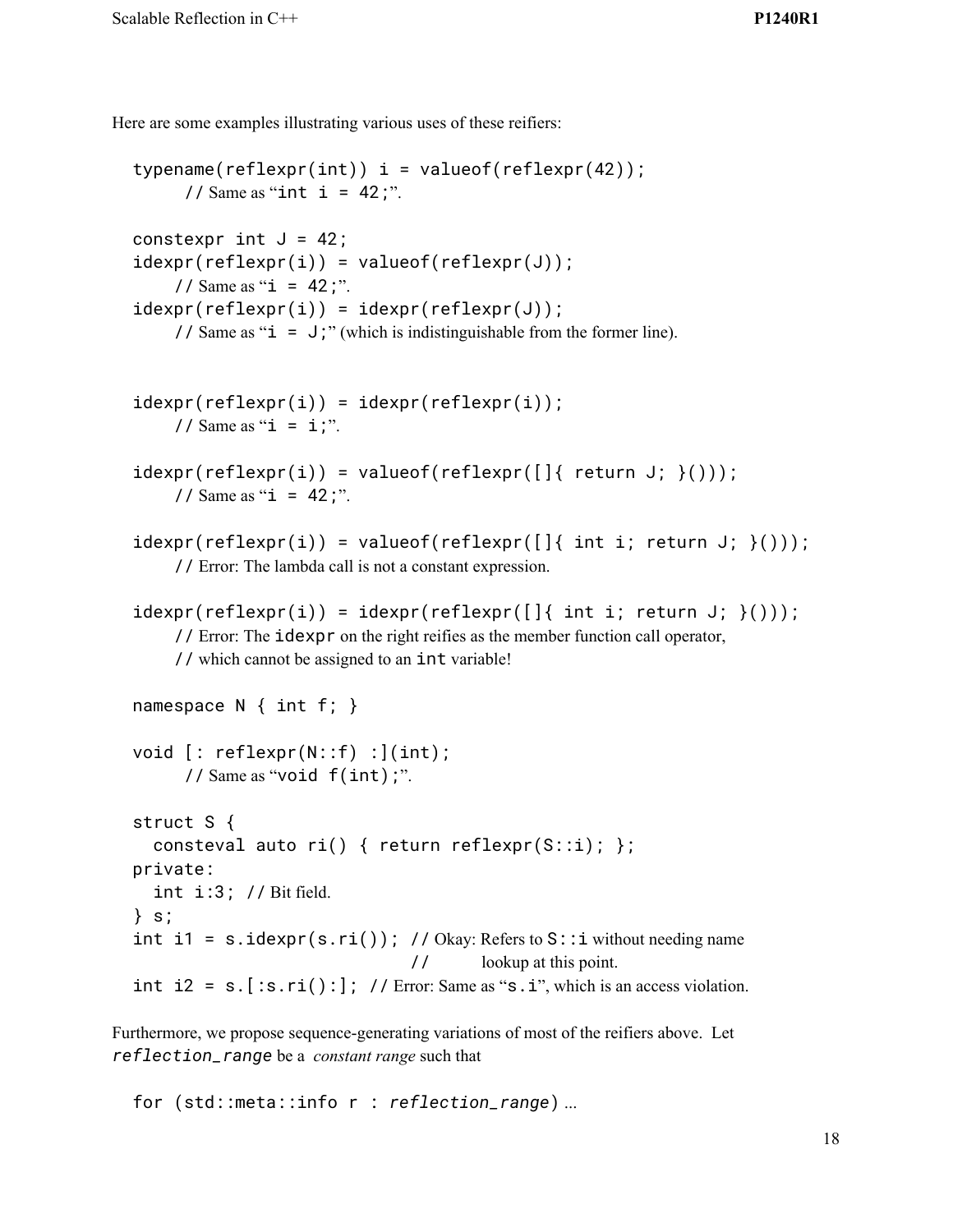would successively set r to a sequence of values r1, r2, r3, ... rN. Then:

- typename(... reflection\_range) expands to typename(r1), ..., typename(rN)
- template(... reflection\_range) expands to template(r1), ..., template(rN)
- valueof(... reflection\_range) expands to valueof(r1), ..., valueof(rN)
- idexpr(... reflection\_range) expands to idexpr(r1), ..., idexpr(rN)
- [: ... reflection\_range :] expands to  $[: r1 :], ..., [ : rN :]$
- [< ... reflection\_range >] expands to  $\lceil$  < r1 >  $\rceil$ , ...,  $\lceil$  < rN >  $\rceil$

Examples:

```
std::meta::info t_args[] = { reflexpr(int), reflexpr(42) };
template<typename T, T> struct X {};
X < [2, 1, 1, 2] > x; // Same as "X \{1, 42 > x; ...template<typename, typename> struct Y {};
Y<|<... t_args>|>y; // Error: same as "Y <int, 42> y;".
```
Some observations:

- Empty ranges and singleton ranges expand as expected.
- There is no "namespace(... reflection\_range)" construct because a sequence of namespaces can currently not appear anywhere in a C++ program.
- If any expansion produces an ill-formed reification, the whole construct is ill-formed but subject to SFINAE.
- Originally, we planned for the ellipsis to follow the reifying construct (e.g.,

"typename( $rf)$ ..."), which was more reminiscent of pack expansion. However, it turns out that it was so much like pack expansion that it introduced an ambiguity: If the operand of the reifier is a pack pattern, we don't know whether to expand the range or the pack pattern (each option has reasonable use cases). Using the ellipsis as a prefix resolves the ambiguity. We also considered replacing the ellipsis by a contextual keyword seq, but in the end preferred the ellipsis aesthetic.

Reifying a function-local alias or declared entity outside its potential scope is ill-formed. For example:

```
consteval auto refl_int_alias() {
  typedef int Int;
  return reflexpr(Int);
```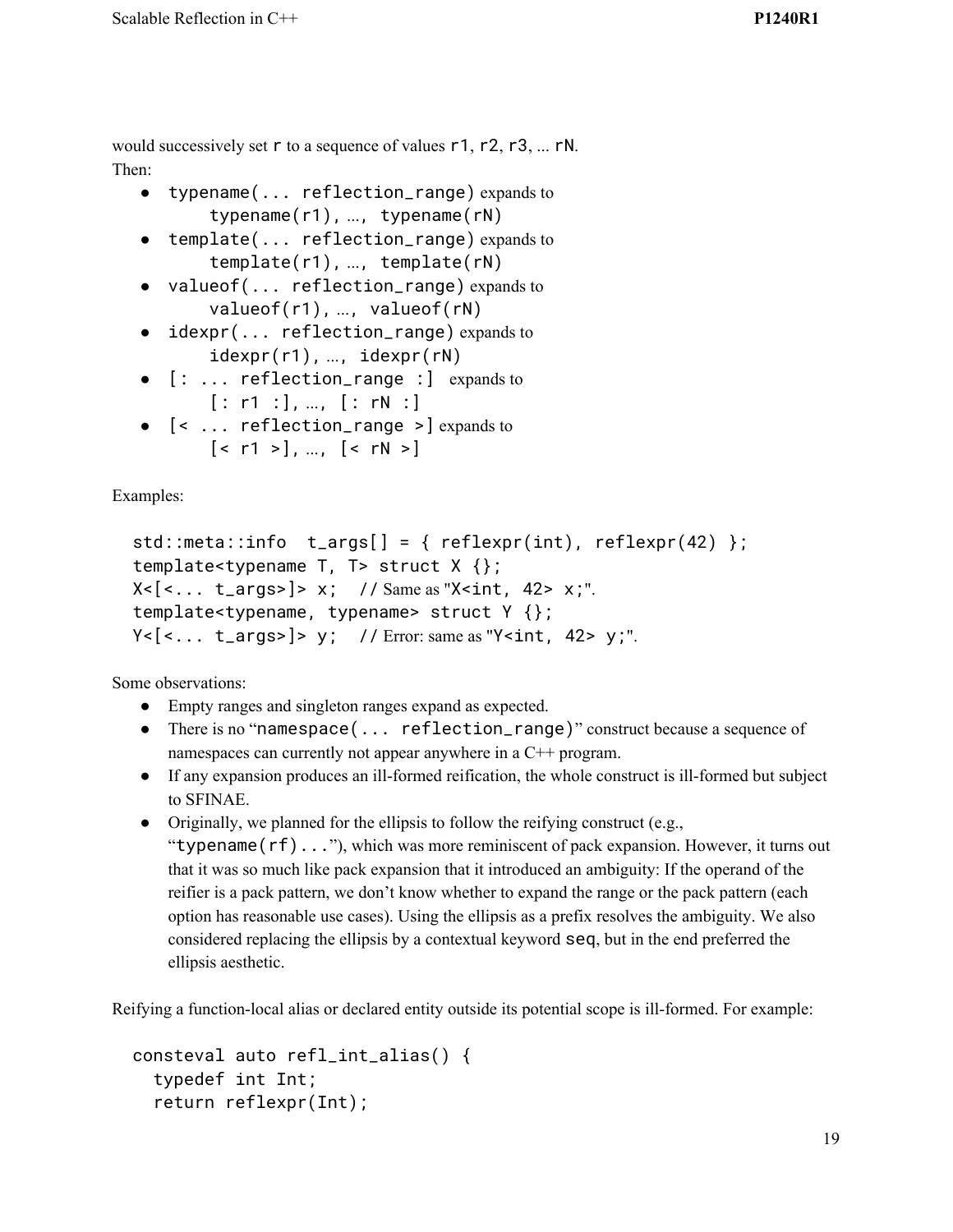```
}
typename(refl_int_alias()) x; // Error: Cannot reify local alias here.
```
Similarly, a parameter obtained from a function type F can be reified as an expression only within the potential scope of the corresponding argument of a function of the same type. For example (parameters\_of will be described later on):

```
using F = int (int, int);auto params = std::meta::parameters_of(reflexpr(F));
int f(int, int) {
  return idexpr(params[0]); // Okay
}
int g(int, char) {
 return idexpr(params[0]); // Error: params[0] comes from function type
} // "int (int, int)" but this function has
                             // type "int (int, char)".
```
## **Reifying identifiers**

Because the [: *reflection* :] reifier resolves to an identifier, it can be used to denote objects, references, functions, user-defined types, templates, etc. That means the grammar productions where an identifier reifier can appear must be updated. For example:

*unqualified-id:*

*…*

[: *reflection* :]

If reflection is value-dependent, then the template keyword is needed to indicate that the following < begins a template argument list. Hence:

*template-id:* template*opt* [: *reflection* :] < *template-argument-listopt* >

We expect that we will want the capability of generating identifiers from "constant string values". We have not yet concluded a design of such a capability, but something along the lines of the following should be possible:

```
consteval char const* make_temp_name() \{ \ldots \}constexpr char const* name = make_temp_name();
int [:reflexpr(name) :] = 42;
```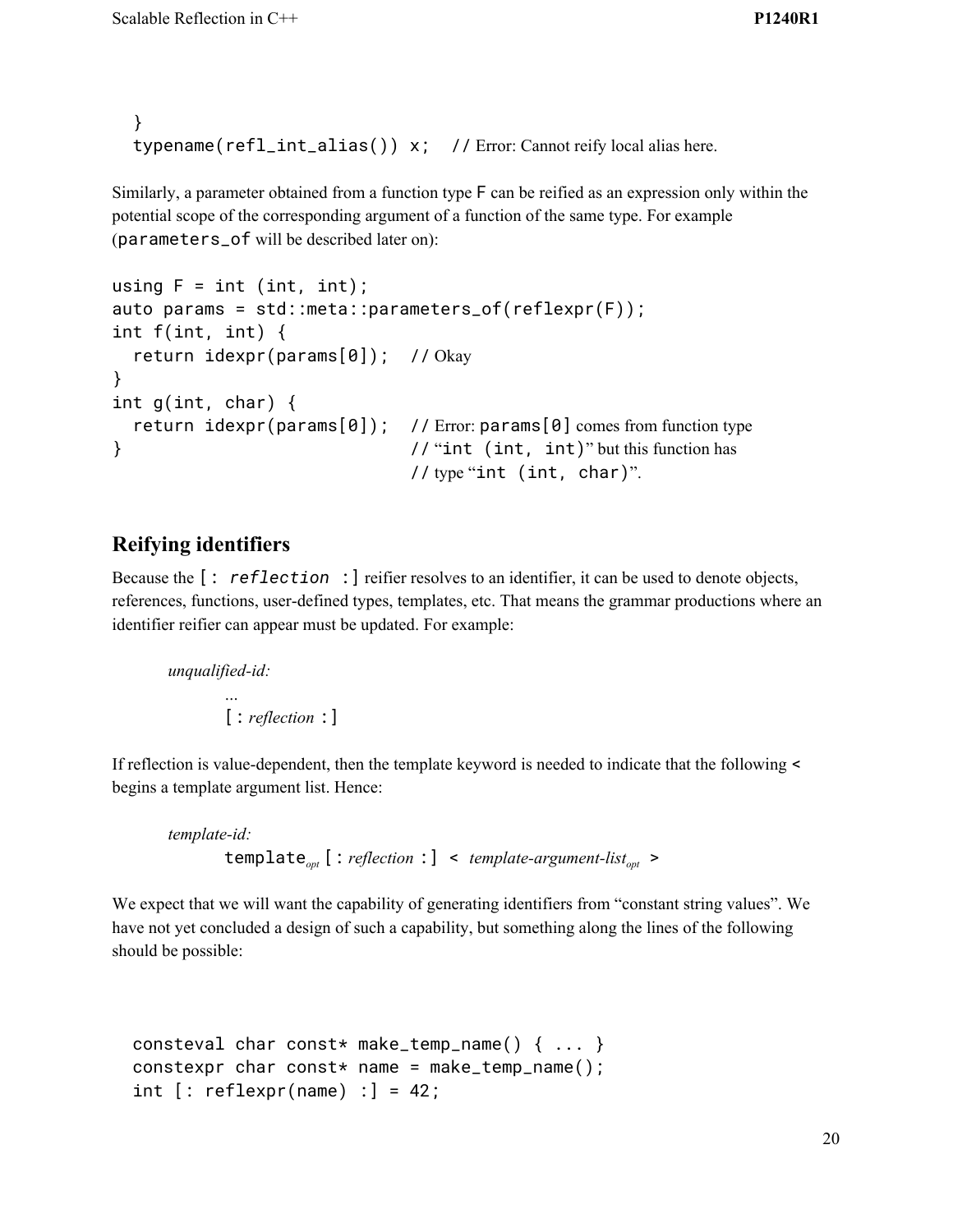A delicate issue here is how to describe a "cosntant string value".

## **Access checking**

Reifiers provide an alternative way to refer to declarations and therefore we must decide whether they are subject to access control. Access control ordinarily applies to *names*, but reifier constructs are not necessarily names. In fact, the only reifier constructs that behave like names are the "[: *reflection* :]" and "[: ... *reflection\_range* :]" constructs. Those are therefore the only reifier constructs subject to access checking. For example:

```
class C {
  using Int = int;public:
  static consteval auto r() { return reflexpr(Int); };
} c;
typename(C::r()) x; // Okay: x has type int
C::[C::r():] y; // Error: Int is inaccessible.
```
# **Templates and reflection**

Reflection most works "after instantiation". For example, in:

```
template<typename T> void f(T p) {
 constexpr auto r = reflexpr(T);
}
```
the expression reflexpr(T) is always a *dependent* expression that doesn't produce an actual value until f is instantiated. I.e., this does not provide a mechanism to get a handle on a reflection for the template parameter T. However, that doesn't mean that we don't propose *any* facilities to reflect templated entities.

# **Template arguments**

We propose a function

```
namespace std::meta {
  consteval
  auto has_template_arguments(info reflection)->bool {...};
}
```
that returns true if and only if the given reflection corresponds to a template specialization (in the standard sense: implicit specializations are included).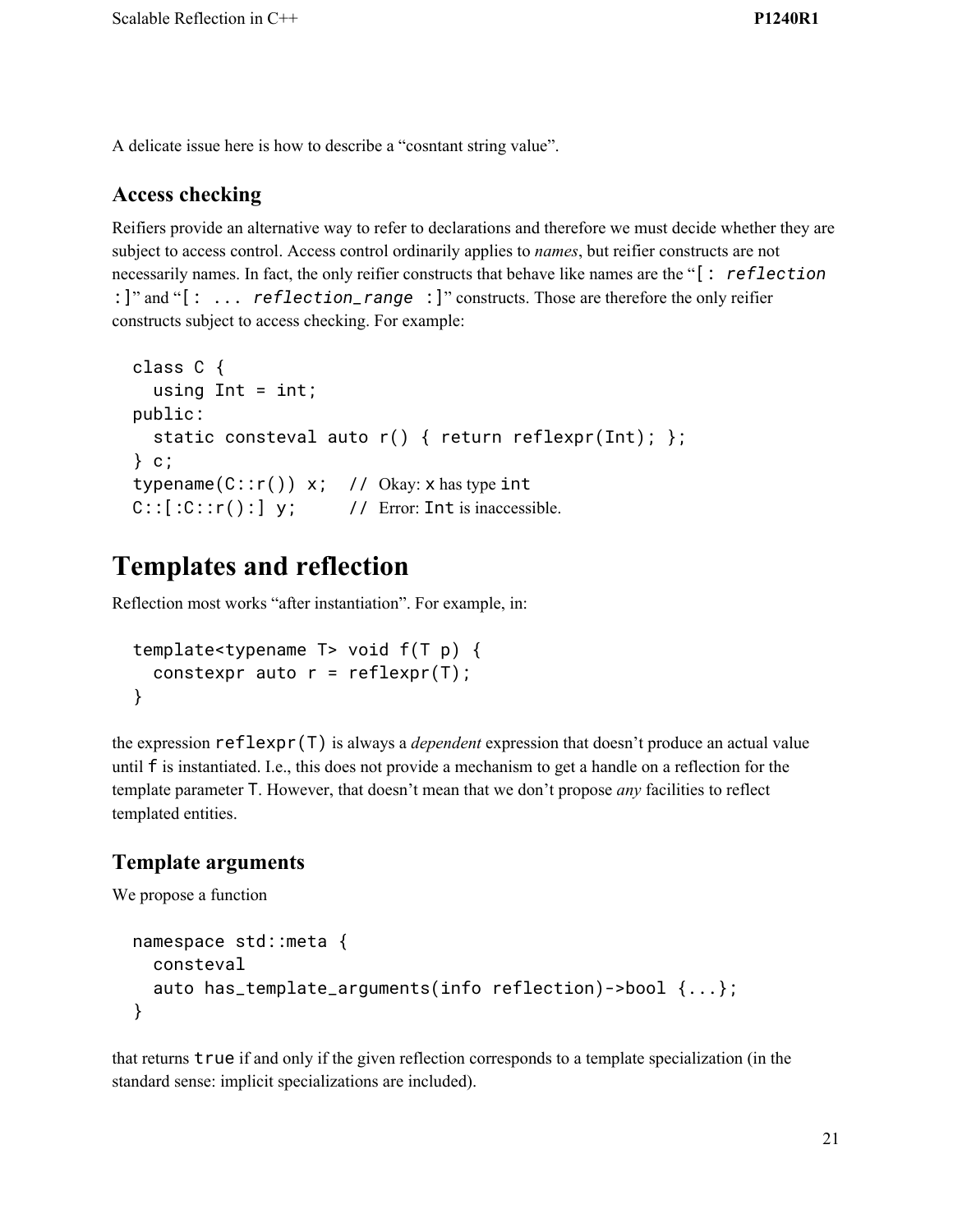The actual template arguments can be obtained through

```
namespace std::meta {
 consteval auto template_arguments_of(info reflection)
                                        ->std::vector<info> {...};
}
```
Conversely, the template producing a specialization can be obtained with

```
namespace std::meta {
  consteval auto template_of(info reflection)->info {...};
}
```
Note that the resulting reflection value (like that for reflecting a template directly) represents that template as completely known at any point it is examined (including not only the primary template definition, but also partial and full specializations). If the given reflection is not that of a specialization, an invalid reflection is returned.

### **Template substitution**

We also propose a facility that is the "dual notion" of the previous functions:

```
namespace std::meta {
  consteval auto substitute(info templ, std::span<info> args)
                                                              \rightarrowinfo \{ \ldots \};
}
```
This produces a declared-entity reflection for an instance given a reflection for a template and a span of reflections for specific arguments. A substitution error in the immediate context of the substitution produces an invalid reflection (this is akin to SFINAE). A substitution error outside that immediate context renders the program ill-formed. An incomplete substitution (where not all parameters are substituted by nondependent arguments) also produces an invalid reflection. Note, this functionality can also be expressed using the reifier of the form [< *reflection* >], but having both improves readability depending on the context.

Example:

```
using namespace std::meta;
template<typename ... Ts> struct X {};
template<> struct X<int, int> {};
constexpr info type = reflexpr(X<int, int, float>);
```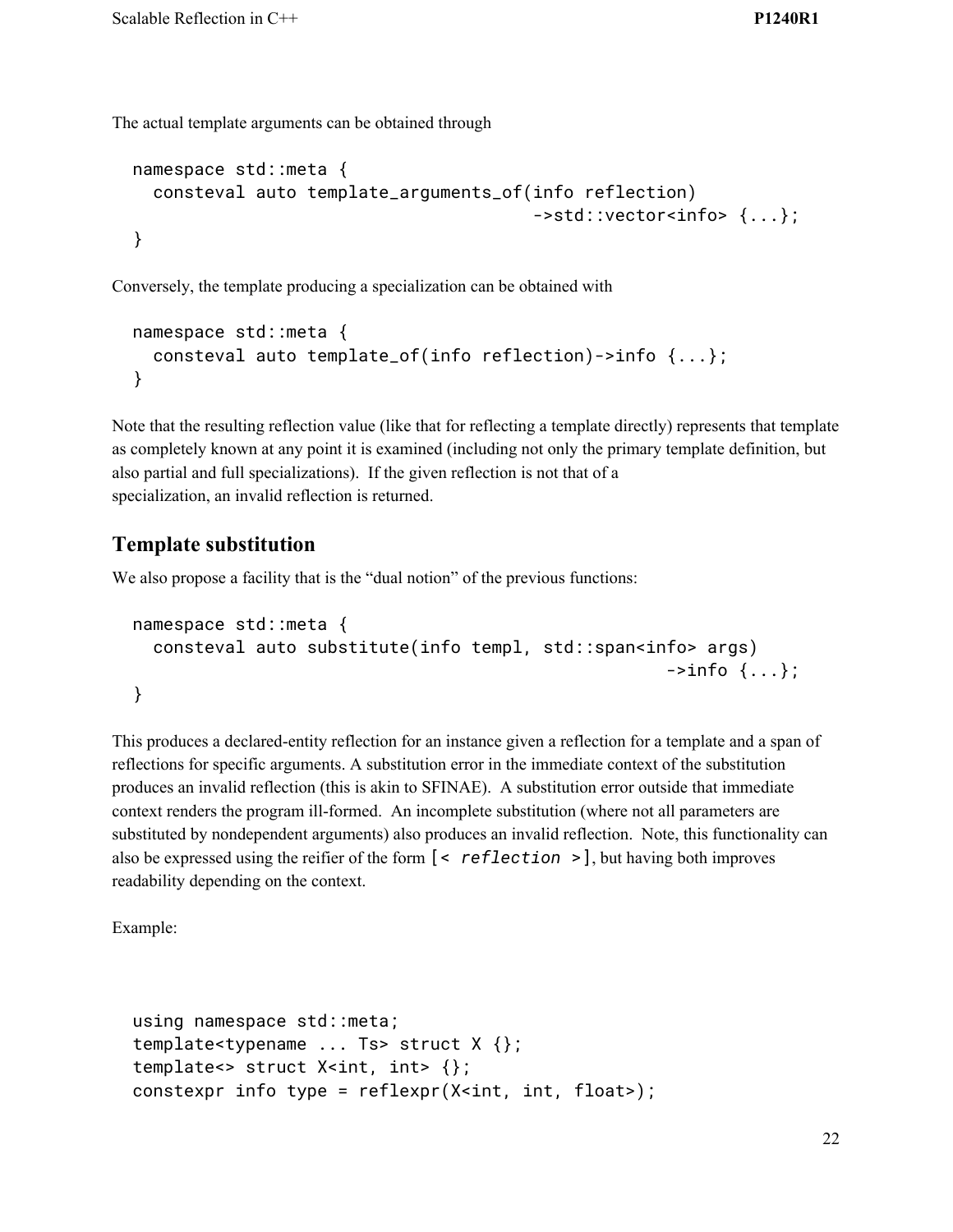```
constexpr info templ = template_of(type);
constexpr vector<info> args = template_arguments_of(type);
constexpr info new_type =
                substitute(templ, span<info>(args).subspan(0, 2));
typename(new_type) xii; // Type X<int, int>, which selects the specialization.
                             // There is no mechanism to instantiate a primary template
                             // definition that is superseded by an explicit/partial
                             // specialization.
```
Another example illustrates how substitutions can produce non-SFINAE errors:

```
template<typename T> struct A {
  T::type I;
};
template<typename T, T::type N> struct Y {};
constexpr info ASpec = reflexpr(A<int>); // No instantiation yet.
constexpr info new_type2 =
  substitute(reflexpr(Y), std::vector<info>{ ASpec, reflexpr(5)});
    // Error: Substitution of Y<A<int>, 5> requires A<int> to be instantiated
    // outside the immediate context of the substitution.
```
# **Template parameters**

Although applying reflexpr to dependent constructs doesn't produce an actual value until instantiation/substitution, reflections of template parameters can be obtained from the reflection of a template:

```
namespace std::meta {
  consteval auto parameters_of(info reflection)
                                          ->std::vector<info> {...};
}
```
Given the reflection of a template, this returns a vector containing a reflection for each template parameter. Each of these reflections can be a type, a constant, or a template. However, not all operations applicable to types/constants/templates are applicable these reflections. For example, it is not possible to apply the std::meta::substitute operation on the reflection of template template parameter (but it *is* possible to apply the std::meta::parameters\_of to such a reflection).

# **Transcribing the standard library's [meta] section**

The standard library [meta] section (in clause [utilities]) provides a large number of utilities to examine and construct types. We propose that all those utilities be given a counterpart in the value-based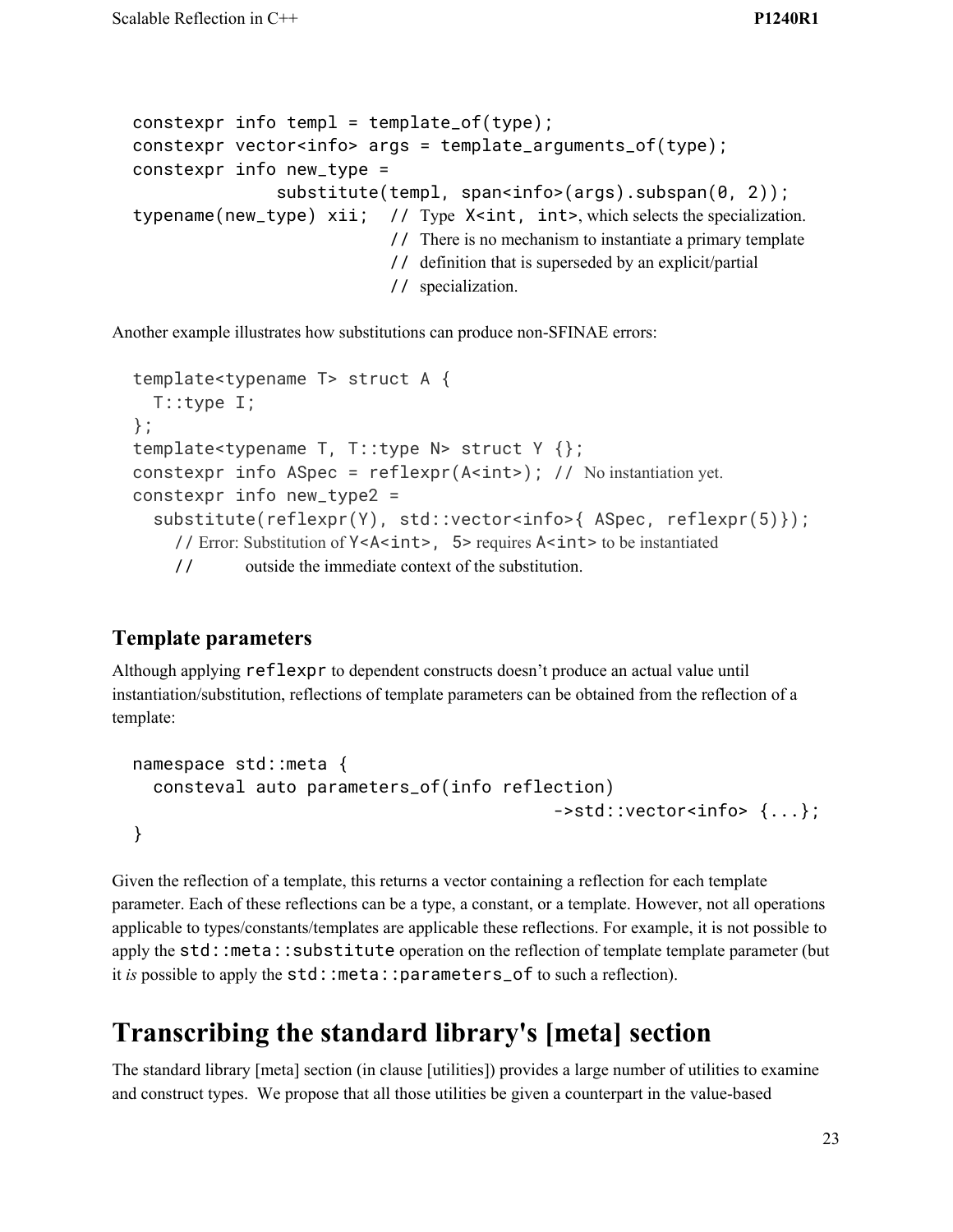reflection world, with needed declarations made available through a new standard header <meta>.

For example, consider the type transformation trait

std::make\_signed<T>

which produces a result through its member type

```
std::make_signed<T>::type
```
We propose to have a std: : meta counterpart as follows:

```
namespace std::meta {
 consteval auto make_signed(info reflection)->info {...};
}
```
This is expected to be implemented using an intrinsic in the compiler (although that is not a requirement). For a reflection value  $\mathsf r$  corresponding to a type  $\mathsf T$  such that

std::make\_signed<T>::type

is valid, using the new function as  $make\_signed(r)$  is equivalent to:

```
reflexpr(std::make_signed<typename(r)>::type)
```
(except for not actually instantiating templates in a quality implementation). For a reflection value for which the above transformation would not be valid (e.g.,  $reflexpr(void)$ ), however, the function returns an invalid reflection.

Most templates specified in [meta.trans] can be transcribed in a similar way, but a few take additional nontype template parameters. Their transcription is also straightforward however. We illustrate this with the std::enable\_if template whose consteval counterpart can be implemented efficiently without intrinsics. The already-standard template-based interface is usually implemented as follows:

```
namespace std {
  template<br/>>bool, typename T = void> struct enable_if {};
  template<typename T> struct enable_if<true, T> {
    using type = T;
  };
```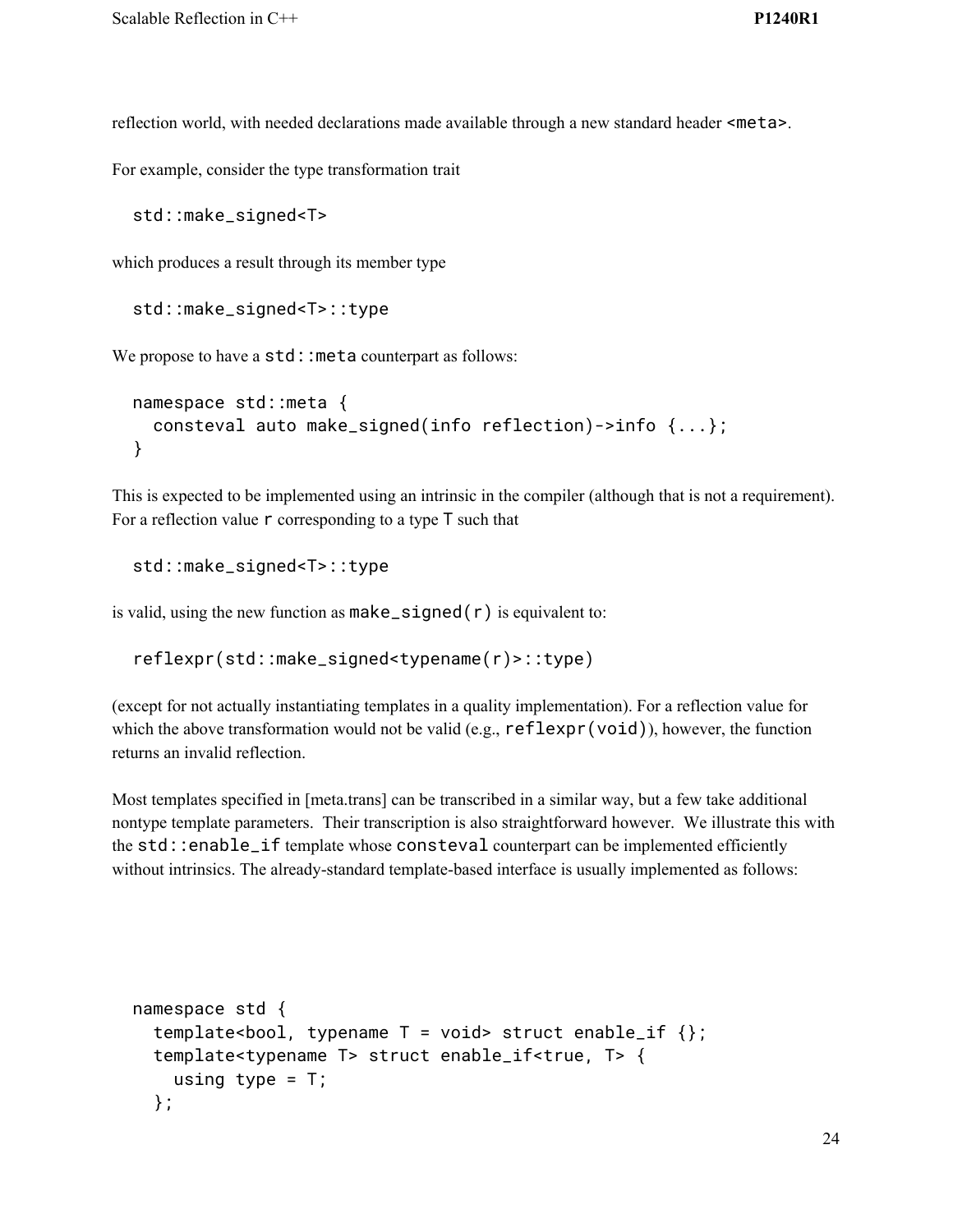}

The reflection counterpart is then (including a hypothetical implementation):

```
namespace std::meta {
  consteval auto enable_if(bool cond,
                             info type = reflexpr(void))\rightarrow info {
    if (cond) {
      return type;
    } else {
      return invalid_reflection(
                "enable_if condition false", current_source_name(),
                current_source_line(), current_source_column());
    }
 };
}
```
(We encourage programmers to prefer *requires-clause*s over enable\_if for constraining templates.)

The type traits predicates described in [meta.unary] and [meta.rel] are just as easily mapped to the value-based reflection world. For example, the three templates

```
namespace std {
  template<typename T> struct is_union;
  template<typename T, typename ... Args> struct is_constructible;
  template<typename B, typename D> struct is_base_of;
}
```
have counterparts as follows:

```
namespace std::meta {
  consteval auto is_union(info reflection)->bool {...};
  consteval auto is_constructible(info reflection,
                                   std::span<info> arg_types)
                                                    ->bool \{... \};
  consteval auto is_base_of(info base_type,
                              info derived_type)->bool {...};
}
```
The other cases follow the same patterns.

The three templates in [meta.unary.prop.query]: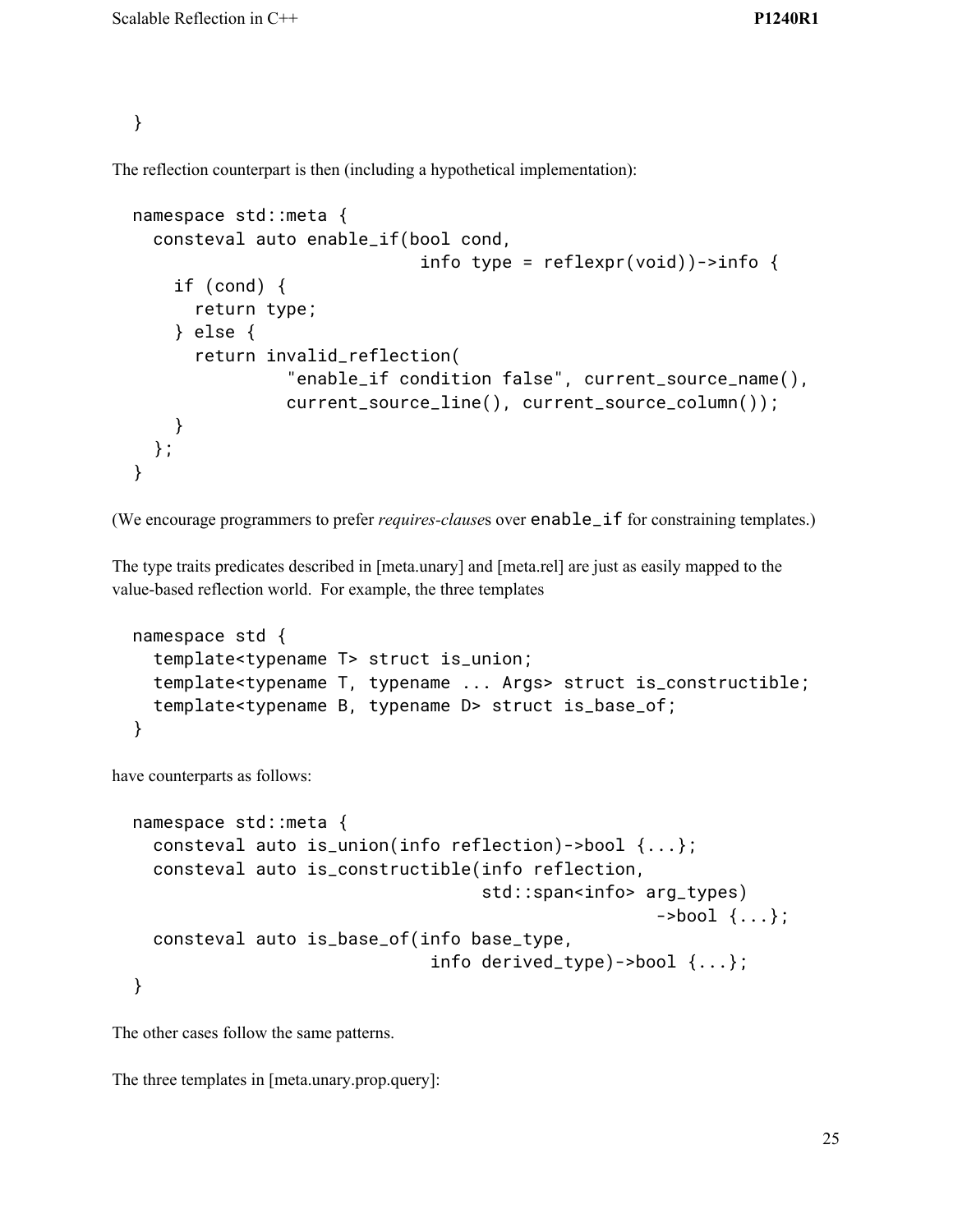```
namespace std {
 template<typename T> struct alignment_of;
 template<typename T> struct rank;
 template<typename T, unsigned I = 0> struct extent;
}
```
are slightly irregular, but the corresponding functions can still be intuited:

```
namespace std::meta {
  consteval auto alignment_of(info type)->std::size_t {...};
  consteval auto rankinfo type)->int {...};
  consteval auto extent(info type, unsigned dim = \theta)->int {...};
}
```
The helper templates in [meta.help] and [meta.logical] are not needed for value-based reflection since their counterparts are core language features (like the integer types and the logical operators).

# **Adapting the Reflection TS' [reflect] section**

The Reflection TS (N4818) introduces a large number of template metafunctions. This proposal steals many of those features and adapts them to the value-based reflection world. However, we make some changes to better align the semantics with the constraints of the language definition and the flexibility of our value-based approach.

### **Predicates**

Let's start with the predicates. For example,  $is\_public$  gets a counterpart as follows:

```
namespace std::meta {
  consteval auto is_public(info base_or_mem)->bool {...};
}
```
That function fails to evaluate to a constant (a SFINAEable error) if base\_or\_mem does not designate a base class or a class member (that constraint corresponds to the concepts requirements imposed for the class template is\_public proposed in the Reflection TS). is\_protected, is\_private, is\_accessible (which checks a member is accessible from the context of invocation), is\_virtual, and is\_final are handled in the same way. For example:

```
struct S \{ int x; \};
constexpr bool t = std::meta::is\_public(reflexpr(S::x));// = true;constexpr bool e = std::meta::is\_public(reflexpr(S));// Error: reflexpr(S) is not a base or member.
```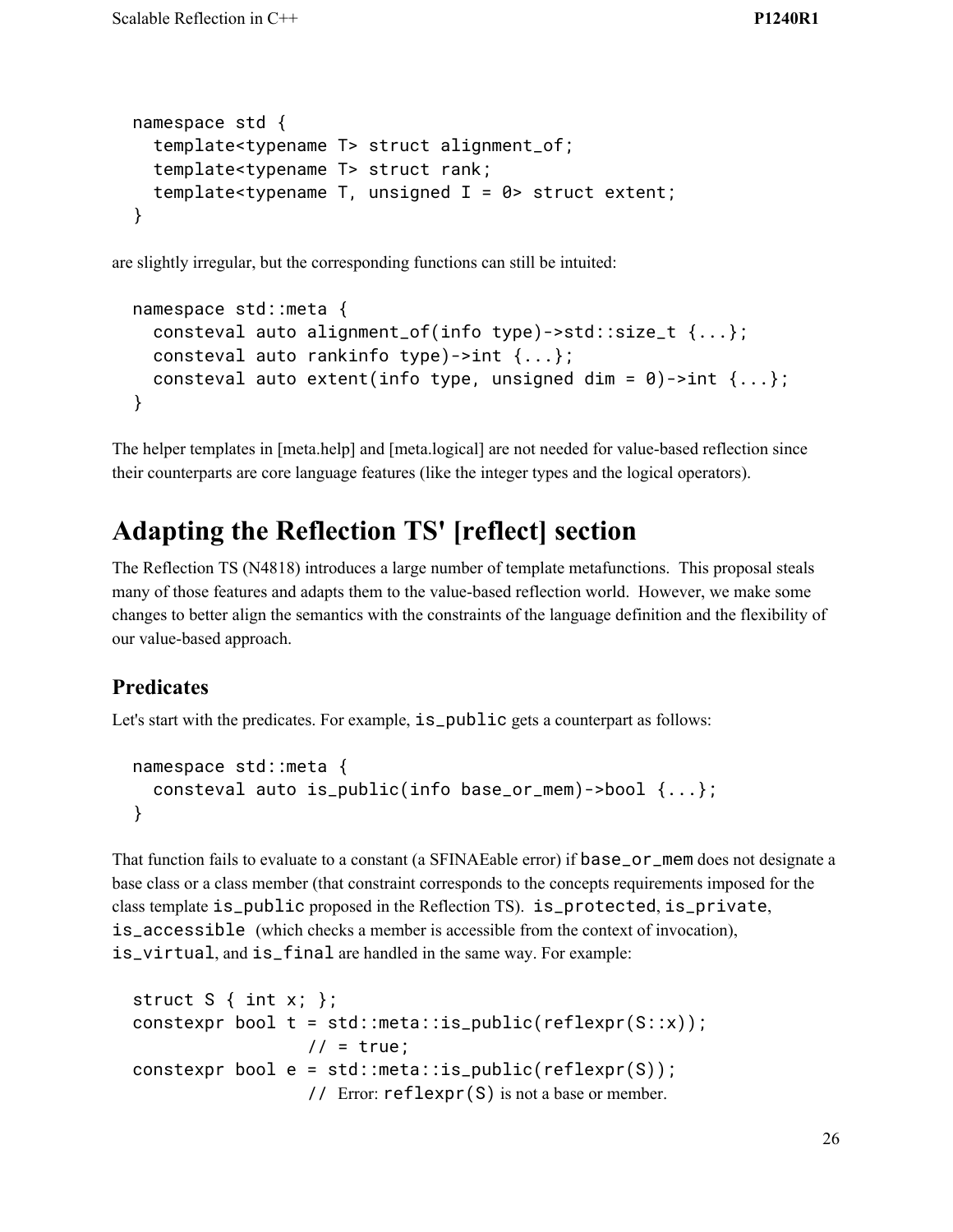The is\_unnamed metafunction is transcribed similarly:

```
namespace std::meta {
  consteval auto is_unnamed(info entity)->bool {...};
}
```
but this time the function only evaluates to a constant if the given reflection represents a namespace, a data member, a function, a template, a variable, a type, or an enumerator.

```
is_scoped_enum becomes
```

```
namespace std::meta {
  cosnteval auto is_scoped_enum(info entity)->bool {...};
}
```
and always evaluates to a constant.

We propose to replace is\_constexpr by:

```
namespace std::meta {
  consteval auto is_declared_constexpr(info entity)->bool {...};
}
```
which is a constant value if entity designates a variable, a function, a static data member, or a template for these. (We propose the alternative name to distinguish the entities that are declared with the constexpr or consteval specifier from entities that are effectively constexpr (e.g., a function template may be declared constexpr and its instances would produce true values with this predicate; however, the instances may not actually be constexpr functions; conversely, lambda call operators and special member functions may be constexpr functions without being declared constexpr). Immediate (consteval) functions and function templates are also identifiable:

```
namespace std::meta {
  consteval auto is_consteval(info entity)->bool {...};
}
```
Instead of is\_static (for variables) we propose:

```
namespace std::meta {
  consteval
  auto has_static_storage_duration(info entity)->bool {...};
}
```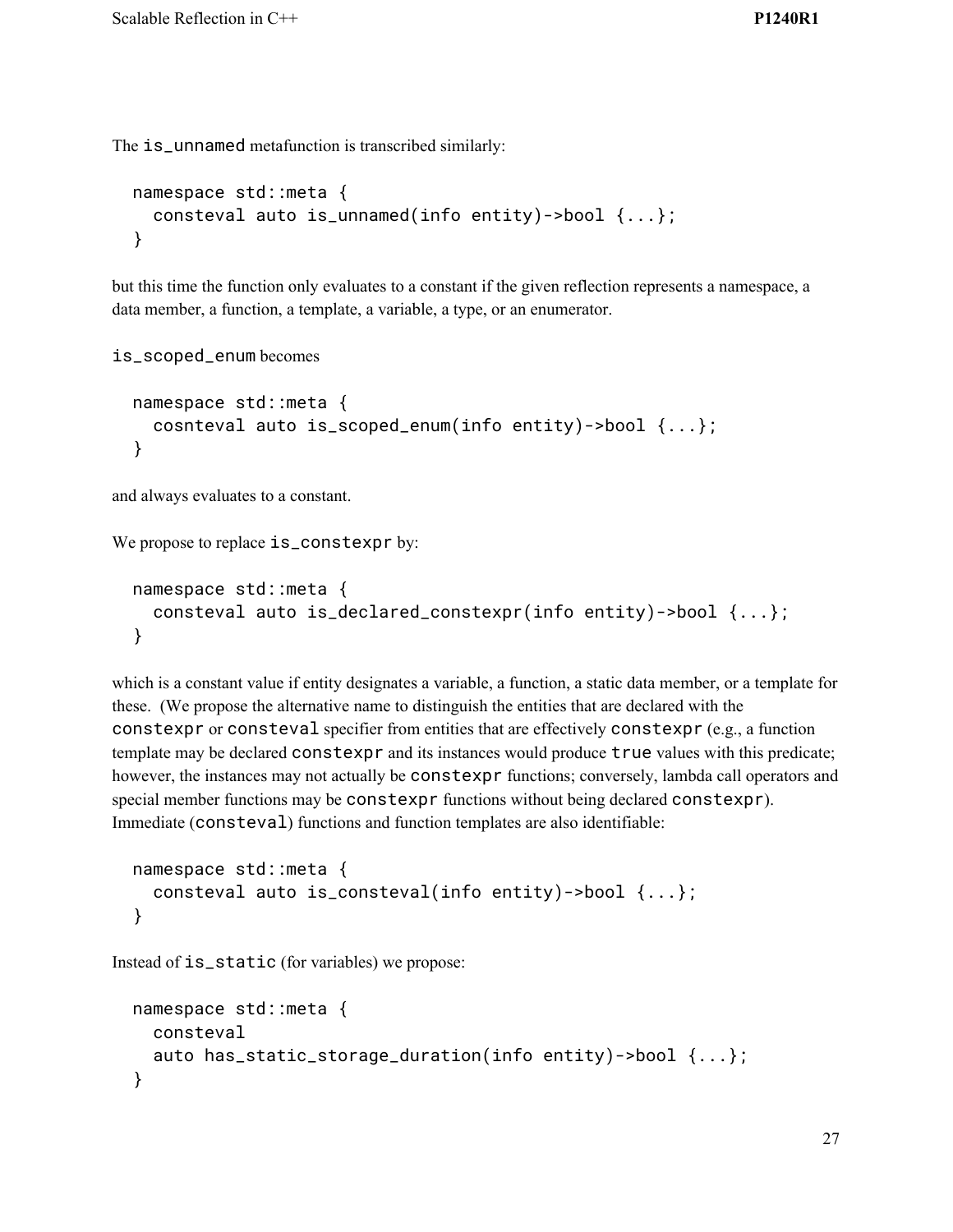because "is\_static" suggests a query about a storage class specifier rather than a storage duration.

```
namespace std::meta {
  consteval auto is_inline(info entity)->bool {...};
}
```
produces a constant value for reflections of variables, functions, variable/function templates, and namespaces.

A number of function properties produce a constant value for reflections of functions only:

```
namespace std::meta {
  consteval auto is_deleted(info entity)->bool {...};
  consteval auto is_defaulted(info entity)->bool {...};
  consteval auto is_explicit(info entity)->bool {...};
  consteval auto is_override(info entity)->bool {...};
  consteval auto is_pure_virtual(info entity)->bool {...};
}
```
The following predicates always produce a constant value given a reflection. They produce a false value for invalid reflections, and otherwise return true if the predicate applies to the reflected entity:

```
namespace std::meta {
   consteval auto is_class_member(info reflection)->bool {
     // Return true for class and class template members.
     ...
   };
   consteval auto is_local(info reflection)->bool {
     // Return true for local variables, local members.
     ...
   };
   consteval auto is_namespace(info entity)->bool {...};
   consteval auto is_template(info entity)->bool {...};
   consteval auto is_type(info entity)->bool {
     // Return true for types and type aliases.
     ...
   };
// namespace std::meta cont'd...
   consteval auto is_incomplete_type(info entity)->bool;
   consteval auto is_closure_type(info entity)->bool {...};
   consteval auto has_captures(info entity)->bool {...};
   consteval auto has_default_ref_capture(info entity)->bool {
```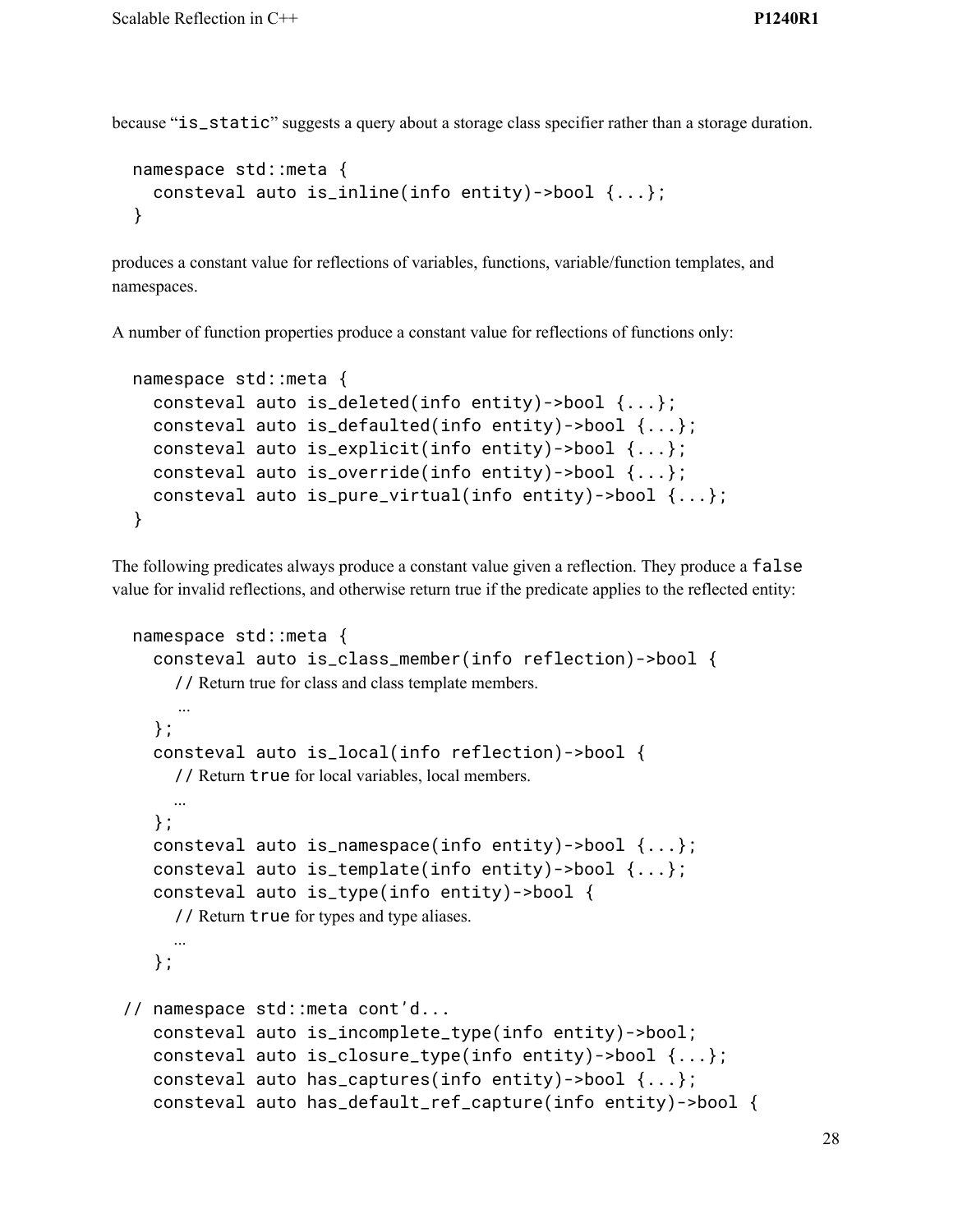```
// Return true even there is no effective capture (i.e., it's syntactical only).
    ...
 };
 consteval auto has_default_copy_capture(info entity)->bool {
    // Return true even there is no effective capture (i.e., it's syntactical only).
   ...
 };
 consteval auto is_simple_capture(info entity)->bool {...};
 consteval auto is_ref_capture(info entity)->bool {...};
 consteval auto is_copy_capture(info entity)->bool {...};
 consteval auto is_explicit_capture(info entity)->bool {...};
 consteval auto is_init_capture(info entity)->bool {...};
 consteval auto is_function_parameter(info entity)->bool {...};
 consteval auto is_template_parameter(info entity)->bool {...};
 consteval auto is_class_template(info entity)->bool {...};
 consteval auto is_alias(info reflection)->bool {...};
 consteval auto is_alias_template(info reflection)->bool {...};
 consteval auto is_enumerator(info entity)->bool {...};
 consteval auto is_variable(info entity)->bool {...};
 consteval auto is_variable_template(info entity)->bool {...};
 consteval auto is_static_data_member(info entity)->bool {
    return is_variable(entity) && is_class_member(entity);
 };
 consteval auto is_nonstatic_data_member(info entity)->bool {
    // Return true for nonstatic data members, which includes bit fields.
   ...
 };
 consteval auto is_bit_field(info reflection)->bool {
    // Return true for bit fields, but also for expressions that are bit field selections.
   ...
 };
 consteval auto is_base_class(info entity)->bool {...};
 consteval auto is_direct_base_class(info entity)->bool {...};
 consteval auto is_virtual_base_class(info entity)->bool {
    return is_base_class(entity) && is_virtual(entity);
 }
 consteval auto is_function(info entity)->bool \{ \ldots \};
 consteval auto is_function_template(info entity)->bool {...};
// namespace std::meta cont'd...
 consteval auto is_member_function(info entity)->bool {
    return is_function(entity) && is_class_member(entity);
 };
 consteval
```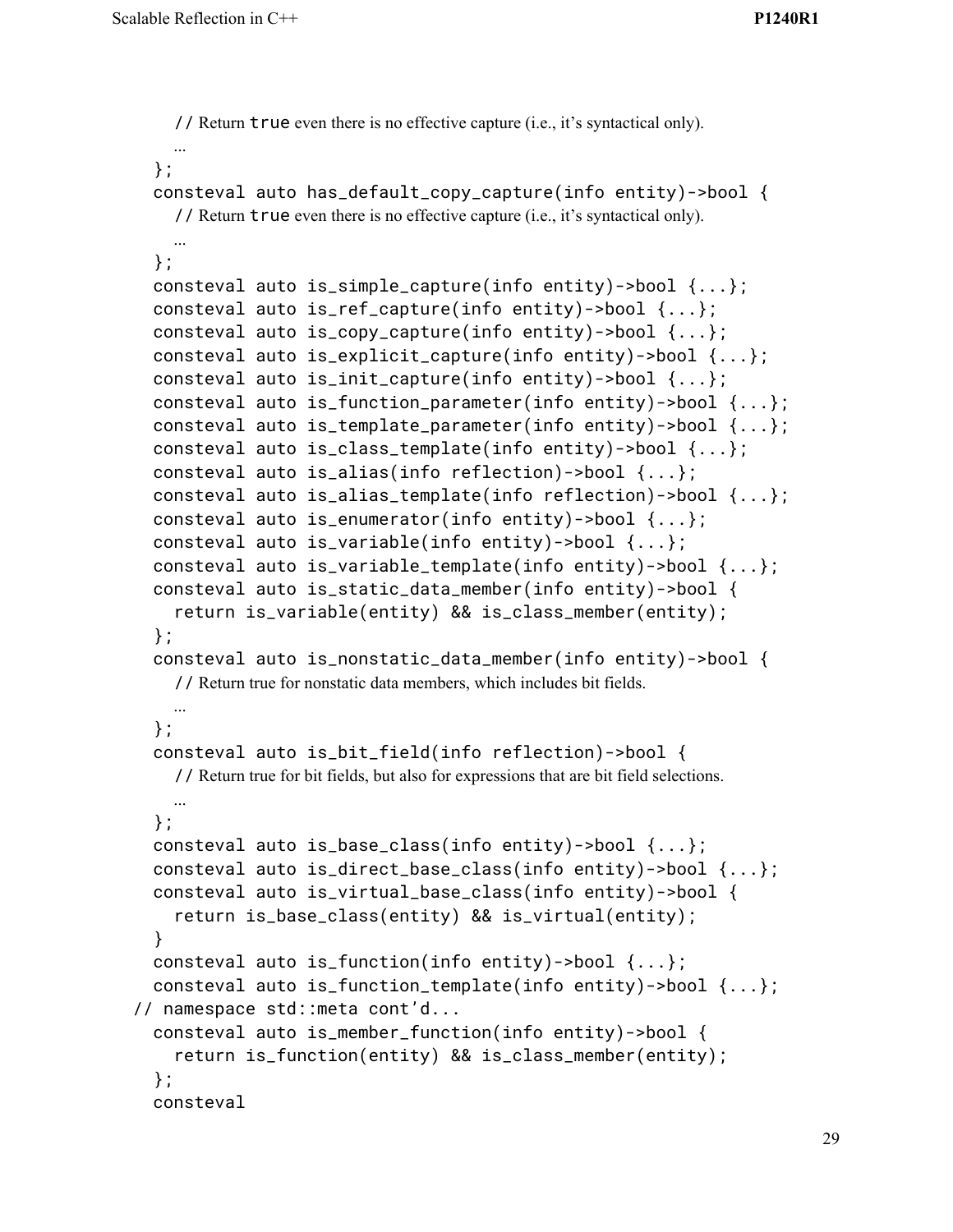```
auto is_member_function_template(info entity)->bool {
    return is_function_template(entity) && is_class_member(entity);
 };
 consteval
 auto is_static_member_function(info entity)->bool {...};
 consteval
 auto is_static_member_function_template(info entity)->bool {...};
 consteval
 auto is_nonstatic_member_function(info entity)->bool {...};
 consteval
 auto is_nonstatic_member_function_template(info entity)
                                                      ->bool \{... \};
 consteval auto is_constructor(info entity)->bool {...};
 consteval auto is_constructor_template(info entity)->bool {...};
 consteval auto is_destructor(info entity)->bool {...};
 consteval auto is_destructor_template(info entity)->bool {...};
} // namespace std::meta
```
Note that  $is\_bit\_field$  above is more general than what the TS proposed since it applies not only to the reflection of data members but also to expressions, because "bitfieldness" is a significant property of an expression. Similarly, we add the following five predicates (with no equivalent in the TS) for reflections of expressions:

```
consteval auto is_lvalue(info reflection)->bool;
consteval auto is_xvalue(info reflection)->bool;
consteval auto is_prvalue(info reflection)->bool;
consteval auto is_glvalue(info reflection)->bool {
  return is_lvalue(reflection) || is_xvalue(reflection);
}
consteval auto is_rvalue(info reflection)->bool {
  return is_pralue(reflection) || is_xvalue(reflection);
}
```
The following predicate produces a constant value given the reflection of a function type or closure type, or an alias thereof:

```
namespace std::meta {
  consteval auto has_ellipsis(info entity)->bool {...};
}
```
The following predicate produces a constant value given the reflection of a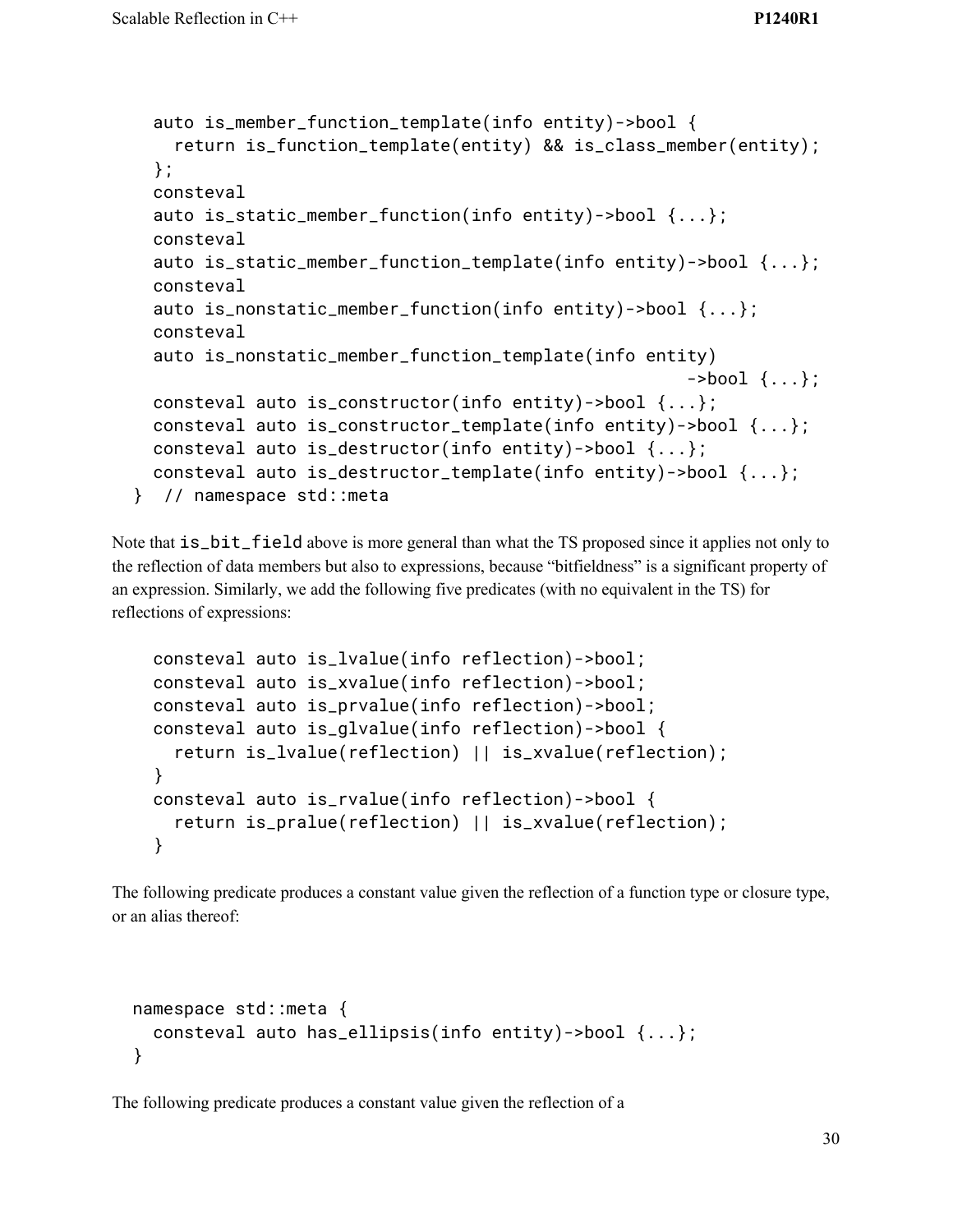function type or an alias thereof:

```
namespace std::meta {
  consteval auto is_member_function_type(info entity)->bool {...};
}
```
Given the reflection of a function or template parameter,  $std:$ :meta:has\_default returns whether it has an associated default argument:

```
namespace std::meta {
  consteval auto has_default(info entity)->bool {...};
}
```
# **Singular properties**

The following functions can be used to identify a source location of declared entities:

```
namespace std::meta {
  consteval auto source_line_of(info entity)->unsigned {...};
  consteval auto source_column_of(info entity)->unsigned {...};
  consteval auto source_file_name_of(info entity)
                                               ->std::string \{ \ldots \};
}
```
Although these produce a constant result for any reflection value, the returned value is unspecified if the reflection is not that of a declared entity (or alias).

The name of declared entities can be accessed through the following:

```
namespace std::meta {
  consteval auto name_of(info entity)->std::string {...};
  consteval auto display_name_of(info entity)->std::string {...};
}
```
For named declared entities/aliases, name\_of returns a constant string containing the same identifier as that produced by the "[: info :]" reifier. For any other operand, it produces a constant empty string.

The display\_name\_of function produces an unspecified constant non-empty string for any reflection (implementations are encouraged to produce a string that is helpful in identifying the reflected item).

Aliases can be "looked through" using the aforementioned function entity:

```
namespace std::meta {
```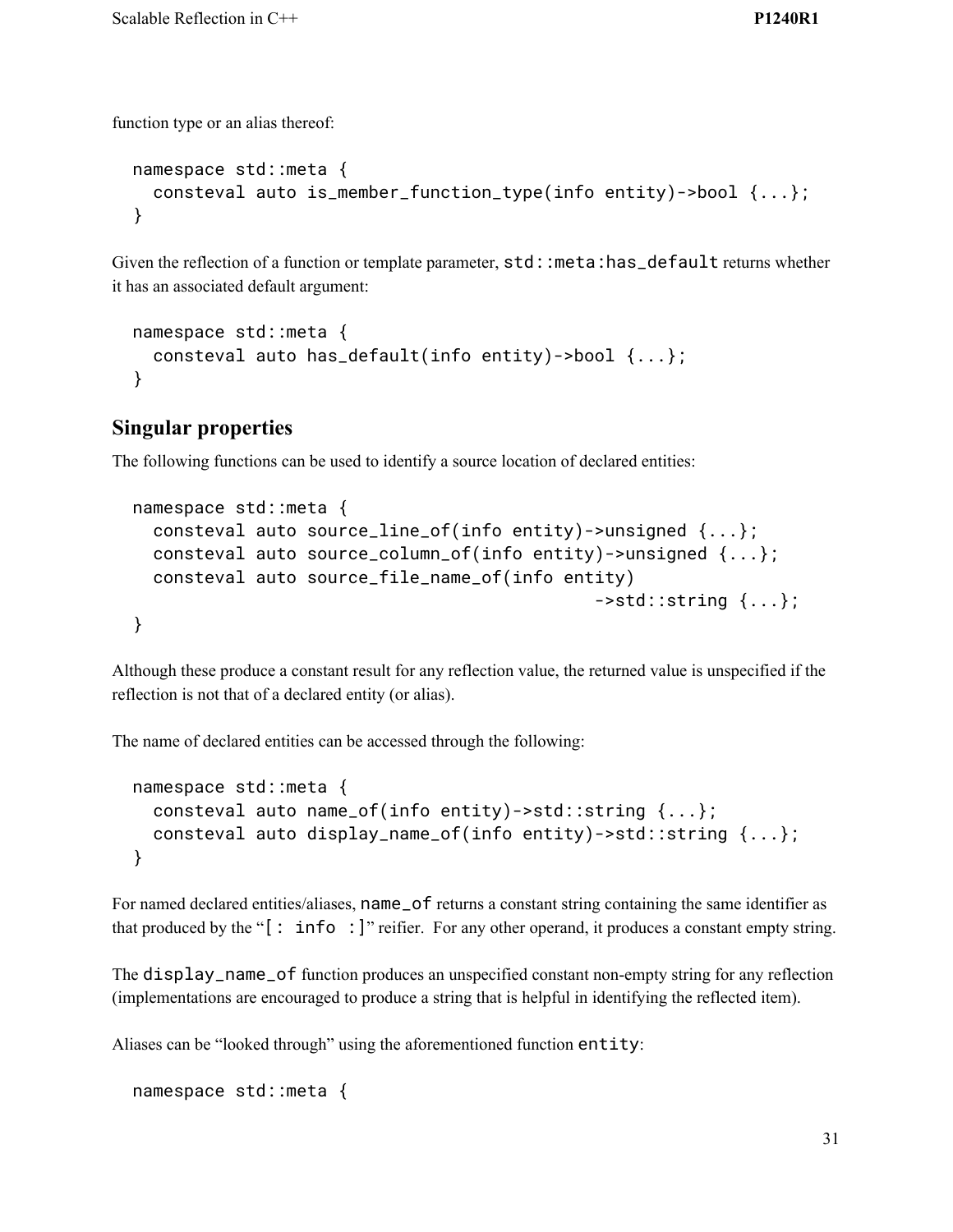```
consteval auto entity(info reflection)->info {...};
}
```
A reflection for the type associated with an entity or expression can be retrieved with

```
namespace std::meta {
 consteval auto type_of(info reflection)->info {...};
}
```
If reflection describes an entity (not an expression) that is not a variable, base class, data member, function, or enumerator, this function returns an invalid reflection.

A "parent" entity can be identified with

```
namespace std::meta {
  consteval auto parent_of(info reflection)->info {...};
}
```
For members of classes or namespaces this returns a reflection of the innermost class or namespace. For a base class, this returns the class type from which the base class was obtained (only direct and virtual base classes can be reflected). For function-local entities that are not class members, parent\_of returns the a reflection of the enclosing function. For reflections that do not designate an alias or a declared entity, parent\_of returns an invalid reflection.

The innermost enclosing function and class can also be queried:

```
namespace std::meta {
  consteval auto current_function()->info {...}
  consteval auto current_class_type()->info {...}
}
```
That is particularly useful to deal more efficiently with parameter packs (an example will be presented later on). Note that when invoked from an immediate function in a context that does not require a constant-expression, these functions return the result as if invoked from the calling function.

Given the reflection of a base or nonstatic data member of a class (but not a class template), layout information can be retrieved with the following functions:

```
namespace std::meta {
 consteval auto byte_offset_of(info entity)->std::size_t {...};
 consteval auto bit_offset_of(info entity)->std::size_t {...};
 consteval auto byte_size_of(info entity)->std::size_t {...};
 consteval auto bit_size_of(info entity)->std::size_t {...};
```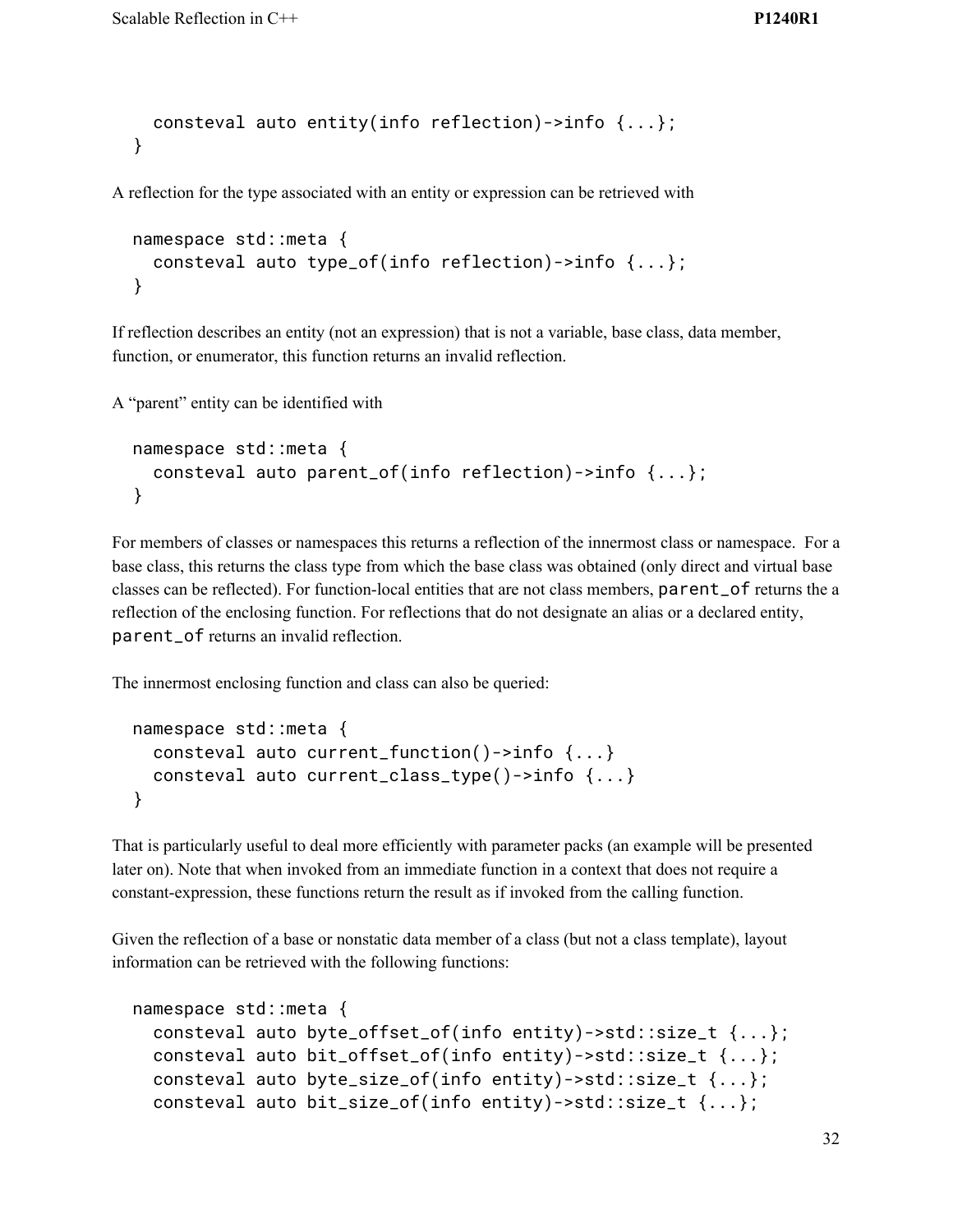}

For reflections that do not designate a base or a nonstatic data member, this does not successfully produce a constant value. byte\_offset\_of returns the byte offset of the given base or nonstatic data member (within the parent class). For bit-fields, the offset of the first byte containing the bit field is returned; the bit offset of the first bit (counting from the least significant bit) within that byte is produced by bit\_offset\_of (for non-bit-fields, that function returns zero). byte\_size\_of produces the allocated size of the associated subobject, except that is does not produce a constant value for bit fields (for base classes, the result may be less than sizeof applied to the base class type). bit\_size\_of produces the allocated size of the associated bit field subobject, and does not produce a constant value for non-bit-field reflections. (A precise specification of this requires a slight tightening of the C++ object model. All implementations already conform to the stricter model.)

The following facilities permit examining parameter types and the "this" binding type:

```
namespace std::meta {
  consteval auto this_ref_type(info func_type)->info {...};
}
```
For a member function type this\_ref\_type returns the reflection of the parent class associated with the member type, with any member function *cv-qualifiers* and *ref-qualifiers* added on top. For example:

```
struct S {
  int f() volatile &&;
  int g() const;
} s;
constexpr auto r = this_ref_type(reflexpr(s.f());
    // Reflection for type "S volatile &&".
constexpr auto r = this_ref_type(reflexpr(s.g());
    // Reflection for type "S const".
```
### **Plural properties**

We propose the following function templates to retrieve subobject information:

```
namespace std::meta {
 template<typename ...Fs>
 consteval auto members_of(info class_type, Fs ...filters)
                                         ->std::vector<info> {...};
 template<typename ...Fs>
 consteval auto bases_of(info class_type, Fs ...filters)
                                         ->std::vector<info> {...};
}
```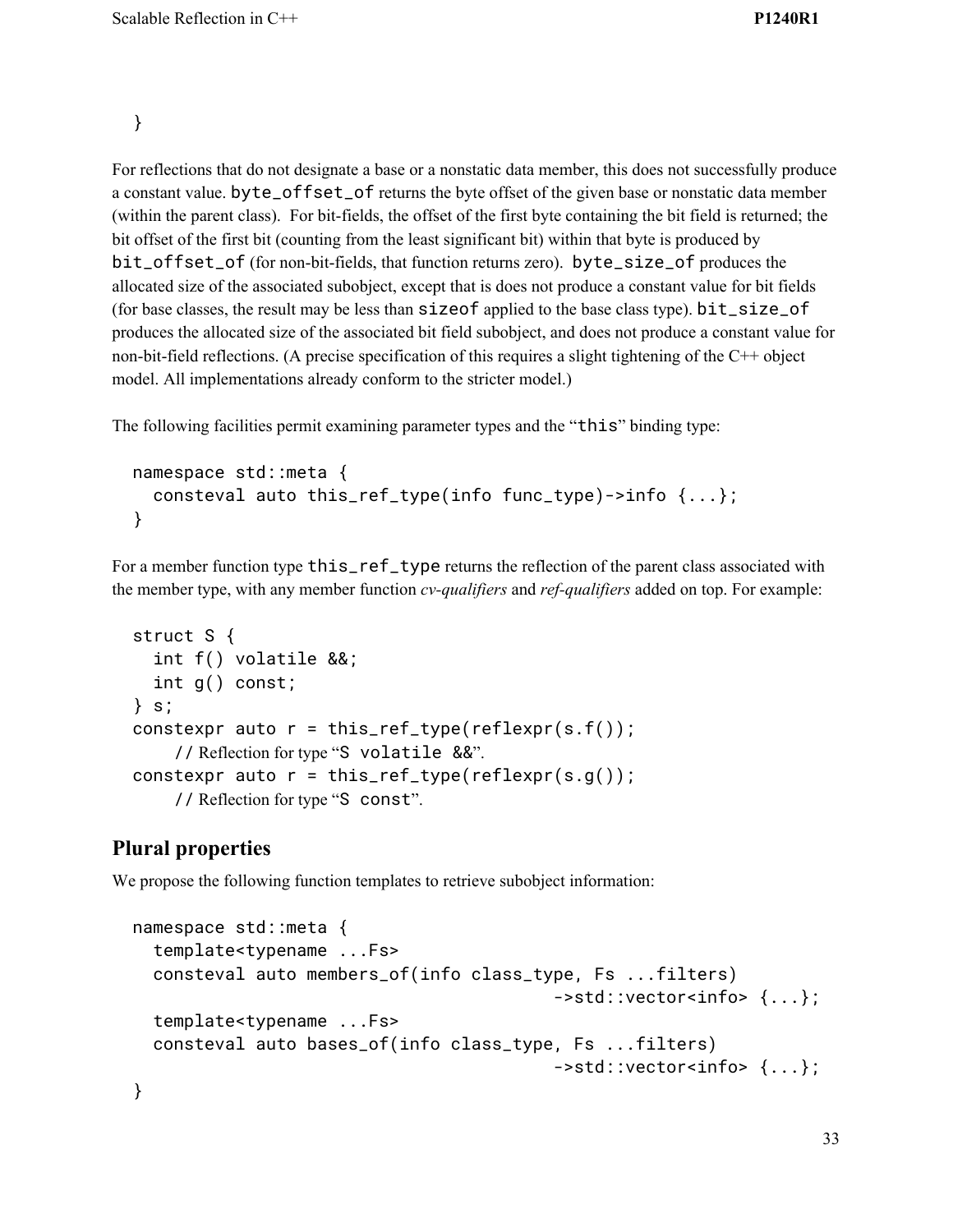If called with an argument for class\_type that is the reflection of a non-class type or a capturing closure type (or an alias/cv-qualified version thereof), these facilities return a vector containing a single invalid reflection.

Otherwise, if no filters argument is passed to it, members\_of returns an "unfiltered" vector of reflections for the following kinds of direct members of a class type (represented by class\_type): nonstatic and static data members and member functions, member types (enumeration and class types) and member aliases, and member templates other than deduction guides. Generated members are included, but inherited constructors, injected-class-names, and unnamed bit fields are not (the standard doesn't consider those members either). Nonstatic data members appear in declaration order (but not necessarily consecutively).

If any "filters" are passed, they are applied as predicates to the unfiltered vector, and members for which a predicate produces false are left out. Predicates are applied left-to-right with short-circuit semantics (i.e., later predicates are not applied if an earlier predicate produced false).

Similarly, without filter arguments, invoking bases\_of returns a vector of reflections for the direct bases of the given (non-capturing-closure) class type. Predicates can be added to narrow down the bases of interest.

The following example illustrates some uses of members\_of:

```
struct S {
  double x;
  int y;
 void f();
};
constexpr auto class_type = reflexpr(S);
constexpr auto s_members = members_of(class_type);
static_assert(s_members.size() == 7);
```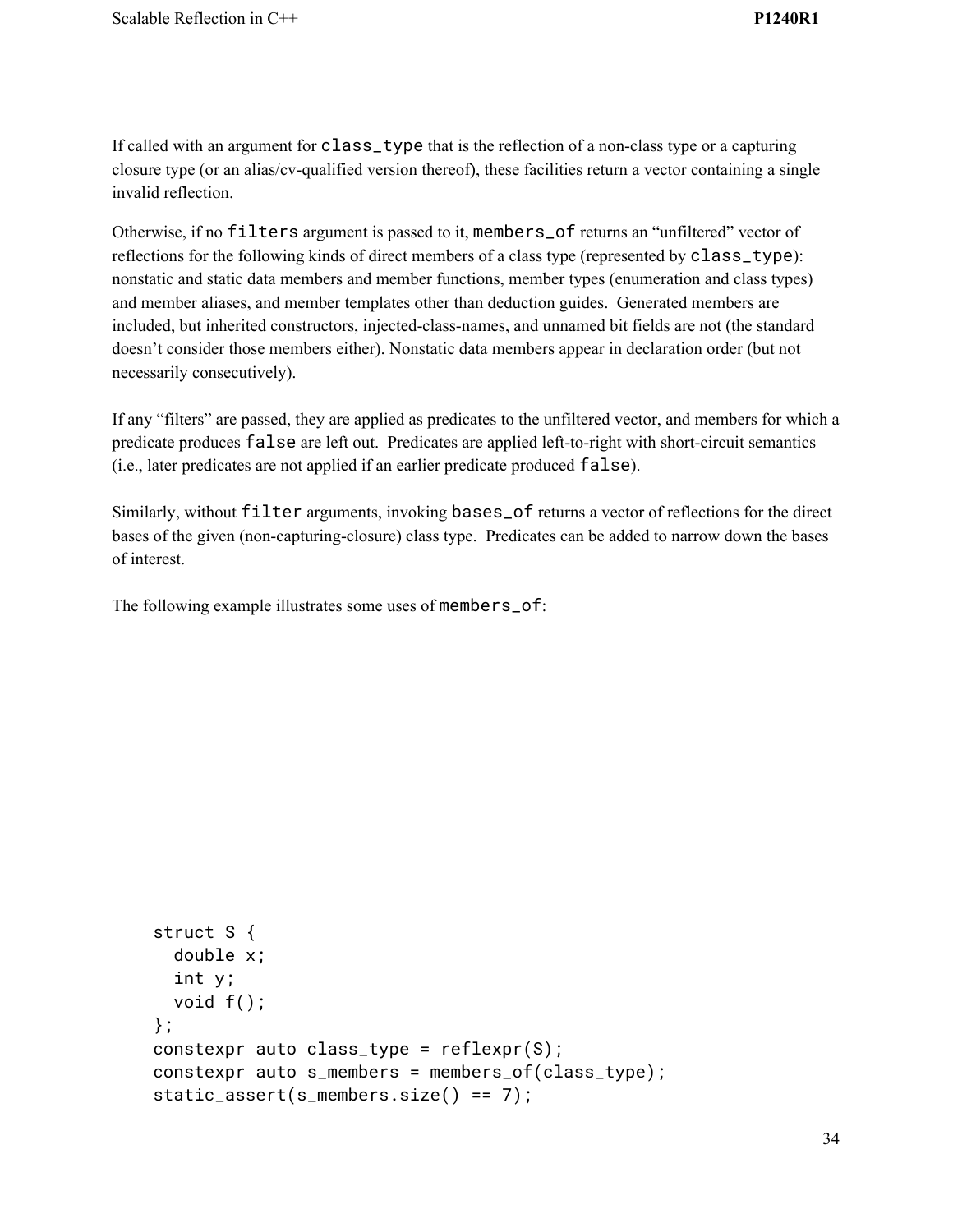```
// x, y, f(), the destructor, and generated constructors.
constexpr auto s_data_members =
              members_of(class_type, is_nonstatic_data_member);
static_assert(s_data_members.size() == 2);
  // x and y.
consteval auto has_integral_type(std::meta::info reflection) {
  return std::meta::is_integral(std::meta::type_of(reflection));
};
constexpr auto s_imembers =
              members_of(class_type, is_nonstatic_data_member,
                                       has_integral_type);
static_assert(s_imembers.size() == 1);
  // Just y.constexpr auto s_nested_types =
                    members_of(class_type, is_type);
static_assert(s\_members.size() == 0);// S has no nested types.
```
The enumerators of an enumeration type can be inspected using enumerators\_of:

```
namespace std::meta {
  consteval
  auto enumerators_of(info enum_type)->std::vector<info>{...};
}
```
If the argument passed for enum\_type is not a reflection for an enumeration type, this returns a vector containing one element which is an invalid reflection.

The parameters of a function type or the parameters of a template can be inspected using:

```
namespace std::meta {
 consteval auto parameters_of(info reflection)
                                          ->std::vector<info> {...};
}
```
If the argument passed for reflection is not a reflection for a function, a member function, a function type, a closure type, or a template, this returns a vector containing one invalid reflection. Otherwise, the vector contains an entry for each ordinary parameter: No entry is made for the "this" parameter or for an ellipsis parameter.

A function is also available to introspect lambda captures associated with a closure type: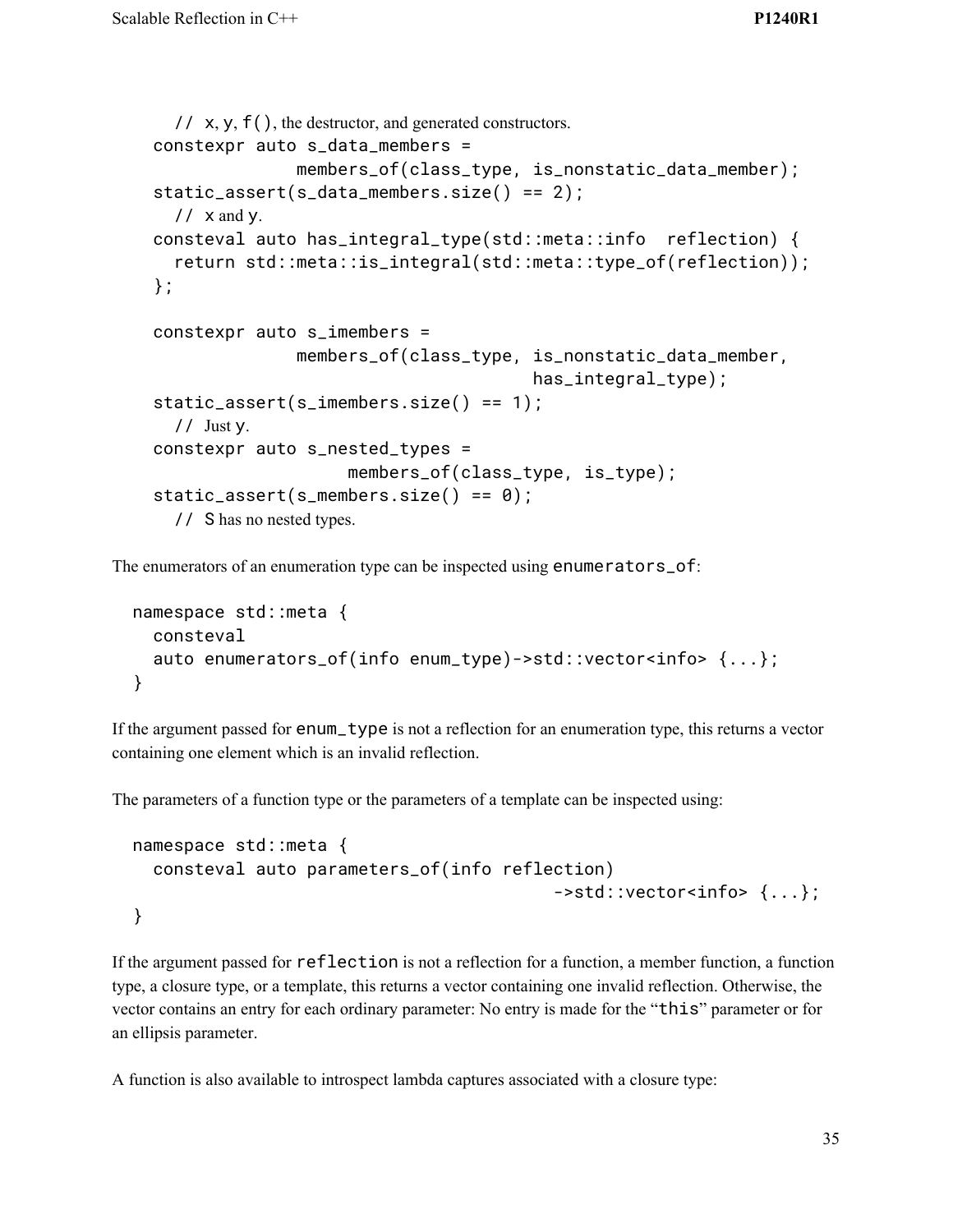```
namespace std::meta {
 consteval auto captures_of(info closure_type)
                                          ->std::vector<info> {...};
}
```
If the argument passed for func\_type is not a reflection for a function or closure type, this returns a vector containing one invalid reflection.

Of note here is that we are *not* proposing a function to retrieve members of namespaces: Due to their"open scope" nature, we believe that capability is somewhat meaningless. There is however no known technical reason preventing us from doing so.

We are also *not* proposing functions to expose the structure of templates. In particular, there is no mechanism to retrieve the members of a class template or the function parameters of a function template.

#### **Anonymous unions**

Consider:

```
struct S {
  bool flag;
  union {
    int x;
    float f;
 };
};
constexpr auto dmembers =
               members_of(reflexpr(S), is_nonstatic_data_member);
static_assert(dmembers.size() == 2);
```
The vector dmembers here will contain two reflections: One for flag and one for an unnamed data member of the unnamed union type. Conversely, parent\_of(reflexpr(S::x)) produces a reflection for that unnamed union type rather than for S. Despite its lack of a declared name (which means name\_of returns an empty string constant), the unnamed data member can be referred to with the " $\text{idexpr}(\ldots)$ " reifier:

```
constexpr S s = { false, { .x = 42 } };
static_assert(name_of(dmembers[1]) == ""); // Okay.
static_assert(s.idexpr( dmembers[1] ).x = 42); // Okay.
static_assert(
  remove_reference(
     reflexpr(decltype(s.idexpr('dmembers[1])))) ==parent_of(reflexpr(S::f))); // Okay.
```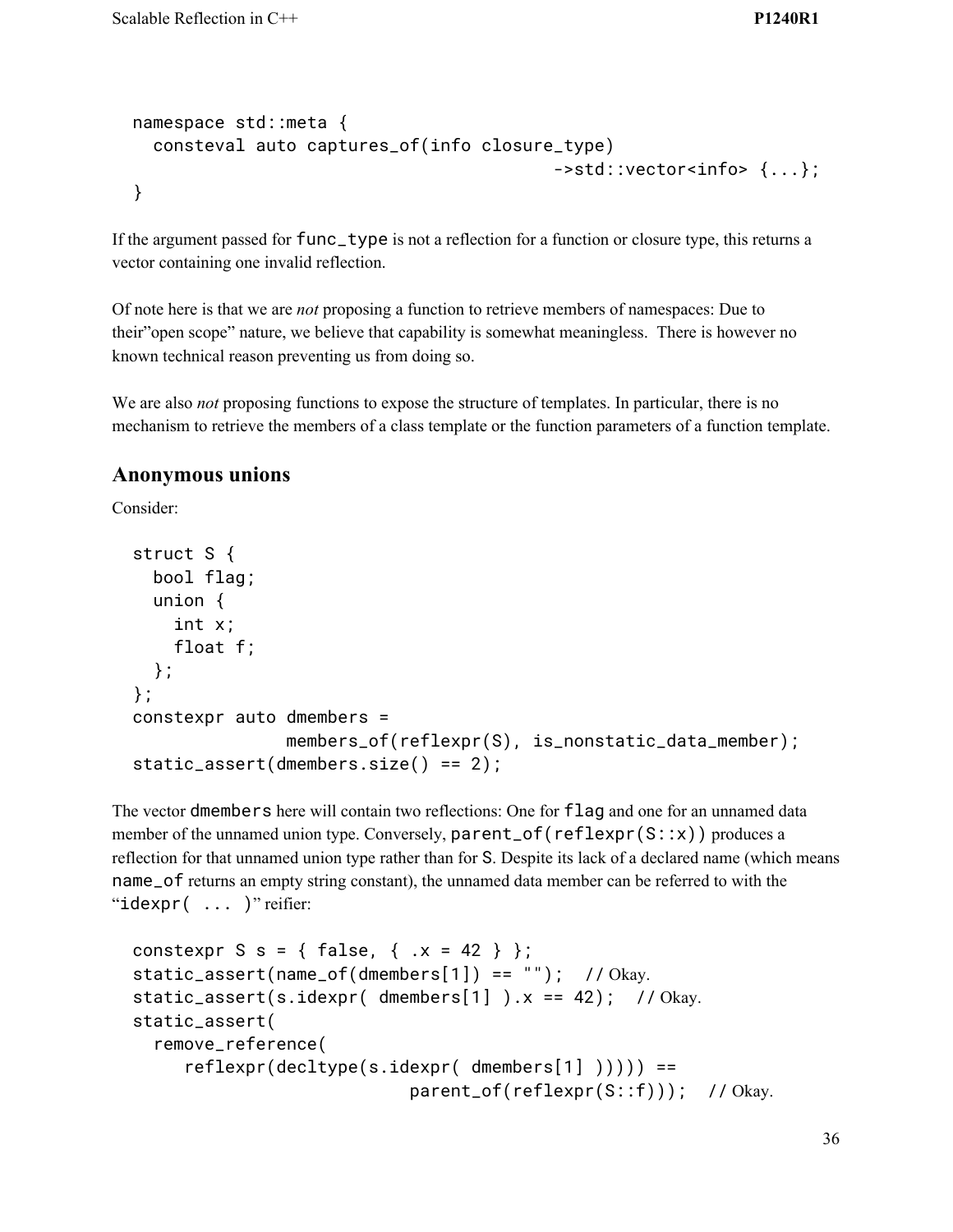Let's take that last line apart.

In the left-hand side of the equality test dmembers [1] is a reflection of the unnamed data member for the anonymous union. Therefore, s.reflexpr( dmembers[1] ) is an lvalue designating the anonymous union subobject of s, and thus decltype applied to that produces a reference to the anonymous union type. The reflexpr operator returns the reflection designating that type and remove\_reference finally returns a reflection designating the underlying union type.

In the right-hand side,  $reflexpr(S::f)$  is a reflection designating the member  $S::f$ , which is actually a member S::<unnamed-union-type>::f. Therefore, parent\_of also produces a reflection designating the underlying union type of the anonymous union, and the assertion succeeds.

# **Metaprogramming Examples**

We believe that the facilities presented here permit the kind of computation previously performed with C++ template metaprogramming and that they are preferable over TMP because they scale better. We therefore suggest that no broad set of TMP facilities should be further added to the language.

Examples in this section are drawn from a variety of sources, including P0385R0 by Matúš Chochlík and Axel Naumann and P0949R0 by Peter Dimov.

# **Hashing**

We can also use the approach above to synthesize an overload of hash\_append (proposed by Howard Hinnant *et al.* in [N3980](http://www.open-std.org/jtc1/sc22/wg21/docs/papers/2014/n3980.html), *Types Don't Know #*).

```
#include <meta>
using namespace meta = std::meta;
template<HashAlgorithm H, StandardLayoutType T>
  bool hash_append(H& algo, const T& t) {
    constexpr auto data_members =
        members_of(reflexpr(T), meta::is_nonstatic_data_member);
    for constexpr (meta::info member : data_members)
      hash_append(algo, t.idexpr(member));
  }
```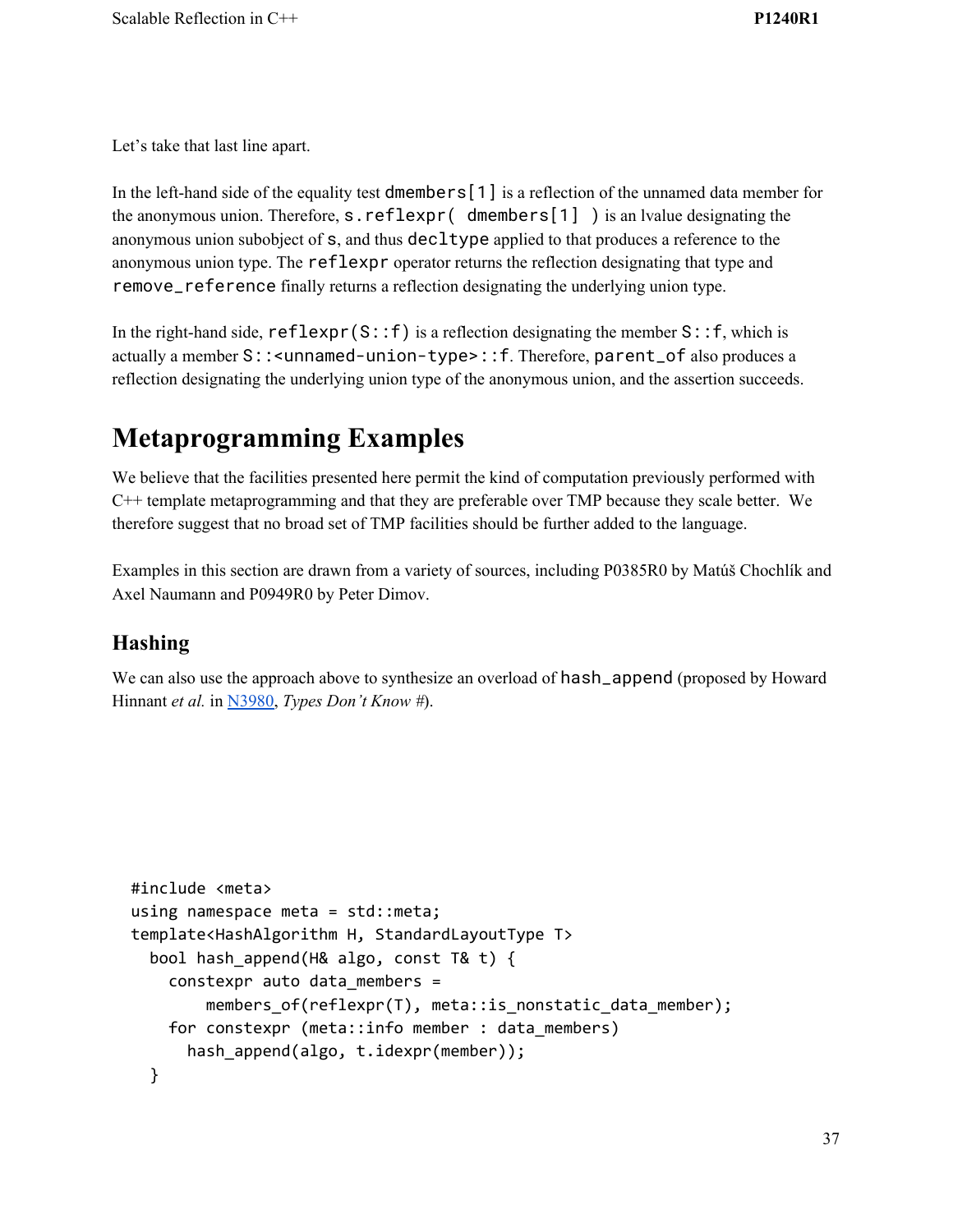The algorithm is straightforward: recursively apply hash\_append to each member for the class T. Within that call the expression  $t$ .  $idexpr(member)$  yields a *postfix-expression* for the designated member in the class object. The resolution of that postfix-expression does not require name lookup or access control (unlike by-name mechanisms), and it works even for bit fields (unlike mechanisms based on pointer-to-member values).

Note that this uses *expansion statements* as proposed by P1306 (and that is typical of practical uses of reflection). An expansion statement requires a compile-time range, which is why data\_members must be a constexpr variable.

### **Schema generation**

We can use this same pattern to generate SQL schemas from C++ classes. The implementation here mixes runtime SQL generation with static reflection, in order to demonstrate the interaction between these two features.

The entry point for the facility is a function template that takes a (standard layout) type parameter writes the corresponding SQL CREATE TABLE statement.

```
template<StandardLayoutType T>
void create_table() {
  return create_table_from_reflection<reflexpr(T)>();
}
```
This function simply delegates to a function parameterized by its reflection. Because reflection is expected to be an "advanced" feature, it is probably advisable to hide it from user-facing interfaces. The SQL generating function template is shown below.

```
#include <meta>
using namespace meta = std:: meta;
template<meta::info Class>
  requires meta::is_class(Class)
void create_table_from_reflection() {
 std::cout << "CREATE TABLE " << meta::name_of(Class) << "(\n";
 constexpr auto members =
      meta::members_of(Class, is_non_static_data_member);
 int size = members.size(), num = 0;
```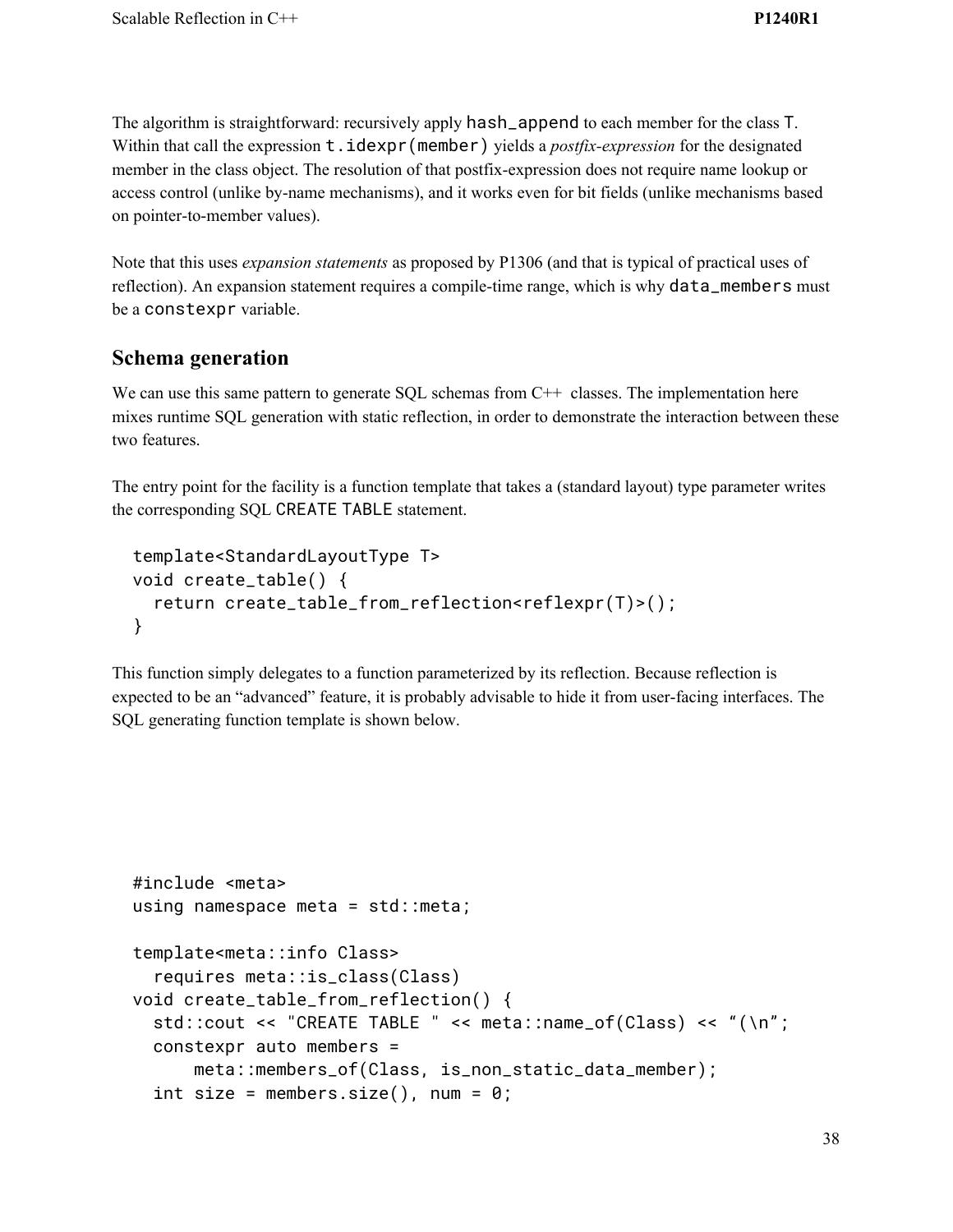```
for constexpr (meta::info member : members) {
    create_column<member>();
    if (++num != size)std::cout << ", \n";
 }
 std::cout << ");\n";
}
```
This function emits a CREATE TABLE statement for the name of the class, and "iterates" over the class's data members — again using an *expansion statement* (P1306) — emitting column definitions for each (see below for create\_column). We maintain the member count so that we can correctly insert commas into the output after each column.

Reflection facilities can only be used at compile time. Because this function mixes runtime code (std::cout) with static reflection (meta::info), we need to ensure that reflections do not "mix" with the runtime systems. We cannot, with this approach to generating SQL, pass the reflected class as a function argument, as that would leak the reflection — handle to an internal data structure that is only meaningful during translation — to run time. In other words, for mixed run-time/reflective algorithms reflection values must be passed as template arguments. We explore an alternative design of this algorithm in the following section.

Creating a column is straightforward: We serialize the member's name and translate its  $C++$  type into SQL.

```
template<meta::info Member>
  requires meta::is_non_static_data_member(Member)
void create_column() {
 std::cout << meta::name_of(Member) << " ";
 std::cout << to_sql(meta::type_of(Member));
}
```
Finally, we need a facility to translate C++ types to SQL types. Here, we use a series of explicit specializations over reflections, with the generic case (i.e., primary template) triggering an instantiation error if used.

```
template<meta::info Type>
consteval const char* to_sql() {
 static_assert(false, "no translation to SQL");
}
template<>
consteval const char* to_sql<reflexpr(int)>() {
  return "INTEGER";
```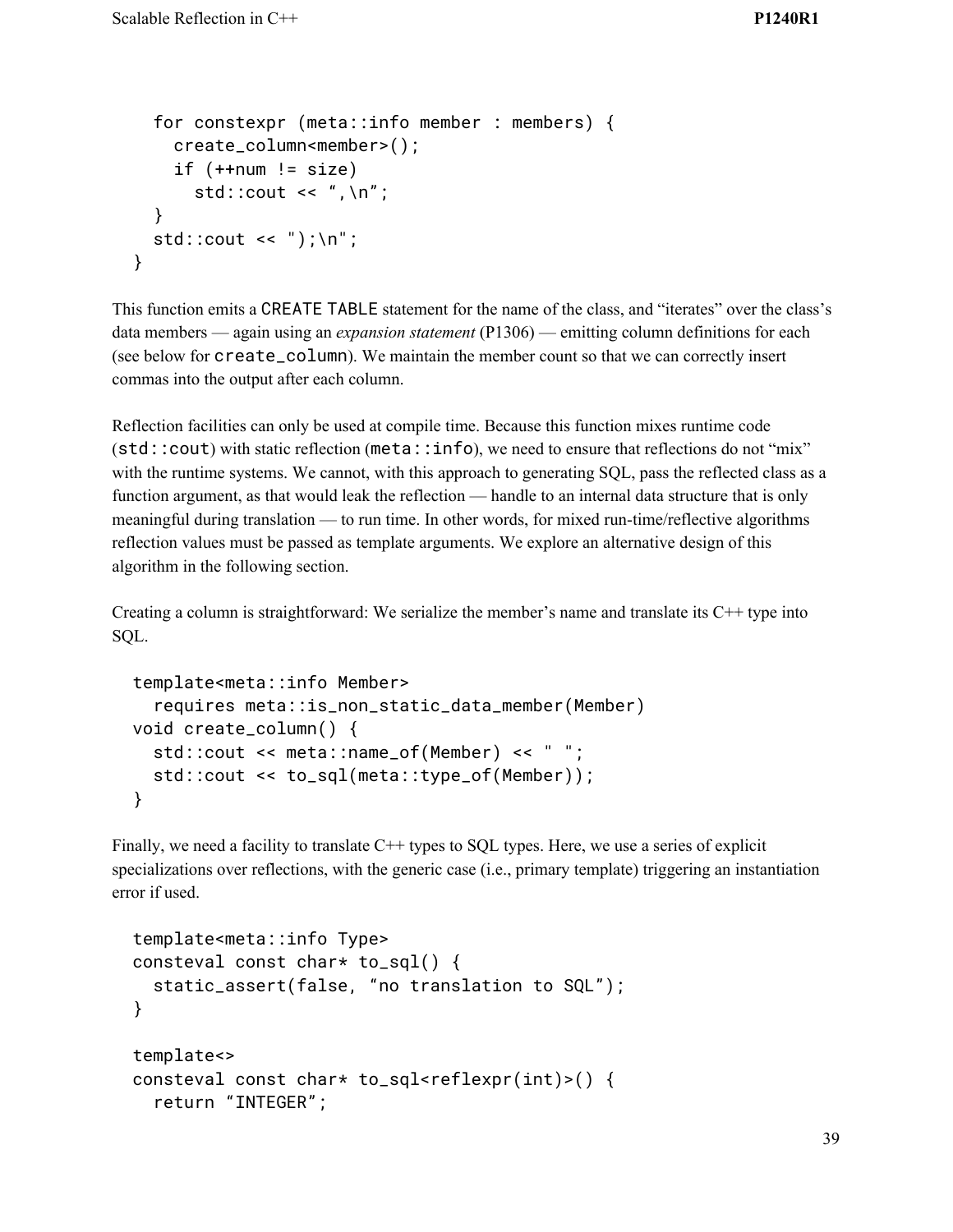```
}
template<>
consteval const char* to_sql<reflexpr(float)>() {
  return "FLOAT";
}
// etc.
```
### **Schema generation (take two)**

The approach above mixes runtime SQL generation with static reflection: We call a function to print the schema to std:: cout. An alternative approach is to synthesize the schema as a compile-time string, and then print the result later. The entirety of that function is shown below:

```
template<StandardLayoutType T>
consteval std::string create_table() {
  return create_table_from_reflection<reflexpr(T)>();
}
```

```
#include <meta>
template<meta::info Class>
  requires meta::is_class(Class)
consteval std::string create_table() {
  std::string result(""); // Assuming this should work
  result += "CREATE TABLE " + meta::name_of(Class) + "(\n";
  std::vector<meta::info> members = data_members.size();
  int num = 0;
  for (meta::info member : members) {
    result += create_column(member);
    if (++num != members.size())result += ", \n";
```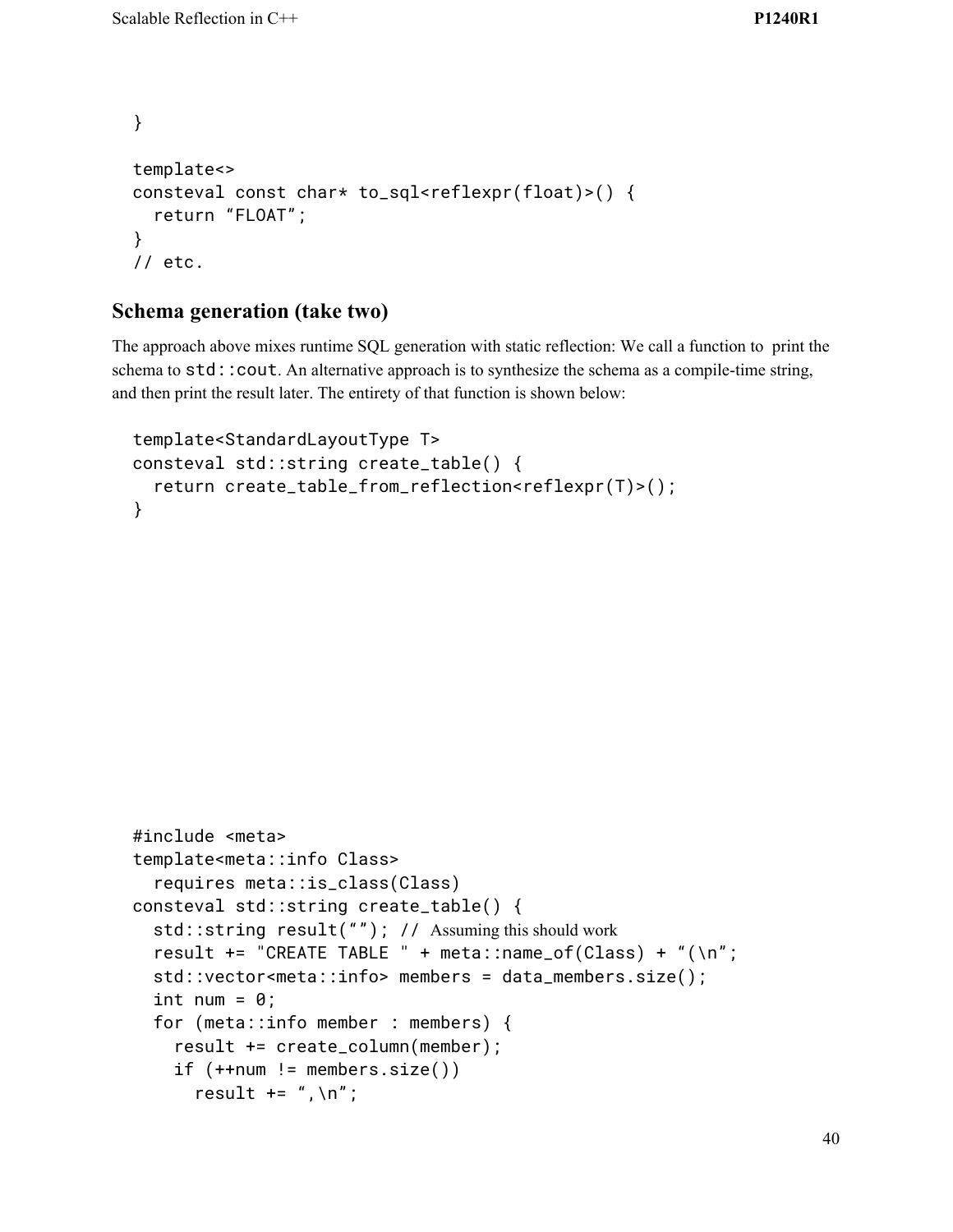```
}
  result += ");\n";
  return result;
}
consteval std::string void create_column(meta::info member) {
  std::string result("");
  result += meta::name_of(member) + " ";
  result += to_sql(meta::type_of(member));
  return result;
}
consteval const char* to_sql(meta::info type) {
  static std::unordered_map<meta::info, const char*> types {
    {reflexpr(int), "INTEGER"},
    {reflexpr(float), "FLOAT"},
    // etc.
  };
  [[assert: meta::is_type(type)]];
  \lceil[assert: types.count(type) != 0]];
  return types.find(type)->second;
}
```
There are significant differences between this and the earlier example. In essence, this implementation looks like a normal program except that each function is an consteval function In other words, because the entire facility is expected to run at compile time, we don't have to maintain a clear separation between the run-time and compile-time values in the implementation; everything just looks like run-time code.

### **Template argument list assignment**

In P0949R0, Peter Dimov proposes a facility to "assign" a list of template arguments for one template to another using:

```
mp_assign<ClassTmpl1<A1, A2, ...>, ClassTmpl2<B1, B2, ...>>
```
This is an alias for ClassTmpl1<B1, B2, ...>. The template arguments A*n* and B*n* are all type arguments. If the arguments of mp\_assign are not of those forms, a substitution failure occurs.

Using the features proposed in this paper, we can implement this facility as follows:

```
#include <meta>
using std::meta::info;
```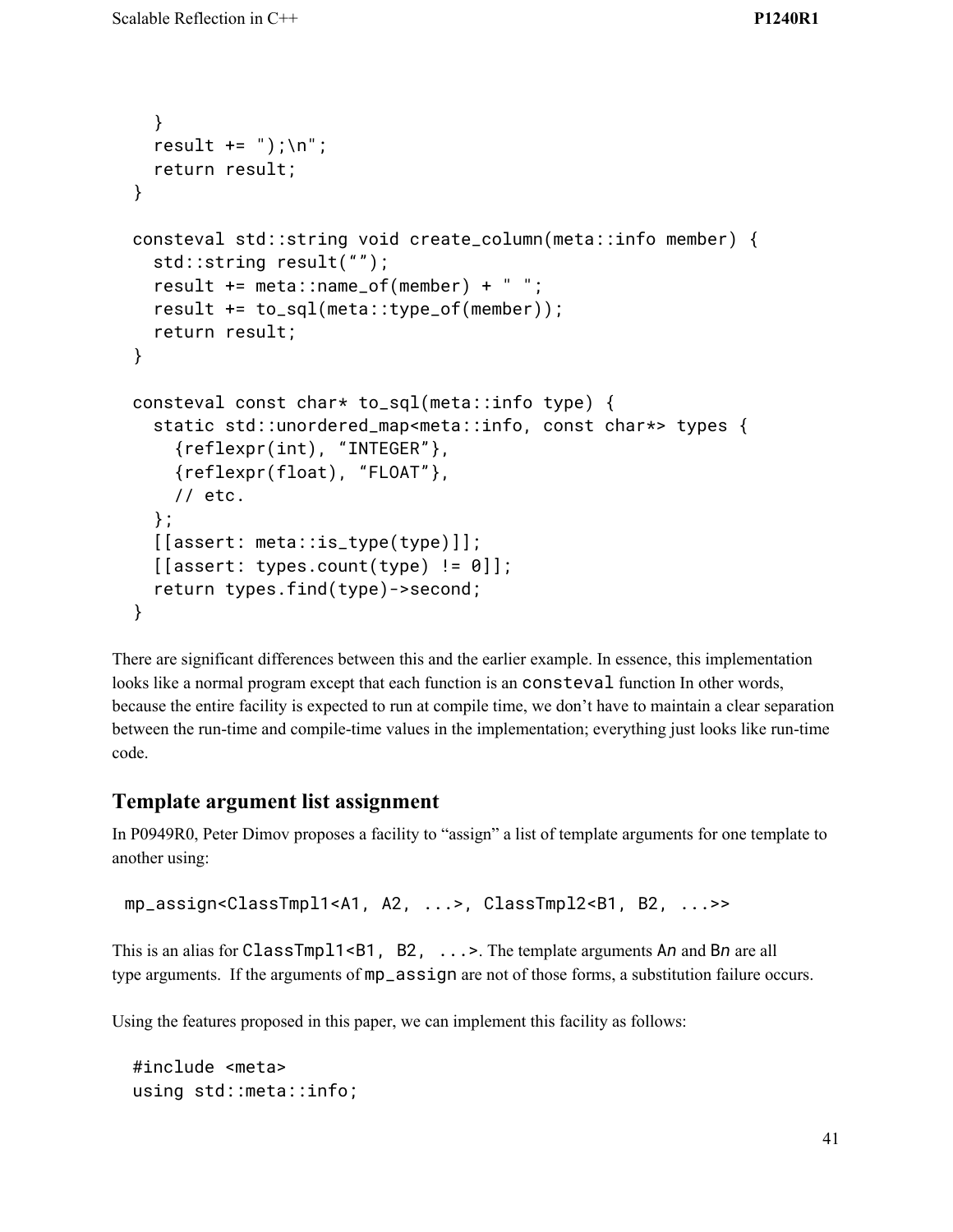```
using std::vector;
consteval info class_template_of(info inst) {
  using namespace std::meta;
  info tmpl = template_of(inst);
  if (is_class_template(inst) || is_invalid_reflection(tmpl) {
    return tmpl;
  } else {
    return invalid_reflection("Not a class template instance");
  }
}
consteval vector<info> template_type_arguments_of(info inst) {
  using namespace std::meta;
  auto args = template_arguments_of(inst);
  for (auto arg: args) {
    if (is_invalid(arg) && args.size() == 1) {
      // template_arguments_of was invalid: Propagate the error.
      return args;
    \} else if (!is_type(arg)) {
      // Not a type argument.
      return vector<info>{
              invalid_reflection("Not all arguments are types")};
    }
  }
  return args;
}
```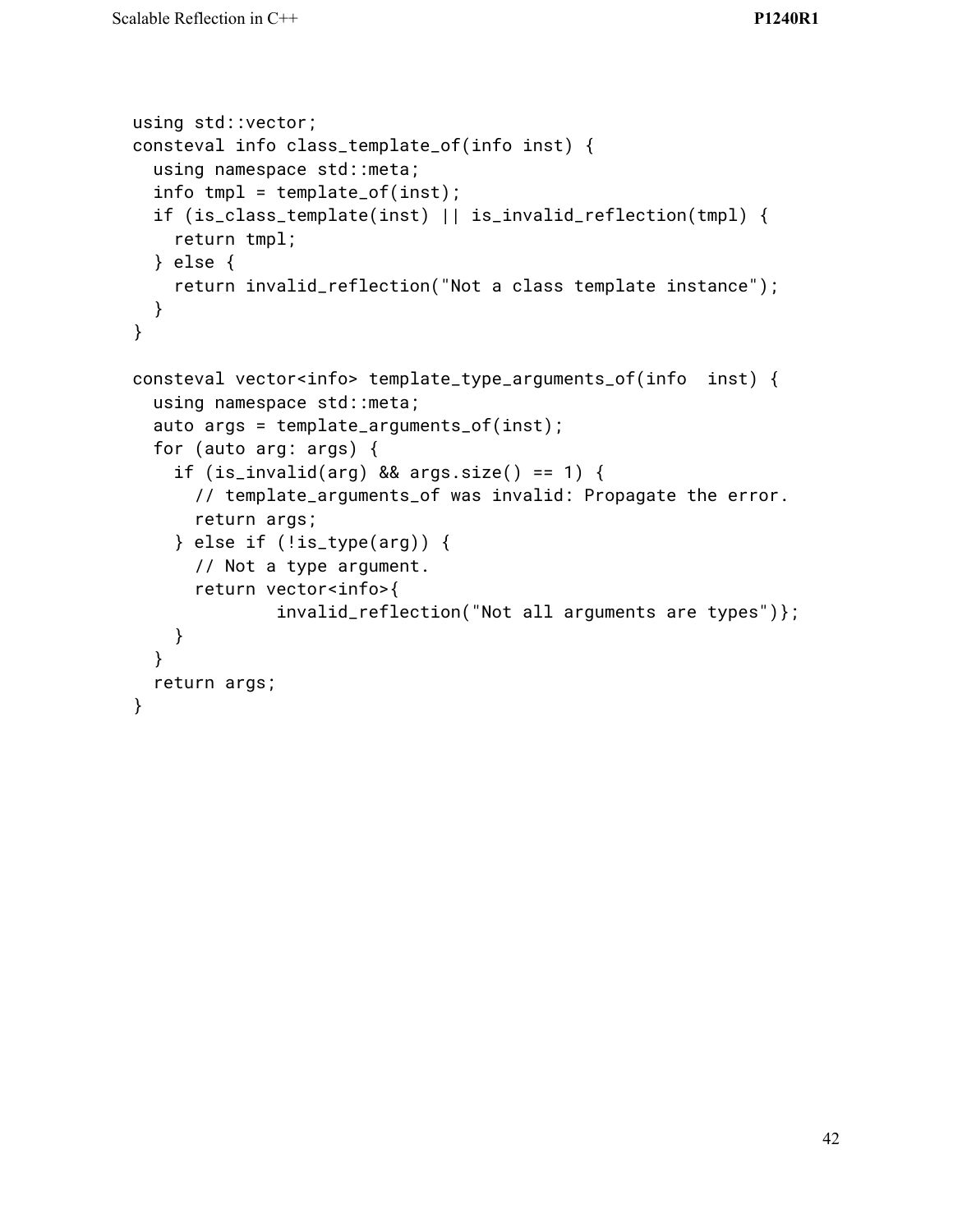```
consteval info rf_assign(info inst1, info inst2) {
 using namespace std::meta;
 info tmpl1 = class_template_of(inst1);
 info tmpl2 = class_template_of(inst2);
 if (is_invalid(tmpl2)) return tmpl2;
 auto args1 = template_type_arguments_of(inst1);
 if (args1.size() == 1 & % is_invalid(args1[0])) return args1;
 auto args2 = template_type_arguments_of(inst1);
  return substitute_template(tmpl1, args2);
}
```
If needed, mp\_assign could be expressed in terms of rf\_assign:

```
template<typename T1, typename T2>
 using mp_assign =
         typename(rf_assign(reflexpr(T1), reflexpr(T2)));
```
Note that in our implementation of rf\_assign, much of the code is dedicated to implementing the constraints of mp\_assign. However, those constraints exist only because of two TMP limitations:

- 1) parameter packs cannot model mixed-kind template argument lists, and
- 2) template template parameters cannot accept function/variable templates.

In the reflection world we can easily lift those constraints, which produces the following simplified-yet-more-powerful implementation of rf\_assign:

```
consteval info rf_assign(info inst1, info inst2) {
 using namespace std::meta;
  return substitute(template_of(inst1),
                    template_arguments_of(inst2));
}
```
### **Dealing more efficiently with parameter packs**

Currently, parameter packs are generally dealt with through recursive template instantiation (i.e., a form of TMP, with all its disadvantages). With the set of features presented here, many interesting applications of packs can be expressed more directly and using fewer compilation resources. Here is a simple example: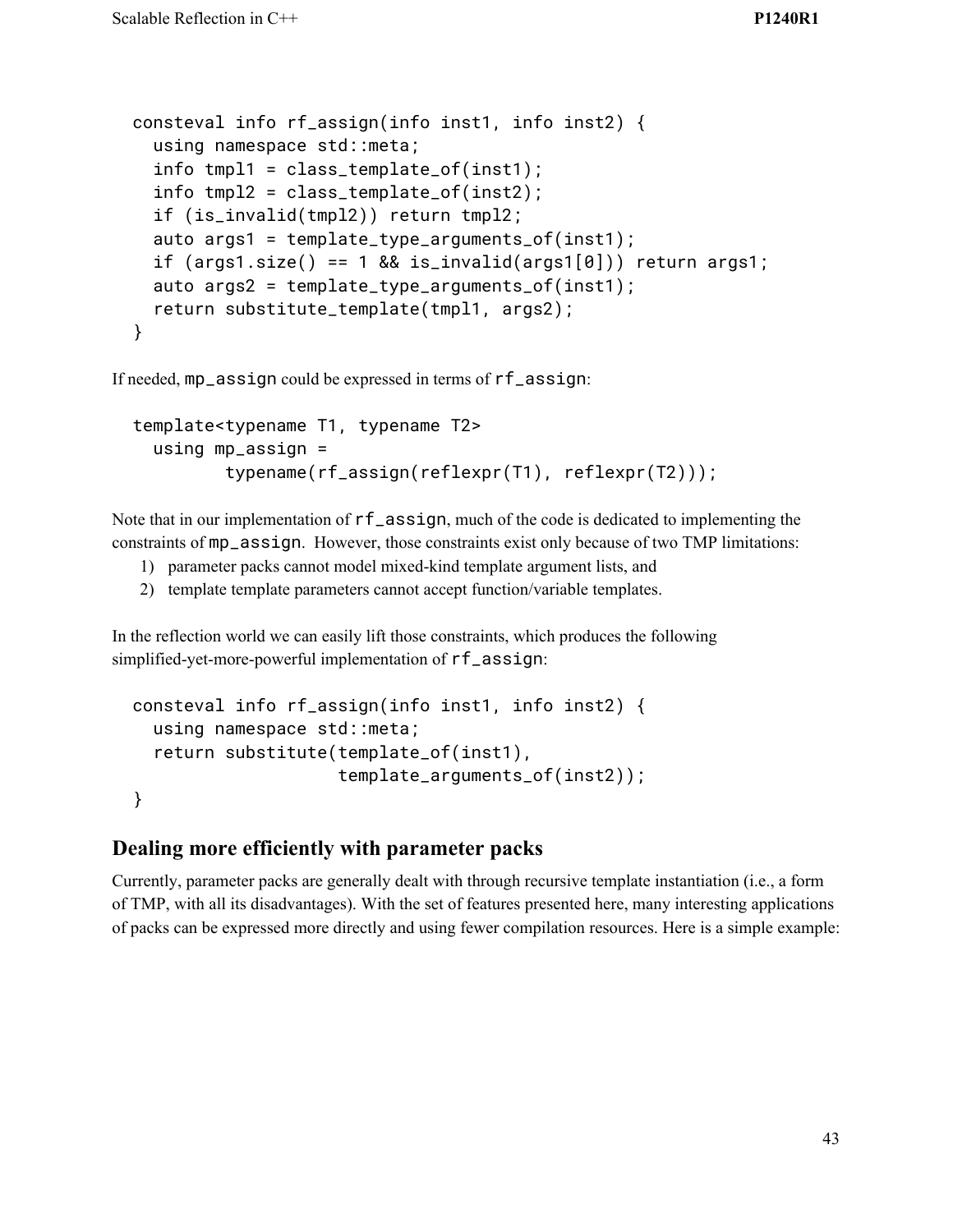```
 #include <meta>
 // Function taking an arbitrary number of arguments and returning a vector containing copies of the
 // arguments that have the given type T.
 template<typename T, typename ... Ts>
 std::vector<T> select_values_of_type(Ts ... p) {
   std::vector<T> result{};
   for constexpr (auto param: parameters_of(current_function())) {
    if (reflexpr(T) == type_of(param)) {
        result.push_back(idexpr(params[i]));
     }
   }
   return result;
 }
```
# **Applying functions to all members**

P0949r0 presents a TMP metafunction get\_all\_data\_members aimed at collecting reflection information for all the data members of a class (not just the direct ones) using the facilities of the first reflection TS (N4818).

Unfortunately, get\_all\_data\_members as presented in P0949r0 has a number of problems:

- It doesn't correctly use the TMP-based reflection API to access base classes (it looks like it treats a base class as a base class *type*). Fixing that is nontrivial.
- Its logic ignores virtual bases.
- The TMP-based reflection API doesn't deal well with bit fields (it relies on pointer-to-member constants, which cannot point to bit fields).

To address those shortcomings, we present a different interface with similar capabilities:

```
template<typename T, typename F>
void apply_to_all_data_members(T &&r_obj, F &&f);
  // Invoke f(r_obj.x) for every accessible data member of r_obj, including
  // those in base classes (and possibly hidden by more-derived member declarations).
```
With the facilities we have proposed in this paper, this can be implemented as follows.

```
#include <meta>
using std::meta::info;
using std::vector;
```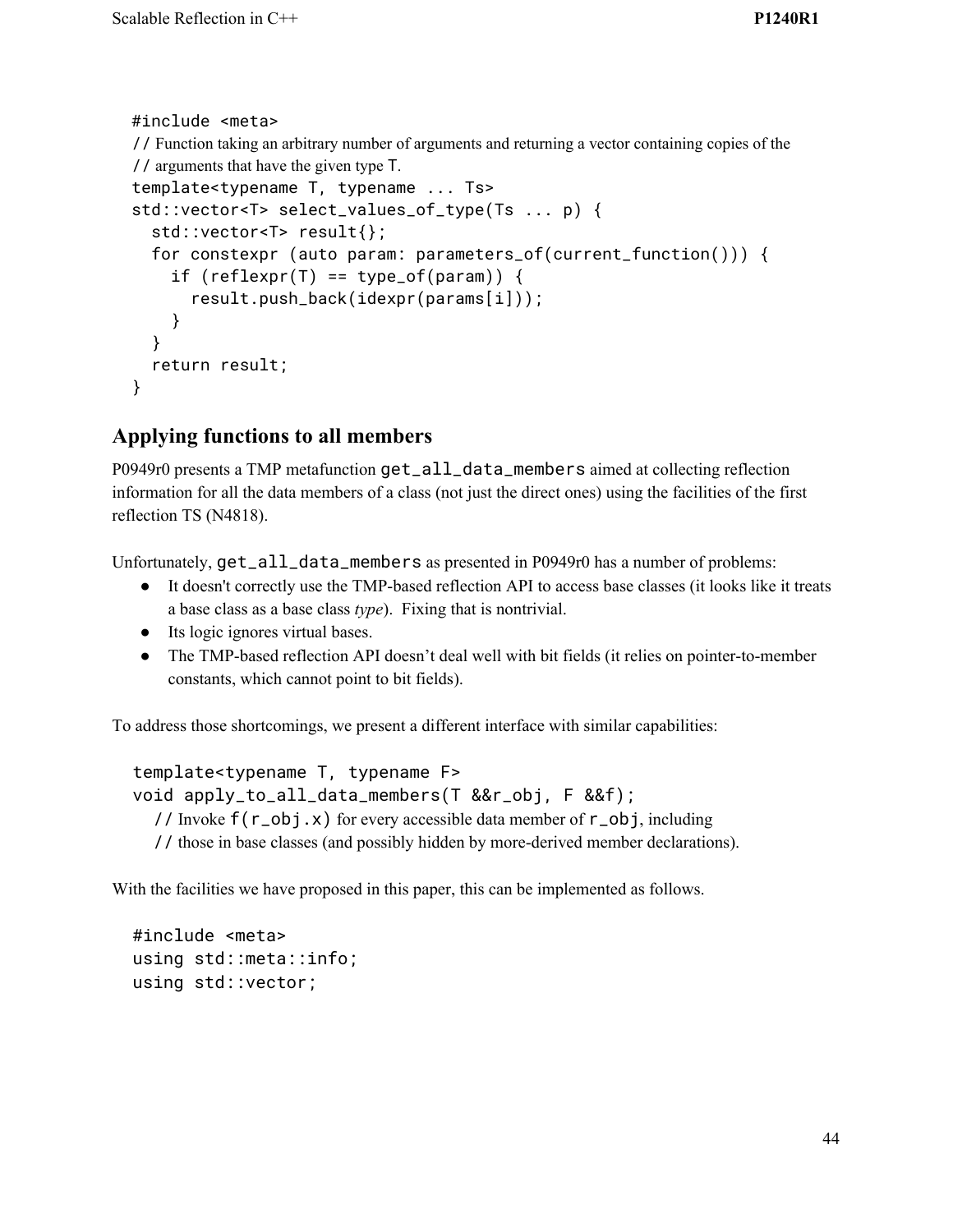```
// Convenience function to retrieve accessible nonstatic data members of a given class:
consteval auto get_members(info classinfo) {
  return members_of(classinfo, is_nonstatic_data_member,
                                    is_accessible);
```
};

```
// Convenience function to select nonvirtual bases and members.
consteval auto is_not_virtual(info base_or_mem) {
  return !is_virtual(base_or_mem);
};
```

```
// Utility to get the reflection information for the types of base classes (rather than the base
// classes themselves) of a given class.
consteval
auto get_base_types(info classtype, bool virtual_bases) {
  auto result = bases_of(classtype,
                             is_accessible,
                            virtual_bases ? is_virtual
                                            : is_not_virtual);
  // Replace each base reflection by the reflection of its type.
  for (auto &info : result) {
    info = type_of(info);
  }
  return result;
};
template<typename T, typename F>
void apply_to_data_members(T *p_obj, F &f) {
  for constexpr (auto member : get_members(reflexpr(T))) {
    f(p_obj->idexpr(member));
  }
}
```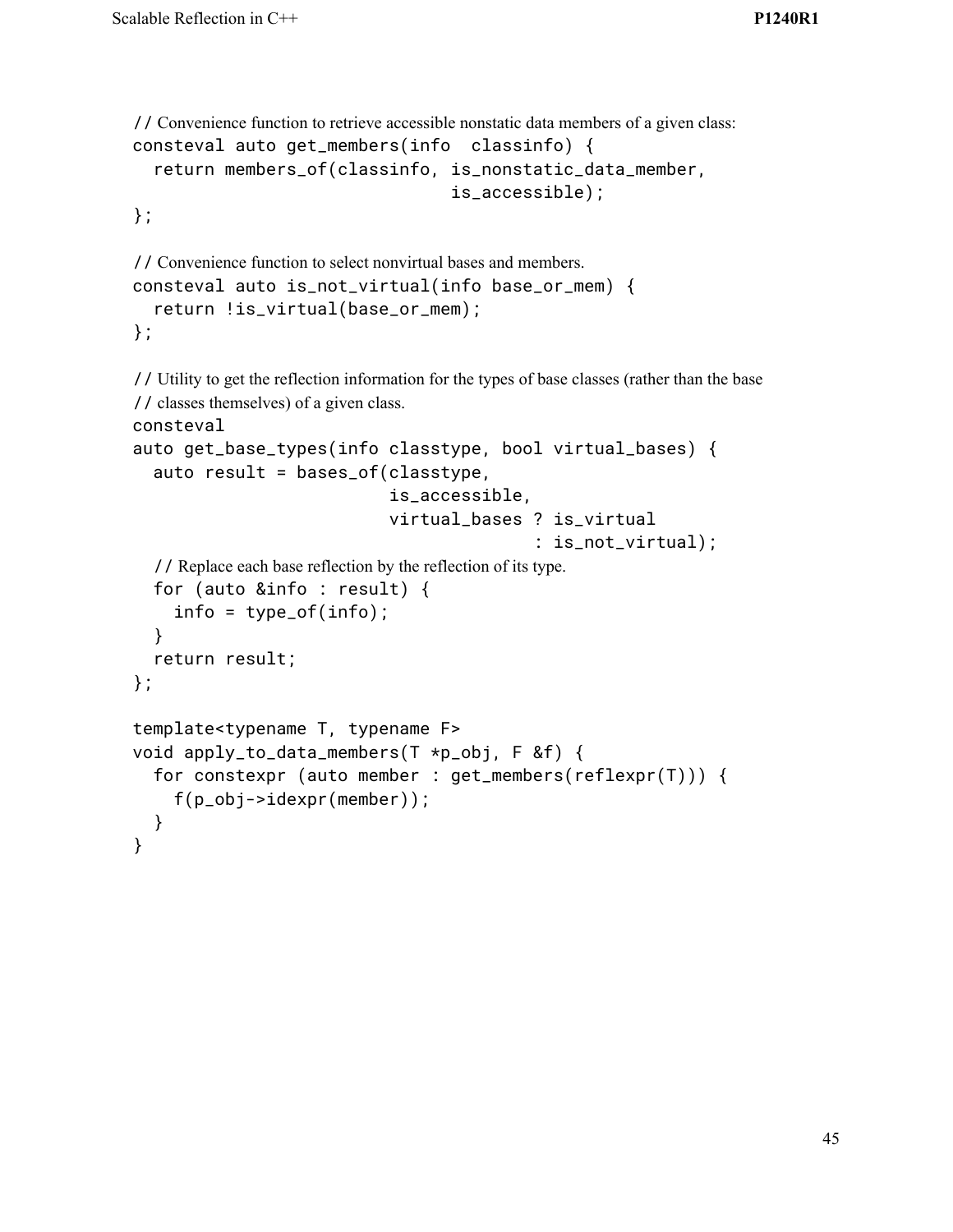```
template<typename T, typename F>
void apply_to_base_data_members(T *p_obj, F &f,
                                   bool virtual_bases,
                                   bool skip_direct_members) {
  // Recursively traverse (depth-first) either the nonvirtual or virtual base classes (depending
  // on the virtual_bases flag). We do this by collecting the base class types and casting
  // the pointer one level up.
  auto type = reflexpr(T);
  for ... (auto basetype : get_base_types(type, virtual_bases)) {
    apply_to_base_data_members<T, F>(
      static_cast<typename(basetype)*>(p_obj), f,
      virtual_bases, /*skip_direct_members=*/false);
  }
  if (!skip_direct_members) {
    // Now that the base classes have been traversed, handle the data members at this level.
    for ... (auto member : get_members(type)) {
      f(p_obj->idexpr(member));
    }
 }
}
template<typename T, typename F>
void apply_to_all_data_members(T const &&r_obj, F &&f) {
  T const *p_obj = std::addressof(r_obj);apply_to_base_data_members<T, F>(
    p_obj, f, /*virtual_bases=*/true,
               /*skip_direct_members=*/true);
  apply_to_base_data_members<T, F>(
    p_obj, f, /*virtual_bases=*/false,
               /*skip_direct_members=*/false);
}
```
This implementation reads like ordinary  $C++$  code. Every invocation instantiates three function templates, independently of how complex type T is (though the amount of code in each instantiation does depend on T because of the expansion statements).

This implementation still has a weakness, however: The notion of "accessibility" of bases and members is determined from the context of the implementation, not that of the call to apply\_to\_all\_data\_members. (The same limitation is imposed by the first Reflection TS.) We do not at this time propose to resolve that issue but we know of at least two ways to address it:

- more powerful code injection primitives, or
- introduce a reflection for "context".

The second option would be less efficient since that context would have to be passed along as a template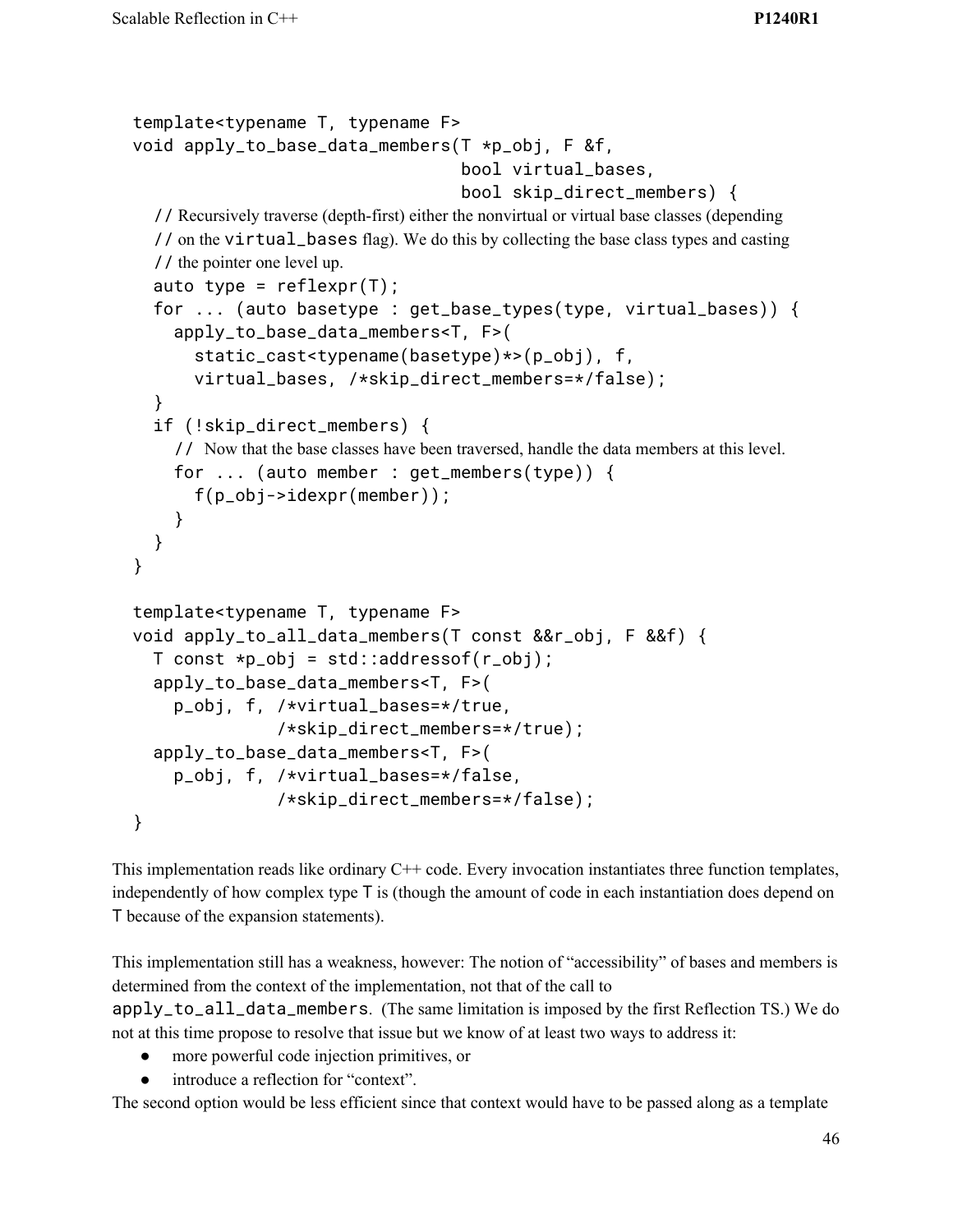argument, which would cause each invocation of apply\_to\_all\_data\_members to have a distinct instantiation.

Alternatively, here is an implementation that doesn't use *expansion statements*. Instead, it relies on *fold-expressions*.

```
// Convenience function to retrieve accessible nonstatic data members of a given class:
consteval auto get_members(info classinfo) {
  return members_of(classinfo, is_nonstatic_data_member,
                                    is_accessible);
```

```
};
```

```
// Convenience function to select nonvirtual bases and members.
consteval auto is_not_virtual(info base_or_mem) {
  return !is_virtual(base_or_mem);
};
```
// Utility to get the reflection information for the types of base classes (rather than the base // classes themselves) of a given class.

consteval

```
auto get_base_types(info classtype, bool virtual_bases) {
  auto result = bases_of(classtype,
                          is_accessible,
                          virtual_bases ? is_virtual
                                         : is_not_virtual);
  // Replace each base reflection by the reflection of its type.
  for (auto &info : result) {
    info = type_of(info);
  }
  return result;
};
template<typename T, typename F, std::meta::info ... members>
void apply_to_data_members(T *p_obj, F &f) {
  (void)(f(p_obj->idexpr(members)), ...); // Fold-expression.
}
```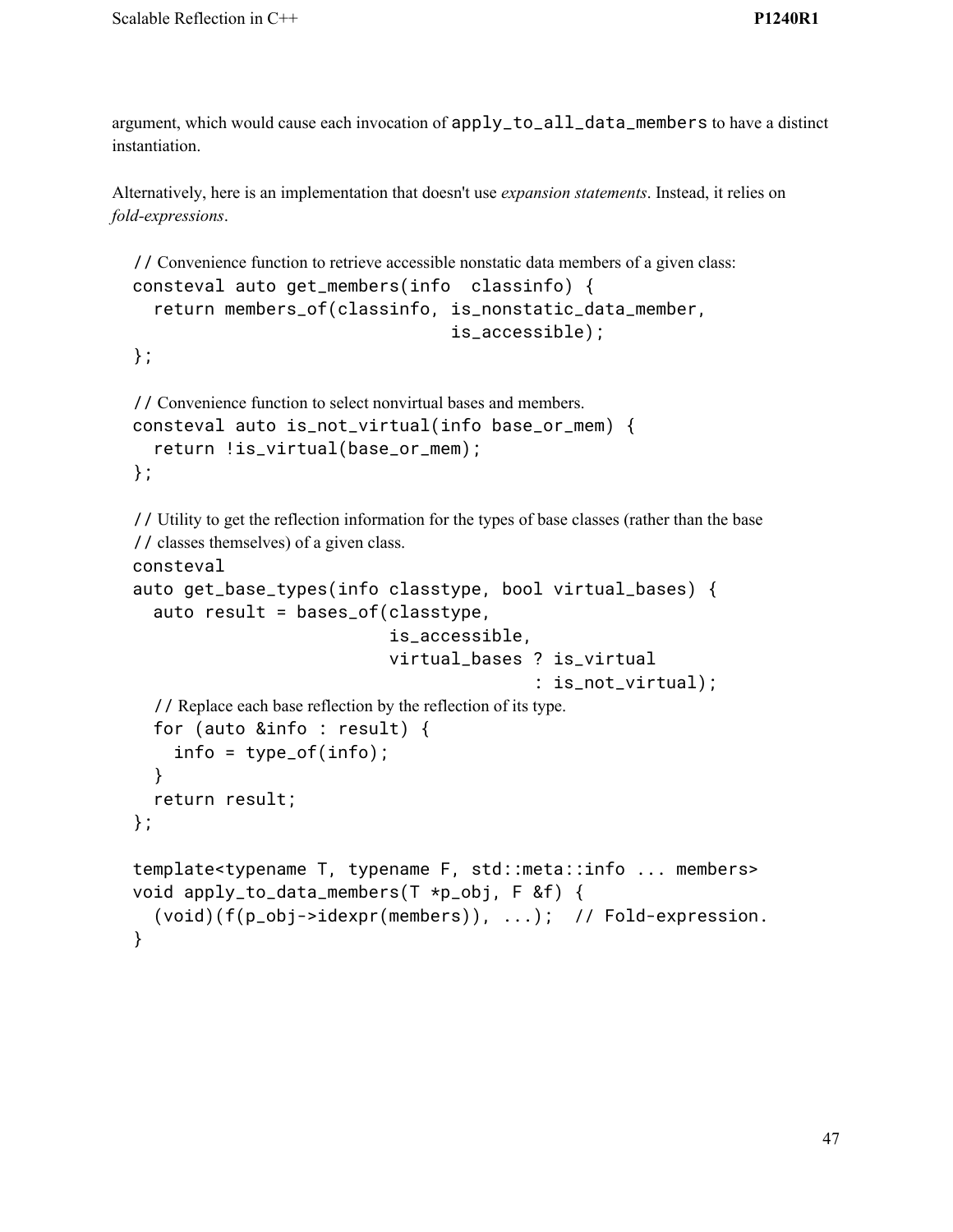```
template<typename T, typename F, std::meta::info ... classtypes>
void apply_to_base_data_members(T *p_obj, F &f,
                                  bool virtual_bases,
                                  bool skip_direct_members) {
  using namespace std::meta;
  // Use a fold-expression to recurse through given bases if needed.
  (apply_to_base_data_members<
     T, F, [<...get_base_types(classtypes, virtual_bases)>]
   >(static_cast<typename(typeof(bases))*>(p_obj), f,
     virtual_bases,
     /*skip_direct_members=*/false), ...);
  if (!skip_direct_members) {
    // Use another fold-expression to handle the data members of each specified class type.
    (apply_to_data_members<
       T, F, [<...get_members(classtypes)>]
     >(p_0b_1, f), \ldots);
 }
}
template<typename T, typename F>
void apply_to_all_data_members(T const &&r_obj, F &&f) {
  T const *p\_obj = std::addressof(r\_obj);apply_to_base_data_members<T, F, reflexpr(T)>(
    p_obj, f, /*virtual_bases=*/true,
               /*skip_direct_members=*/true);
  apply_to_base_data_members<T, F, reflexpr(T)>(
    p_obj, f, /*virtual_bases=*/false,
               /*skip_direct_members=*/false);
}
```
Clearly this is far less readable than the first version. It also involves more instantiations than the first version, but it is nonetheless more efficient than a pure TMP-based solution.

# **Appendix: Meta-library synopsis**

This appendix briefly lists declarations for all the intrinsic meta-functions being worked on in the Lock3 Software implementation. As mentioned, these declarations are eventually meant to be brought into a program by including the standard header <meta>. In its current form the list differs slightly from the discussions in this paper because of implementation realities. We expect to harmonize the two over time.

Parameters to queries are named to represent the subset of meta::info values accepted by each function:

● reflection – accepts any value.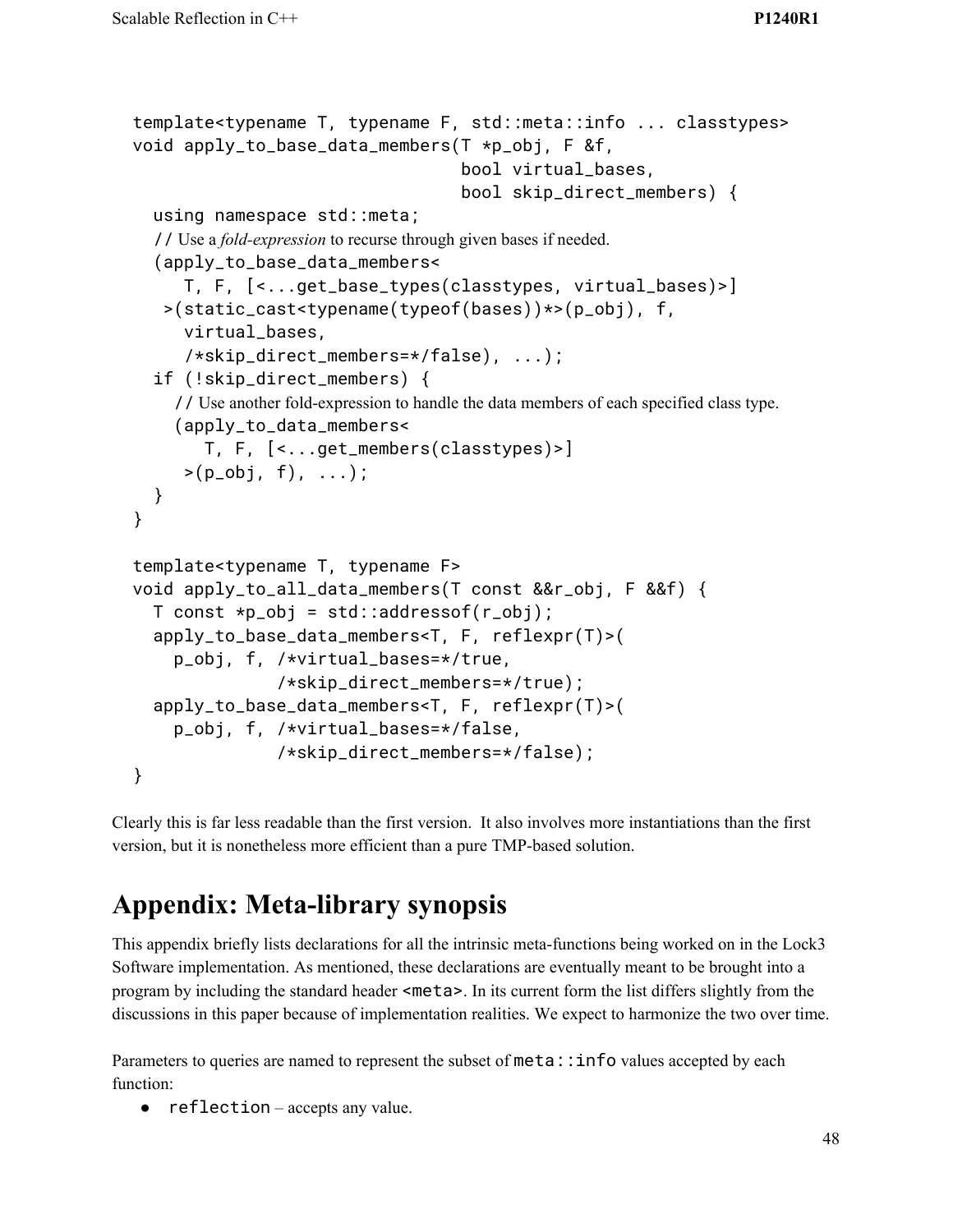- invalid accepts only an invalid reflection.
- function accepts any value that designates a function.
- variable accepts any value that designates a variable.
- bitfield accepts any value that designates a bitfield.
- $\bullet$  type accepts any value that designates a type.
- xxx\_type accepts any value that designates a type of kind xxx (e.g., enum\_type)
- temp1 accepts any value that designates a template.
- special accepts any value that designates a template specialization.
- entity accepts any value that designates an entity.
- parameter accepts any value that designates a function or template parameter.
- expression accepts any value that designates an expression.
- argument accepts any value that designates a function or template argument.
- base accepts any value that designates a base class specifier.
- mem accepts any value that designates a class member.
- mem\_function accepts any value that designates a member function.
- spec\_mem\_function accepts any value that designates a special member function.
- base\_or\_mem accepts any value that designates a base class specifier or a class member.

Some operations are polymorphic and accept combinations. For example, the parameter of  $is\_public$ is base\_or\_mem. Operations accepting sequences are pluralized (e.g., reflections), meaning that the restriction applies to all elements of the sequence. Also, note that function accepting a declarator will accept a function, variable, or bitfield.

Although all the declarations are being considered and worked on, some are not implemented or not tested. The list below highlights those declarations as follows:

| Highlights for interfaces still requiring work |                                                          |  |  |
|------------------------------------------------|----------------------------------------------------------|--|--|
| Red                                            | Not implemented, because of not-yet-resolved limitations |  |  |
| Orange                                         | Not implemented, because of fixable limitations          |  |  |
| Yellow                                         | Not <i>yet</i> implemented                               |  |  |
| Green                                          | Implemented, but not tested                              |  |  |

The synopsis of the <experimental/meta> header is: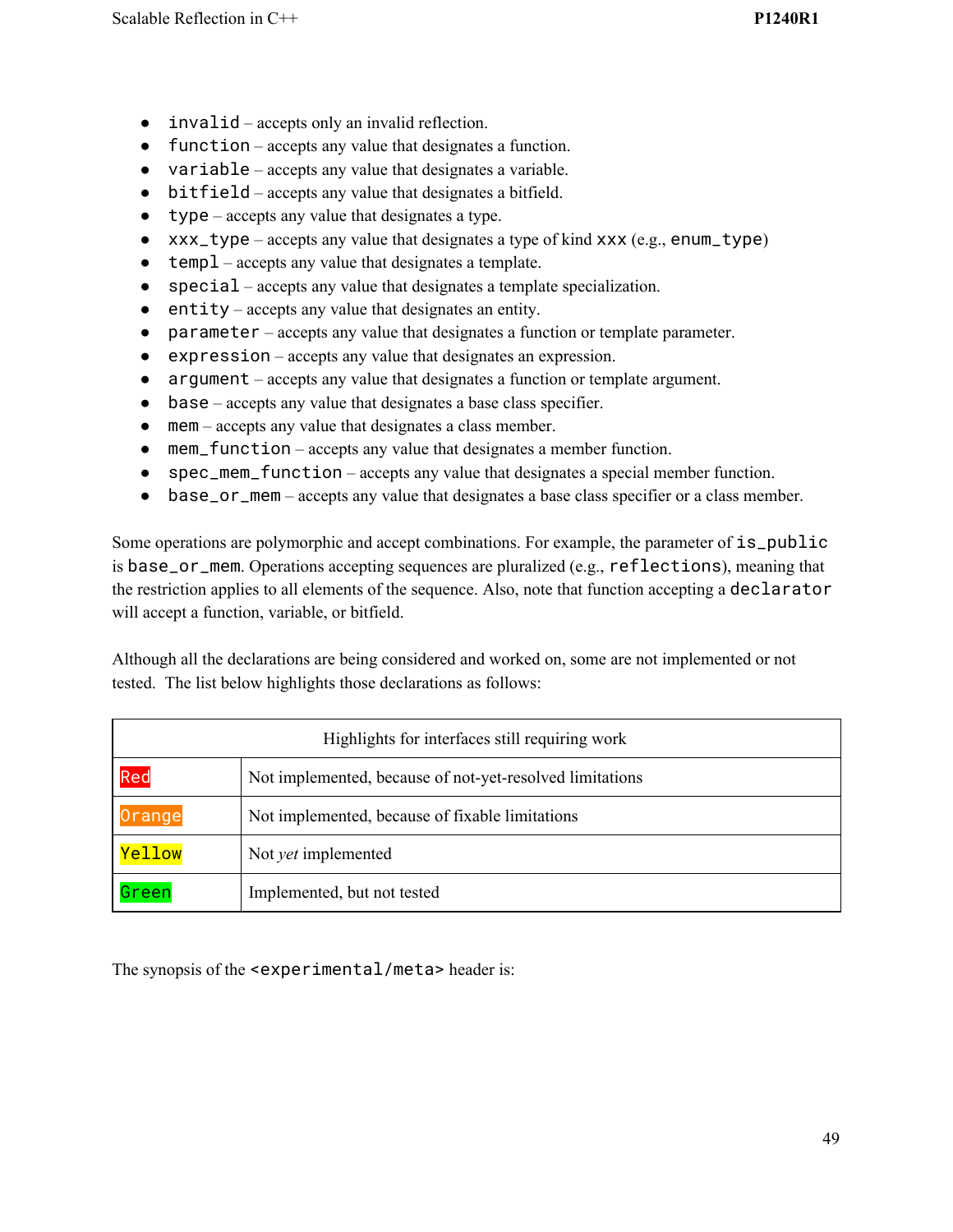```
namespace std::meta {
  // Reflection type
 using info = decltype(reflexpr(void));
  // Classification
 consteval bool is_invalid(info reflection);
 // Scope
 consteval bool is_local(info reflection);
 consteval bool is_class_member(info reflection);
 // Variables
 consteval bool is_variable(info reflection);
 consteval bool has_static_storage_duration(info variable);
 consteval bool has_thread_local_storage_duration(
      info variable);
 consteval bool has_automatic_storage_duration(
      info variable);
 // Functions
 consteval bool is_function(info reflection);
 consteval bool is_nothrow(info function);
 consteval bool has_ellipsis(info function);
 // Classes
 template<typename ...Args>
 consteval std::vector<info> members_of(
                                info class_type, Args ...filters);
 template<typename ...Args>
 consteval std::vector<info> bases_of(
```

```
info class_type, Args ...filters);
```

```
// Classes
consteval bool is_class(info reflection);
consteval bool is_union(info reflection);
consteval bool has_virtual_destructor(info class_type);
consteval bool is_declared_class(info class_type);
consteval bool is_declared_struct(info class_type);
```
// Data Members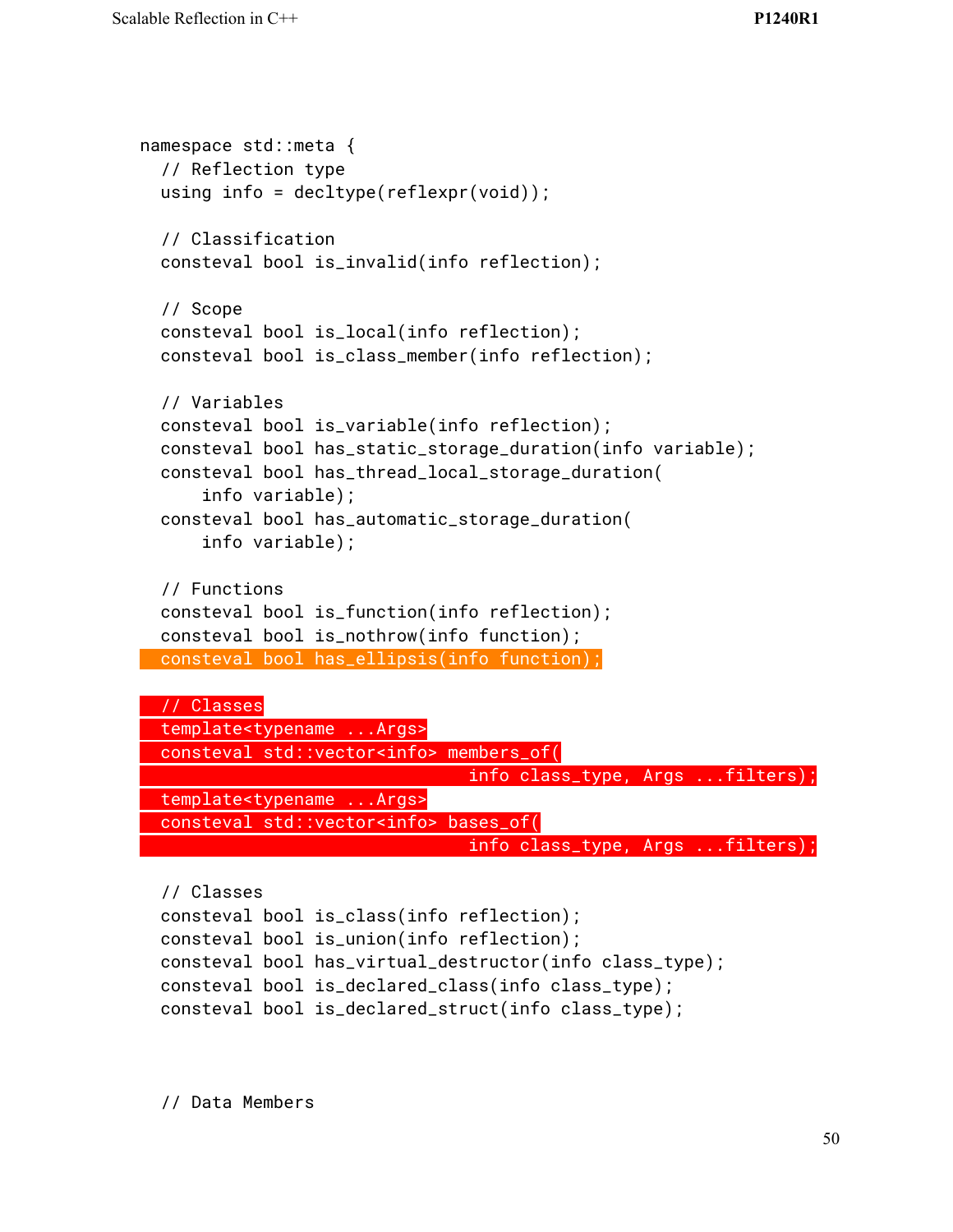```
consteval bool is_data_member(info reflection);
consteval bool is_static_data_member(info reflection);
consteval bool is_nonstatic_data_member(info reflection);
consteval bool is_bit_field(info reflection);
consteval bool is_mutable(info reflection);
// Member Functions
consteval bool is_member_function(info reflection);
consteval bool is_static_member_function(info reflection);
consteval bool is_nonstatic_member_function(info reflection);
consteval bool is_normal(info mem_function);
consteval bool is_conversion(info mem_function);
consteval bool is_override(info mem_function);
consteval bool is_override_specified(info mem_function);
consteval bool is_deleted(info mem_function);
consteval bool is_virtual(info mem_function);
consteval bool is_pure_virtual(info mem_function);
// Special Member Functions
consteval bool is_constructor(info reflection);
consteval bool is_default_constructor(info reflection);
consteval bool is_copy_constructor(info reflection);
consteval bool is_move_constructor(info reflection);
consteval bool is_copy_assignment_operator(info reflection);
consteval bool is_move_assignment_operator(info reflection);
consteval bool is_copy(info mem_function);
consteval bool is_move(info mem_function);
consteval bool is_destructor(info reflection);
consteval bool is_defaulted(info spec_mem_function);
consteval bool is_explicit(info spec_mem_function);
// Access
consteval bool has_access(info reflection);
consteval bool is_public(info base_or_mem);
consteval bool is_protected(info base_or_mem);
consteval bool is_private(info base_or_mem);
consteval bool has_default_access(info base_or_mem);
// Linkage
consteval bool has_linkage(info reflection);
consteval bool is_externally_linked(info reflection);
consteval bool is_internally_linked(info reflection);
```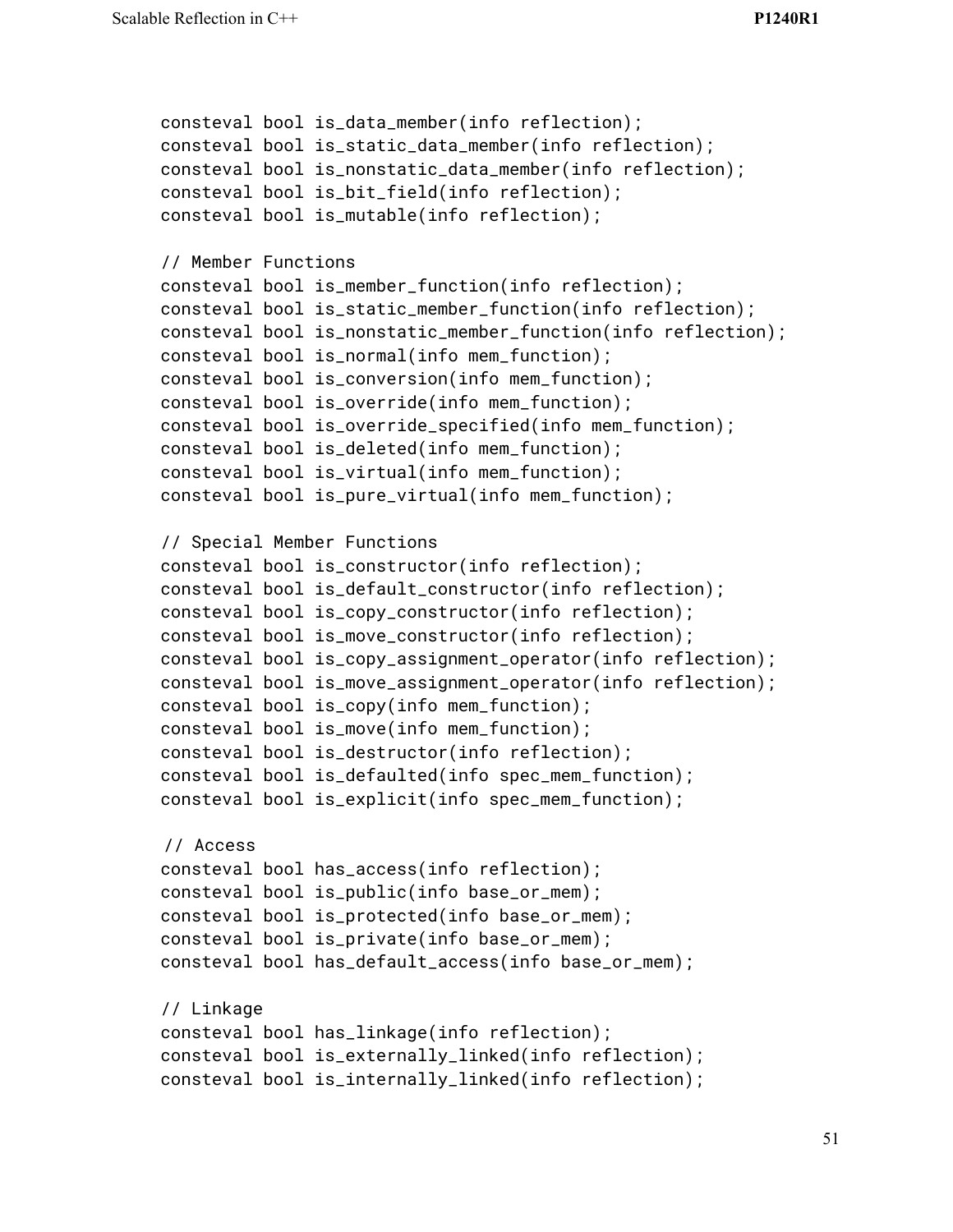```
// General purpose
consteval bool is_extern_specified(info reflection);
consteval bool is_inline(info reflection);
consteval bool is_inline_specified(info reflection);
consteval bool is_constexpr(info reflection);
consteval bool is_consteval(info reflection);
consteval bool is_final(info reflection);
consteval bool is_defined(info reflection);
consteval bool is_complete(info reflection);
// Namespaces
consteval bool is_namespace(info reflection);
// Aliases
consteval bool is_alias(info reflection);
consteval bool is_namespace_alias(info reflection);
consteval bool is_type_alias(info reflection);
consteval bool is_alias_template(info reflection);
// Enums
consteval bool is_enum(info reflection);
consteval bool is_unscoped_enum(info reflection);
consteval bool is_scoped_enum(info reflection);
consteval std::vector<info> enumerators_of(info enum_type);
// Enumerator
consteval bool is_enumerator(info reflection);
// Templates
consteval bool is_template(info reflection);
consteval bool is_class_template(info reflection);
consteval bool is_function_template(info reflection);
consteval bool is_variable_template(info reflection);
consteval bool is_member_function_template(info reflection);
consteval bool is_static_member_function_template(reflection);
consteval bool is_nonstatic_member_function_template(
                                              info reflection);
consteval bool is_constructor_template(info reflection);
consteval bool is_destructor_template(info reflection);
consteval bool is_concept(info reflection);
```
// Specializations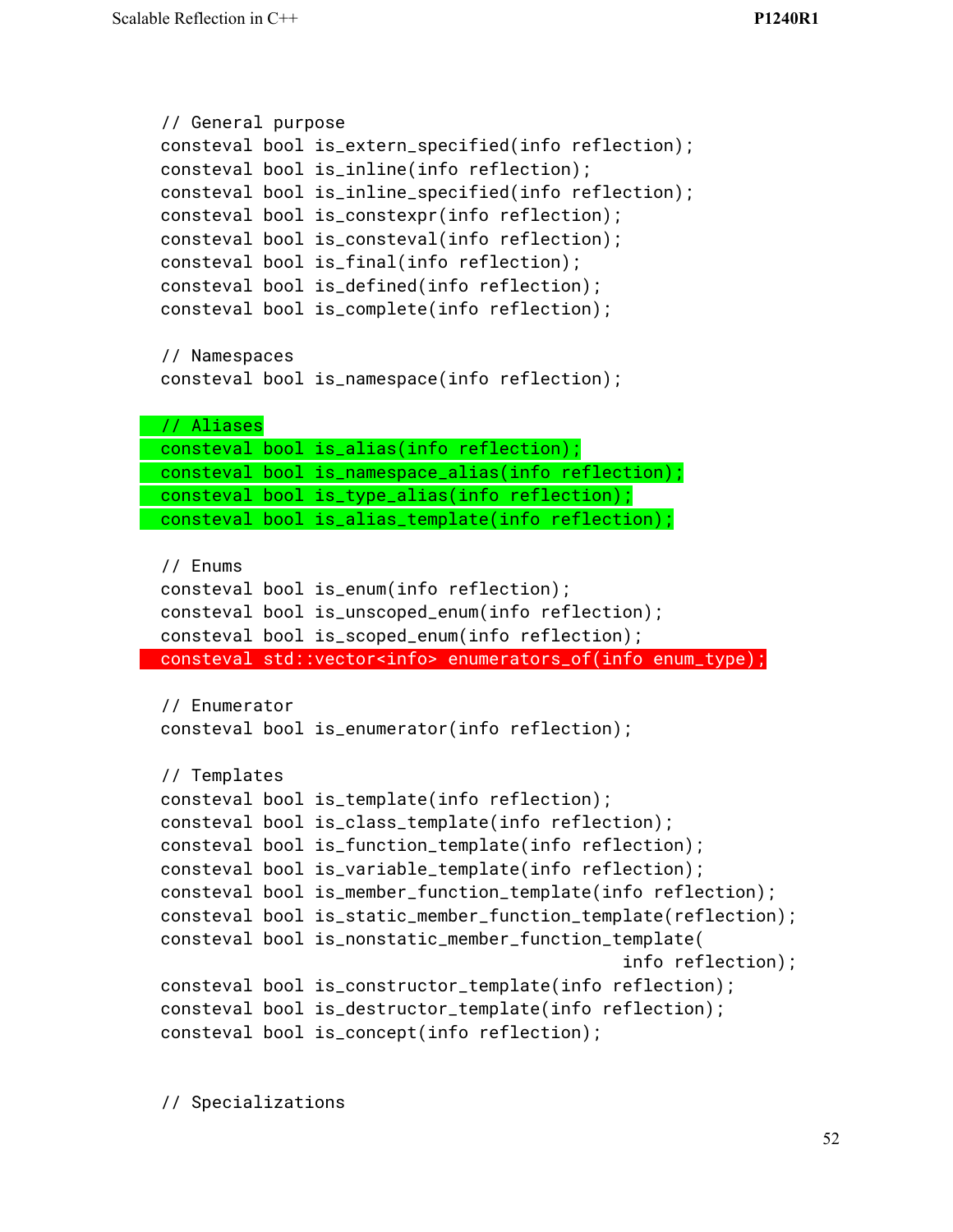```
consteval bool is_partial_specialization(info reflection);
consteval bool is_explicit_specialization(info reflection);
consteval bool is_implicit_instantiation(info reflection);
consteval bool is_explicit_instantiation(info reflection);
consteval info template_of(info special);
consteval bool has_template_arguments(info reflection);
consteval std::vector<info> template_arguments_of(info special);
consteval info substitute(info templ, std::span<info> args);
// Base classes
consteval bool is_base_class(info reflection);
consteval bool is_direct_base_class(info reflection);
consteval bool is_virtual_base_class(info reflection);
// Parameters
consteval bool is_function_parameter(info reflection);
consteval bool is_template_parameter(info reflection);
consteval bool is_type_template_parameter(info reflection);
consteval bool is_nontype_template_parameter(info reflection);
consteval bool is_template_template_parameter(info reflection);
consteval bool has_default_argument(info parameter);
```
consteval bool is\_specialization(info reflection);

```
consteval std::vector<info> parameters_of(
```
info function\_or\_templ);

```
// Types
consteval bool is_type(info reflection);
consteval bool is_fundamental_type(info type);
consteval bool has_fundamental_type(info reflection);
consteval bool is_arithmetic_type(info type);
consteval bool has_arithmetic_type(info reflection);
consteval bool is_scalar_type(info type);
consteval bool has_scalar_type(info reflection);
consteval bool is_object_type(info type);
consteval bool has_object_type(info reflection);
consteval bool is_compound_type(info type);
consteval bool has_compound_type(info reflection);
consteval bool is_function_type(info type);
consteval bool has_function_type(info reflection);
consteval bool is_class_type(info type);
```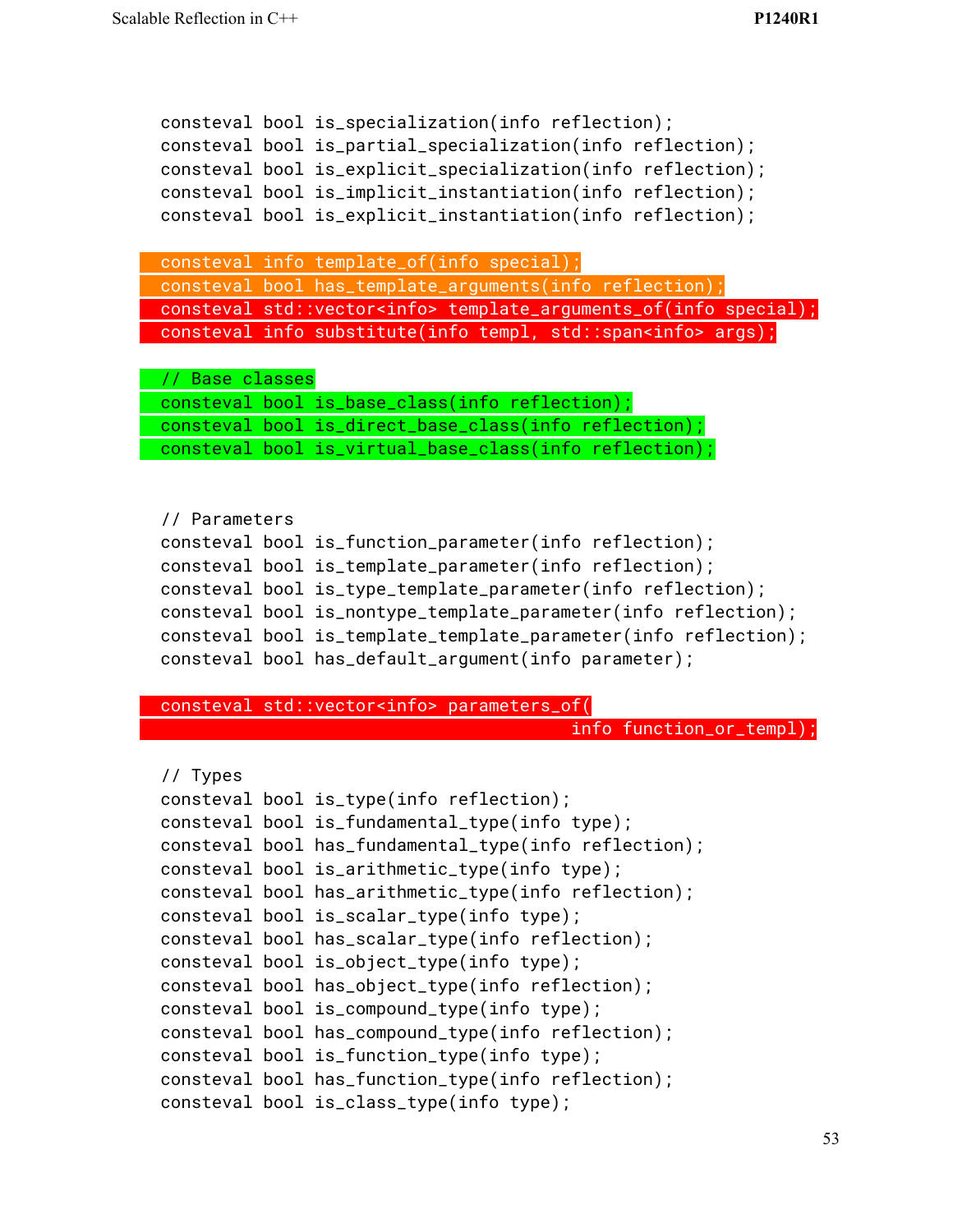```
consteval bool has_class_type(info reflection);
consteval bool is_union_type(info type);
consteval bool has_union_type(info reflection);
consteval bool is_enum_type(info type);
consteval bool has_enum_type(info type);
consteval bool is_unscoped_enum_type(info type);
consteval bool has_unscoped_enum_type(info reflection);
consteval bool is_scoped_enum_type(info type);
consteval bool has_scoped_enum_type(info reflection);
consteval bool is_void_type(info type);
consteval bool has_void_type(info reflection);
consteval bool is_null_pointer_type(info type);
consteval bool has_null_pointer_type(info reflection);
consteval bool is_integral_type(info type);
consteval bool has_integral_type(info reflection);
consteval bool is_floating_point_type(info type);
consteval bool has_floating_point_type(info reflection);
consteval bool is_array_type(info type);
consteval bool has_array_type(info reflection);
consteval bool is_pointer_type(info type);
consteval bool has_pointer_type(info reflection);
consteval bool is_reference_type(info type);
consteval bool has_reference_type(info reflection);
consteval bool is_lvalue_reference_type(info type);
consteval bool has_lvalue_reference_type(info reflection);
consteval bool is_rvalue_reference_type(info type);
consteval bool has_rvalue_reference_type(info reflection);
consteval bool is_member_pointer_type(info type);
consteval bool has_member_pointer_type(info reflection);
consteval bool is_member_object_pointer_type(info type);
consteval bool has_member_object_pointer_type(info reflection);
consteval bool is_member_function_pointer_type(info type);
consteval bool has_member_function_pointer_type(
                                              info reflection);
consteval bool is_closure_type(info type);
consteval bool has_closure_type(info reflection);
// Type properties
consteval bool is_incomplete_type(info type);
consteval bool has_incomplete_type(info reflection);
consteval bool is_const_type(info type);
consteval bool has_const_type(info reflection);
consteval bool is_volatile_type(info type);
```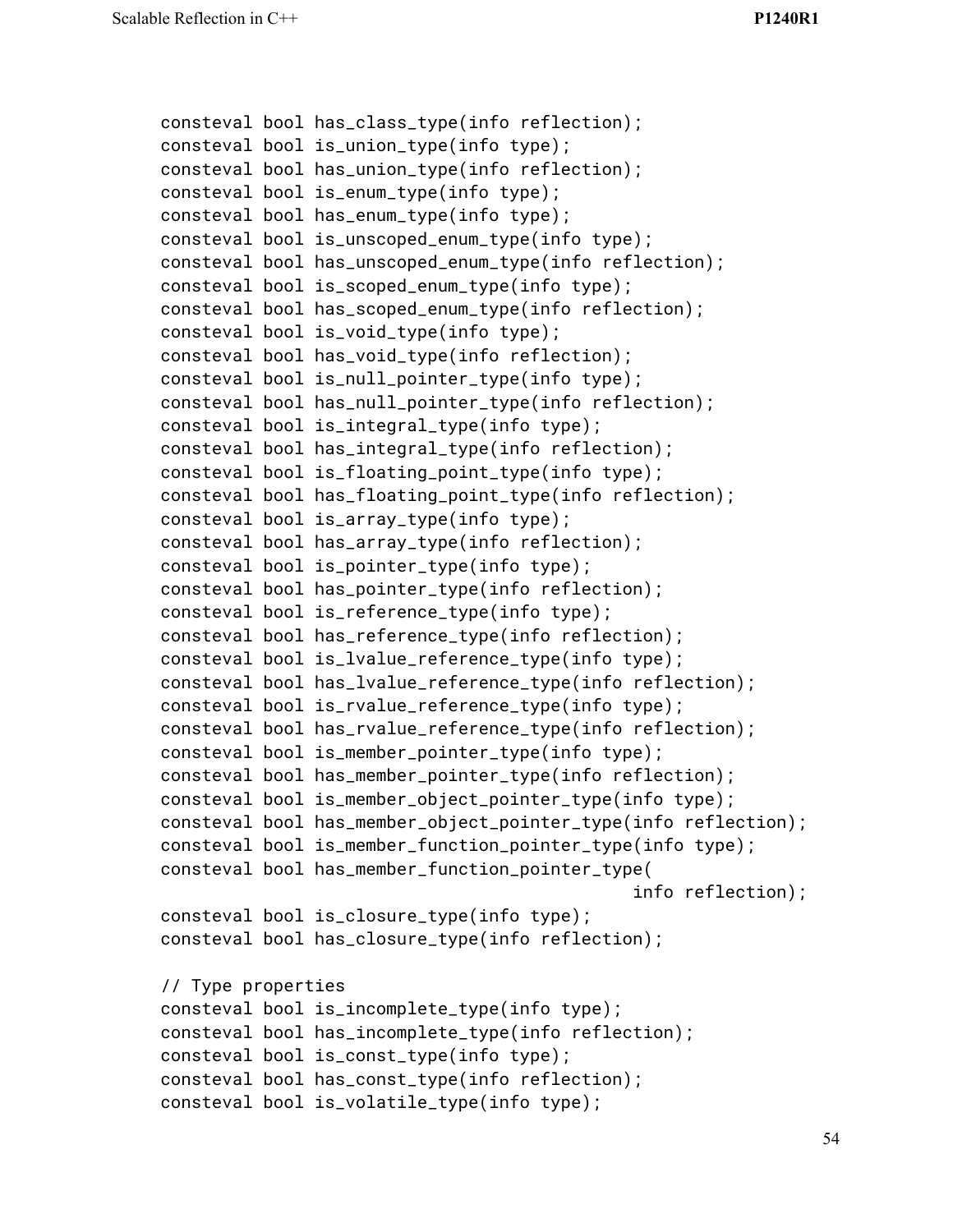```
consteval bool has_volatile_type(info reflection);
consteval bool is_trivial_type(info type);
consteval bool has_trivial_type(info reflection);
consteval bool is_trivially_copyable_type(info type);
consteval bool has_trivially_copyable_type(info reflection);
consteval bool is_standard_layout_type(info type);
consteval bool has_standard_layout_type(info reflection);
consteval bool is_pod_type(info type);
consteval bool has_pod_type(info reflection);
consteval bool is_literal_type(info type);
consteval bool has_literal_type(info reflection);
consteval bool is_empty_type(info type);
consteval bool has_empty_type(info reflection);
consteval bool is_polymorphic_type(info type);
consteval bool has_polymorphic_type(info reflection);
consteval bool is_abstract_type(info type);
consteval bool has_abstract_type(info reflection);
consteval bool is_final_type(info type);
consteval bool has_final_type(info reflection);
consteval bool is_aggregate_type(info type);
consteval bool has_aggregate_type(info reflection);
consteval bool is_signed_type(info type);
consteval bool has_signed_type(info reflection);
consteval bool is_unsigned_type(info type);
consteval bool has_unsigned_type(info reflection);
consteval bool has_unique_object_representations(info type);
consteval bool has_type_with_unique_object_representations(
                                               info reflection);
```

|  | consteval std::size_t size_of(info reflection);        |
|--|--------------------------------------------------------|
|  | consteval std::size_t byte_size_of(info reflection);   |
|  | consteval std::size_t bit_size_of(info reflection);    |
|  | consteval std::size_t byte_offset_of(info reflection); |
|  | consteval std::size_t bit_offset_of(info reflection);  |
|  | consteval std::size_t alignment_of(info reflection);   |
|  | consteval std::size_t rank(info reflection);           |
|  | consteval std::size_t extent(info reflection);         |

#### // Type operations

| consteval bool is_constructible( |  |                                            |                                                     |  |
|----------------------------------|--|--------------------------------------------|-----------------------------------------------------|--|
|                                  |  |                                            | info reflection, $std::span$ arguments);            |  |
|                                  |  | consteval bool is_trivially_constructible( |                                                     |  |
|                                  |  |                                            | info reflection, std:span <info> arguments);</info> |  |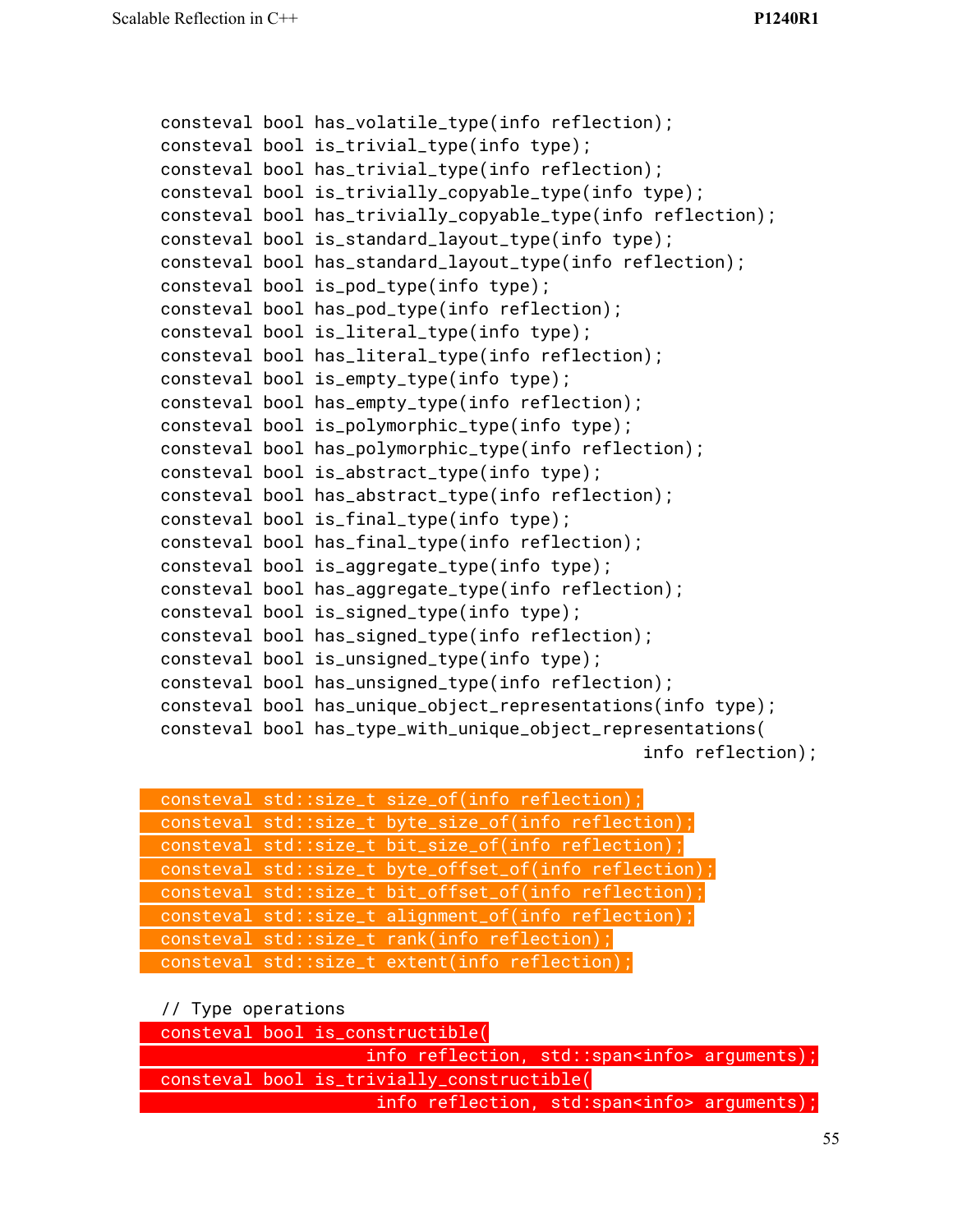consteval bool is\_nothrow\_constructible( info reflection, std::span<info> arguments); consteval bool is\_default\_constructible\_type(info type); consteval bool has\_default\_constructible\_type(info reflection); consteval bool is\_trivially\_default\_constructible\_type( info type); consteval bool has\_trivially\_default\_constructible\_type( info reflection); consteval bool is\_nothrow\_default\_constructible\_type(info type); consteval bool has\_nothrow\_default\_constructible\_type( info reflection); consteval bool is\_copy\_constructible\_type(info type); consteval bool has\_copy\_constructible\_type(info reflection); consteval bool is\_trivially\_copy\_constructible\_type(info type); consteval bool has\_trivially\_copy\_constructible\_type( info reflection); consteval bool is\_nothrow\_copy\_constructible\_type(info type); consteval bool has\_nothrow\_copy\_constructible\_type( info reflection); consteval bool is\_move\_constructible\_type(info type); consteval bool has\_move\_constructible\_type(info reflection); consteval bool is\_trivially\_move\_constructible\_type(info type); consteval bool has\_trivially\_move\_constructible\_type( info reflection); consteval bool is\_nothrow\_move\_constructible\_type(info type); consteval bool has\_nothrow\_move\_constructible\_type( info reflection); consteval bool is\_assignable\_type(info type, info assigned\_type); consteval bool is\_trivially\_assignable\_type(info type, info assigned\_type); consteval bool is\_nothrow\_assignable\_type(info type, info assigned\_type); consteval bool is\_copy\_assignable\_type(info type); consteval bool has\_copy\_assignable\_type(info reflection); consteval bool is\_trivially\_copy\_assignable\_type(info type); consteval bool has\_trivially\_copy\_assignable\_type( info reflection); consteval bool is\_nothrow\_copy\_assignable\_type(info type); consteval bool has\_nothrow\_copy\_assignable\_type( info reflection); consteval bool is\_move\_assignable\_type(info type); consteval bool has\_move\_assignable\_type(info reflection);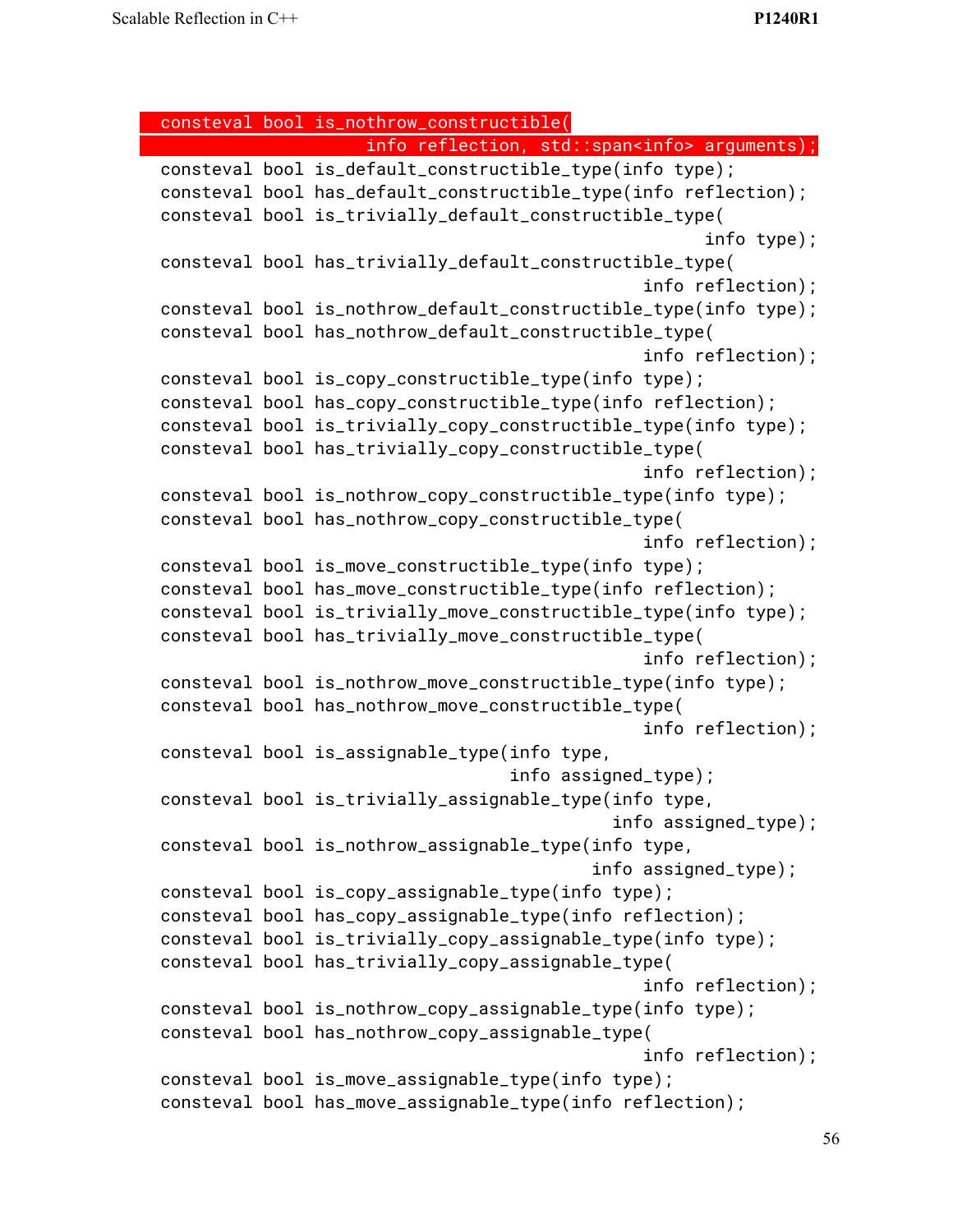```
consteval bool is_trivially_move_assignable_type(info type);
consteval bool has_trivially_move_assignable_type(
                                               info reflection);
consteval bool is_nothrow_move_assignable_type(info type);
consteval bool has_nothrow_move_assignable_type(
                                               info reflection);
consteval bool is_destructible_type(info type);
consteval bool has_destructible_type(info reflection);
consteval bool is_trivially_destructible_type(info type);
consteval bool has_trivially_destructible_type(info reflection);
consteval bool is_nothrow_destructible_type(info type);
consteval bool has_nothrow_destructible_type(info reflection);
consteval bool is_swappable(info reflection);
consteval bool is_nothrow_swappable(info reflection);
consteval bool is_swappable_with(
                           info reflection1, info reflection2);
consteval bool is_nothrow_swappable_with(
                      info reflection1, info reflection2);
```
// Captures

consteval std::vector<info> captures\_of(info reflection);

```
consteval bool has_default_ref_capture(info reflection);
consteval bool has_default_copy_capture(info reflection);
consteval bool is_capture(info reflection);
consteval bool is_simple_capture(info reflection);
consteval bool is_ref_capture(info reflection);
consteval bool is_copy_capture(info reflection);
consteval bool is_explicit_capture(info reflection);
consteval bool is_init_capture(info reflection);
consteval bool has_captures(info reflection);
```
// Type relations

| consteval bool is_same(info reflection1, info reflection2);   |  |
|---------------------------------------------------------------|--|
| consteval bool is_base_of(info base_type, info derived_type); |  |
| consteval bool is_convertible(info from_type, info to_type);  |  |
| consteval bool is_nothrow_convertible(                        |  |
| info from_type, info to_type)                                 |  |

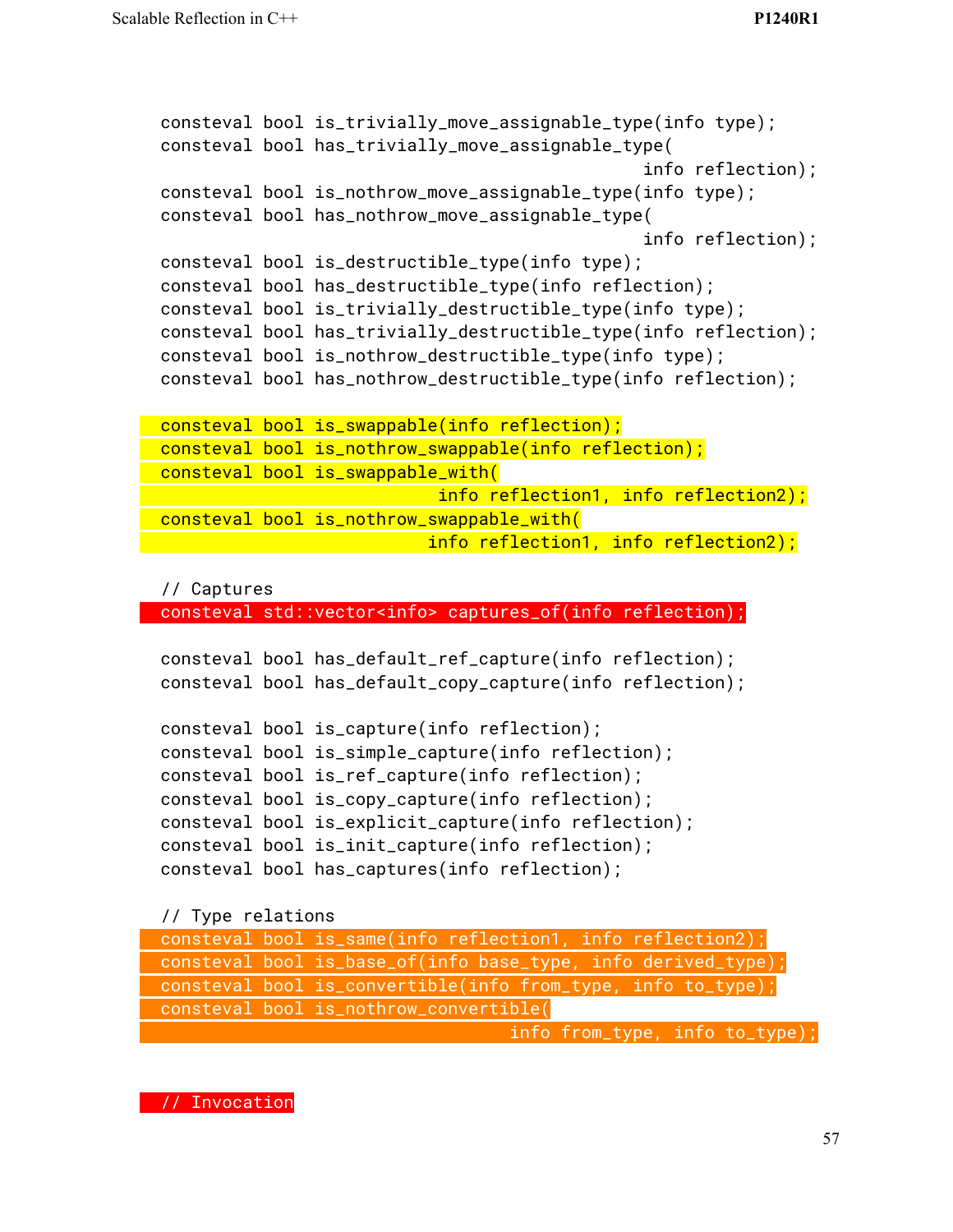|                        | consteval bool is_invocable(                                    |
|------------------------|-----------------------------------------------------------------|
|                        | info function, std::span <info> arguments);</info>              |
|                        | consteval bool is_nothrow_invocable(                            |
|                        | info function, std::span <info> arguments);</info>              |
|                        | consteval bool is_invocable_r(                                  |
|                        | info function, std::span <info> arguments, info result);</info> |
|                        | consteval bool is_nothrow_invocable_r(                          |
|                        | info function, std::span <info> arguments, info result);</info> |
|                        |                                                                 |
| // Type transformation |                                                                 |
|                        | consteval info remove_const(info type);                         |
|                        | consteval info remove_volatile(info type);                      |
|                        | consteval info remove_cv(info type);                            |
|                        | consteval info add_const(info type);                            |
|                        | consteval info add_volatile(info type);                         |
|                        | consteval info add_cv(info type);                               |
|                        | consteval info remove_reference(info type);                     |
|                        | consteval info add_lvalue_reference(info type);                 |
|                        | consteval info add_rvalue_reference(info type);                 |
|                        | consteval info remove_pointer(info type);                       |
|                        | consteval info add_pointer(info type);                          |
|                        | consteval info remove_cvref(info type);                         |
|                        | consteval info decay(info type);                                |
|                        | consteval info make_signed(info type);                          |
|                        | consteval info make_unsigned(info type);                        |
|                        |                                                                 |
|                        | consteval info aligned_storage(                                 |

std::size\_t length, std::size\_t align = /\* default-alignment \*/); consteval info aligned\_union( std::size\_t length, std::span<info> types);

consteval info enable\_if(bool cond, info type = reflexpr(void));

// Associated types

consteval info this\_ref\_type\_of(info mem\_function); consteval info common\_type(const std::vector<info>& types); consteval info underlying\_type\_of(info reflection); consteval info invoke\_result( info function, std::span<info> arguments); consteval info type\_of(info reflection); consteval info return\_type\_of(info function);